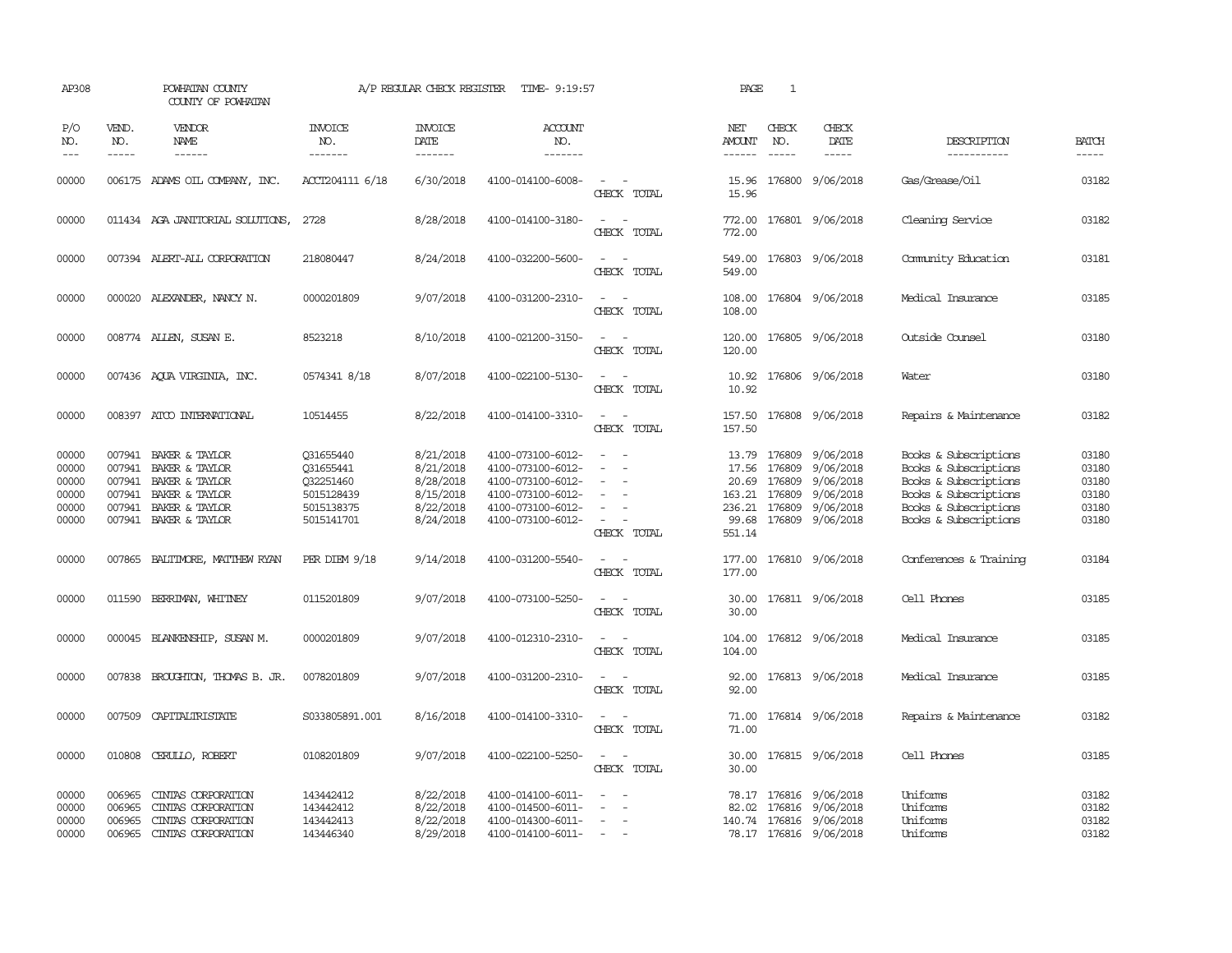| AP308                                                                                                                      |                                                                                        | POWHATAN COUNTY<br>COUNTY OF POWHATAN                                                                                                                                                                                                                                                                                                                                                                                                |                                                                                                                                                                                         | A/P REGULAR CHECK REGISTER                                                                                                                                                         | TIME- 9:19:57                                                                                                                                                                                                                                                                                      |                                 | PAGE                                                                                                        | 2                                                                                                                                        |                                                                                                                                                                                                  |                                                                                                                                                                                                                                                                                                                                                                                                                                                                             |                                                                                                                            |
|----------------------------------------------------------------------------------------------------------------------------|----------------------------------------------------------------------------------------|--------------------------------------------------------------------------------------------------------------------------------------------------------------------------------------------------------------------------------------------------------------------------------------------------------------------------------------------------------------------------------------------------------------------------------------|-----------------------------------------------------------------------------------------------------------------------------------------------------------------------------------------|------------------------------------------------------------------------------------------------------------------------------------------------------------------------------------|----------------------------------------------------------------------------------------------------------------------------------------------------------------------------------------------------------------------------------------------------------------------------------------------------|---------------------------------|-------------------------------------------------------------------------------------------------------------|------------------------------------------------------------------------------------------------------------------------------------------|--------------------------------------------------------------------------------------------------------------------------------------------------------------------------------------------------|-----------------------------------------------------------------------------------------------------------------------------------------------------------------------------------------------------------------------------------------------------------------------------------------------------------------------------------------------------------------------------------------------------------------------------------------------------------------------------|----------------------------------------------------------------------------------------------------------------------------|
| P/O<br>NO.<br>$---$                                                                                                        | VEND.<br>NO.<br>$- - - - -$                                                            | VENDOR<br>NAME<br>------                                                                                                                                                                                                                                                                                                                                                                                                             | <b>INVOICE</b><br>NO.<br>-------                                                                                                                                                        | <b>INVOICE</b><br>DATE<br>-------                                                                                                                                                  | <b>ACCOUNT</b><br>NO.<br>-------                                                                                                                                                                                                                                                                   |                                 | NET<br><b>AMOUNT</b><br>------                                                                              | CHECK<br>NO.                                                                                                                             | CHECK<br>DATE<br>-----                                                                                                                                                                           | DESCRIPTION<br>-----------                                                                                                                                                                                                                                                                                                                                                                                                                                                  | <b>BATCH</b><br>-----                                                                                                      |
| 00000<br>00000                                                                                                             | 006965<br>006965                                                                       | CINIAS CORPORATION<br>CINIAS CORPORATION                                                                                                                                                                                                                                                                                                                                                                                             | 143446340<br>143446341                                                                                                                                                                  | 8/29/2018<br>8/29/2018                                                                                                                                                             | 4100-014500-6011-<br>4100-014300-6011-                                                                                                                                                                                                                                                             | $\sim$<br>CHECK TOTAL           | 140.74<br>601.86                                                                                            | 176816                                                                                                                                   | 82.02 176816 9/06/2018<br>9/06/2018                                                                                                                                                              | Uniforms<br>Uniforms                                                                                                                                                                                                                                                                                                                                                                                                                                                        | 03182<br>03182                                                                                                             |
| 00000                                                                                                                      |                                                                                        | 010079 DEAL & LACHENEY P.C.                                                                                                                                                                                                                                                                                                                                                                                                          | 4756                                                                                                                                                                                    | 8/31/2018                                                                                                                                                                          | 4100-012210-3150-                                                                                                                                                                                                                                                                                  | $\sim$ 100 $\mu$<br>CHECK TOTAL | 10,000.00<br>10,000.00                                                                                      |                                                                                                                                          | 176817 9/06/2018                                                                                                                                                                                 | Contracted County Attorney                                                                                                                                                                                                                                                                                                                                                                                                                                                  | 03180                                                                                                                      |
| 00000                                                                                                                      |                                                                                        | 006879 DEMCO, INC.                                                                                                                                                                                                                                                                                                                                                                                                                   | 6429194                                                                                                                                                                                 | 8/14/2018                                                                                                                                                                          | 4100-073100-6014-                                                                                                                                                                                                                                                                                  | CHECK TOTAL                     | 136.71                                                                                                      |                                                                                                                                          | 136.71 176819 9/06/2018                                                                                                                                                                          | Library Supplies                                                                                                                                                                                                                                                                                                                                                                                                                                                            | 03180                                                                                                                      |
| 00000                                                                                                                      | 008787 DMV                                                                             |                                                                                                                                                                                                                                                                                                                                                                                                                                      | 18212817                                                                                                                                                                                | 7/31/2018                                                                                                                                                                          | 4100-012410-3320-                                                                                                                                                                                                                                                                                  | CHECK TOTAL                     | 600.00<br>600.00                                                                                            |                                                                                                                                          | 176820 9/06/2018                                                                                                                                                                                 | Maintenance & Service Contract                                                                                                                                                                                                                                                                                                                                                                                                                                              | 03182                                                                                                                      |
| 00000                                                                                                                      |                                                                                        | 012585 EARLY HEAD START                                                                                                                                                                                                                                                                                                                                                                                                              | MOU FY2018-2019                                                                                                                                                                         | 8/29/2018                                                                                                                                                                          | 4100-053910-5642-                                                                                                                                                                                                                                                                                  | CHECK TOTAL                     | 2,944.00<br>2,944.00                                                                                        |                                                                                                                                          | 176821 9/06/2018                                                                                                                                                                                 | PCCAA Services - TANF                                                                                                                                                                                                                                                                                                                                                                                                                                                       | 03180                                                                                                                      |
| 00000<br>00000<br>00000<br>00000<br>00000<br>00000<br>00000<br>00000<br>00000<br>00000<br>00000<br>00000<br>00000<br>00000 | 011224<br>011224<br>011224<br>011224<br>011224<br>011224<br>011224<br>011224<br>011224 | 011224 ELECTRONIC SYSTEMS, INC.<br>ELECTRONIC SYSTEMS,<br>INC.<br>ELECTRONIC SYSTEMS, INC.<br>ELECTRONIC SYSTEMS, INC.<br>ELECTRONIC SYSTEMS, INC.<br>011224 ELECTRONIC SYSTEMS, INC.<br>011224 ELECTRONIC SYSTEMS, INC.<br>ELECTRONIC SYSTEMS, INC.<br>011224 ELECTRONIC SYSTEMS, INC.<br>ELECTRONIC SYSTEMS, INC.<br>ELECTRONIC SYSTEMS, INC.<br>ELECTRONIC SYSTEMS, INC.<br>ELECTRONIC SYSTEMS, INC.<br>008669 EMERGENCY SERVICES | IN1035538<br>IN1046143<br>IN1046143<br>IN1046143<br>IN1046143<br>IN1046143<br>IN1046143<br>IN1046143<br>IN1046143<br>IN1046143<br>IN1046143<br>IN1046143<br>IN1046143<br>1 YR CONT FY19 | 8/13/2018<br>8/26/2018<br>8/26/2018<br>8/26/2018<br>8/26/2018<br>8/26/2018<br>8/26/2018<br>8/26/2018<br>8/26/2018<br>8/26/2018<br>8/26/2018<br>8/26/2018<br>8/26/2018<br>8/28/2018 | 4100-012100-3320-<br>4100-035100-3320-<br>4100-014300-3320-<br>4100-012100-3320-<br>4100-012310-3320-<br>4100-031210-3320-<br>4100-012200-3320-<br>4100-012220-3320-<br>4100-071110-3320-<br>4100-014100-3320-<br>4100-031200-3320-<br>4100-012410-3320-<br>4100-012510-3320-<br>4100-032200-3320- | $\sim$<br>CHECK TOTAL           | 25.83<br>14.00<br>14.00<br>105.49<br>65.66<br>25.83<br>25.83<br>14.00<br>14.00<br>25.80<br>756.03<br>810.00 | 56.78 176823<br>176823<br>176823<br>176823<br>176823<br>176823<br>176823<br>176823<br>176823<br>176823<br>165.32 176823<br>203.49 176823 | 9/06/2018<br>9/06/2018<br>9/06/2018<br>9/06/2018<br>9/06/2018<br>9/06/2018<br>9/06/2018<br>9/06/2018<br>9/06/2018<br>9/06/2018<br>9/06/2018<br>9/06/2018<br>176823 9/06/2018<br>176824 9/06/2018 | Maintenance & Service Contract<br>Landscaping - Animal Control<br>Maintenance and Service Contra<br>Maintenance & Service Contract<br>Maintenance & Service Contract<br>Maintenance and Service Contra<br>Maintenance & Service Contract<br>Maintenance and service contra<br>General Maintenance<br>Maintenance & Service Contract<br>Maintenance & Service Contract<br>Maintenance & Service Contract<br>Maintenance & Service Contract<br>Maintenance & Service Contract | 03182<br>03182<br>03182<br>03182<br>03182<br>03182<br>03182<br>03182<br>03182<br>03182<br>03182<br>03182<br>03182<br>03181 |
| 00000                                                                                                                      |                                                                                        | 009763 ENGLISBY, MARK E. PC                                                                                                                                                                                                                                                                                                                                                                                                          | 8171439                                                                                                                                                                                 | 8/22/2018                                                                                                                                                                          | 4100-021200-3150-                                                                                                                                                                                                                                                                                  | CHECK TOTAL<br>CHECK TOTAL      | 810.00<br>120.00<br>120.00                                                                                  |                                                                                                                                          | 176825 9/06/2018                                                                                                                                                                                 | Outside Counsel                                                                                                                                                                                                                                                                                                                                                                                                                                                             | 03180                                                                                                                      |
| 00000                                                                                                                      | 009093                                                                                 | FARMVILLE WHOLESALE                                                                                                                                                                                                                                                                                                                                                                                                                  | 645834                                                                                                                                                                                  | 8/16/2018                                                                                                                                                                          | 4100-031200-3310-                                                                                                                                                                                                                                                                                  | CHECK TOTAL                     | 18.90<br>18.90                                                                                              |                                                                                                                                          | 176826 9/06/2018                                                                                                                                                                                 | Repairs & Maintenance                                                                                                                                                                                                                                                                                                                                                                                                                                                       | 03182                                                                                                                      |
| 00000                                                                                                                      | 001380                                                                                 | FORD, SUSAN P.                                                                                                                                                                                                                                                                                                                                                                                                                       | 0013201809                                                                                                                                                                              | 9/07/2018                                                                                                                                                                          | 4100-012310-2310-                                                                                                                                                                                                                                                                                  | CHECK TOTAL                     | 104.00<br>104.00                                                                                            |                                                                                                                                          | 176827 9/06/2018                                                                                                                                                                                 | Medical Insurance                                                                                                                                                                                                                                                                                                                                                                                                                                                           | 03185                                                                                                                      |
| 00000                                                                                                                      |                                                                                        | 012508 HEALTH EQUITY INC                                                                                                                                                                                                                                                                                                                                                                                                             | BN6UY40                                                                                                                                                                                 | 8/27/2018                                                                                                                                                                          | 100-000200-0012-                                                                                                                                                                                                                                                                                   | $\sim$<br>CHECK TOTAL           | 444.28<br>444.28                                                                                            |                                                                                                                                          | 176829 9/06/2018                                                                                                                                                                                 | Payroll Clearing - FSA                                                                                                                                                                                                                                                                                                                                                                                                                                                      | 03180                                                                                                                      |
| 00000<br>00000                                                                                                             | 010487<br>010487                                                                       | IBM CORPORATION<br>IBM CORPORATION                                                                                                                                                                                                                                                                                                                                                                                                   | O7086G4<br>Q7086G4                                                                                                                                                                      | 9/01/2018<br>9/01/2018                                                                                                                                                             | 4100-095101-9300-<br>4100-095101-9301-                                                                                                                                                                                                                                                             | $\sim$<br>CHECK TOTAL           | 829.73<br>24.84<br>854.57                                                                                   |                                                                                                                                          | 176830 9/06/2018<br>176830 9/06/2018                                                                                                                                                             | AS400 Lease - Principal<br>AS400 Lease - Interest                                                                                                                                                                                                                                                                                                                                                                                                                           | 03182<br>03182                                                                                                             |
| 00000                                                                                                                      |                                                                                        | 000720 J. SARGEANT REYNOLDS                                                                                                                                                                                                                                                                                                                                                                                                          | 142                                                                                                                                                                                     | 8/23/2018                                                                                                                                                                          | 4100-081200-0006-                                                                                                                                                                                                                                                                                  | CHECK TOTAL                     | 37,484.00<br>37,484.00                                                                                      |                                                                                                                                          | 176831 9/06/2018                                                                                                                                                                                 | Contribution: J. Sargeant Reyn 03182                                                                                                                                                                                                                                                                                                                                                                                                                                        |                                                                                                                            |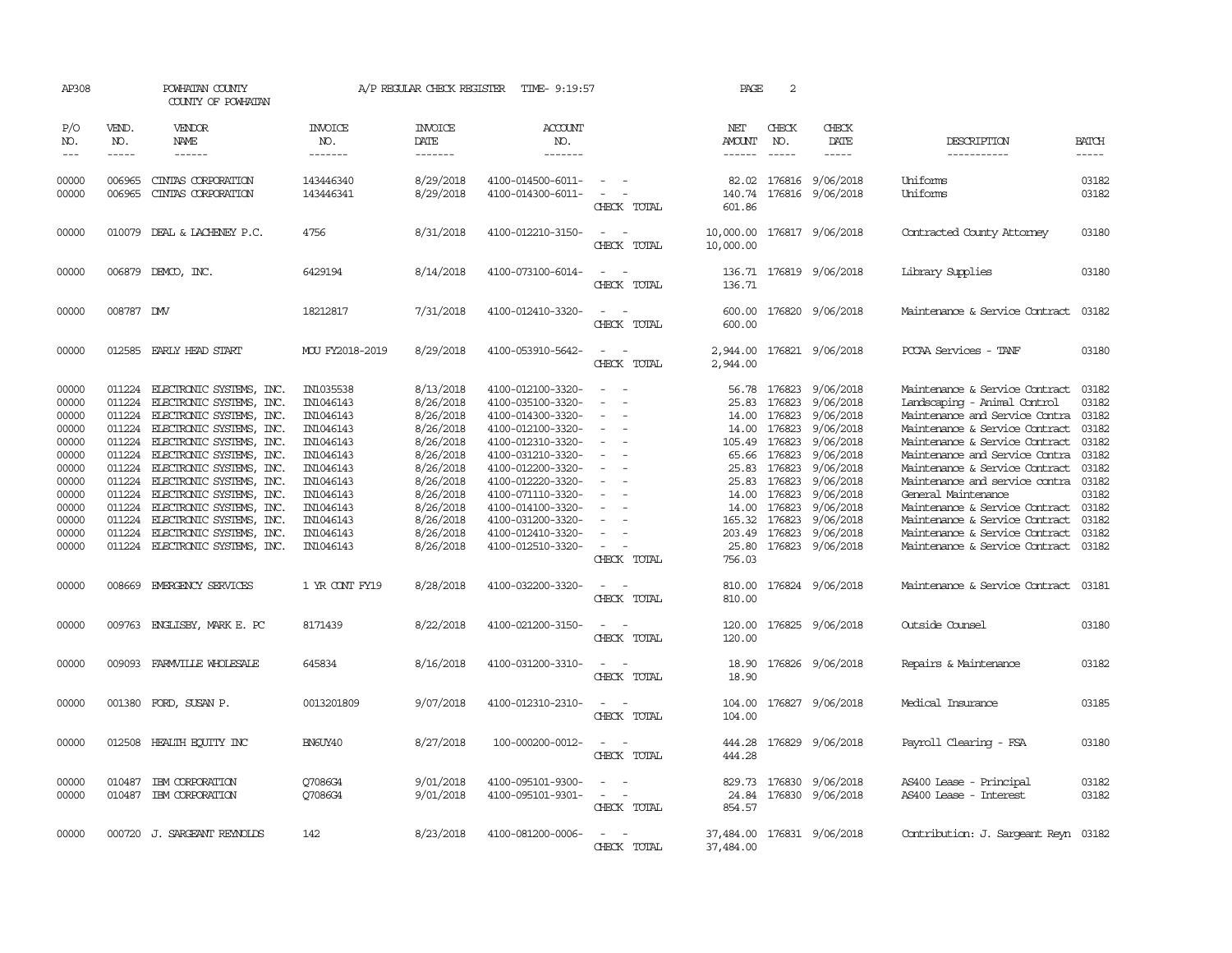| AP308               |                  | POWHATAN COUNTY<br>COUNTY OF POWHATAN                                   |                                          | A/P REGULAR CHECK REGISTER        | TIME- 9:19:57                            |                                                                                                                             | PAGE                                  | 3                             |                                                   |                                                      |                       |
|---------------------|------------------|-------------------------------------------------------------------------|------------------------------------------|-----------------------------------|------------------------------------------|-----------------------------------------------------------------------------------------------------------------------------|---------------------------------------|-------------------------------|---------------------------------------------------|------------------------------------------------------|-----------------------|
| P/O<br>NO.<br>$---$ | VEND.<br>NO.     | VENDOR<br><b>NAME</b><br>$- - - - - -$                                  | <b>INVOICE</b><br>NO.<br>$- - - - - - -$ | <b>INVOICE</b><br>DATE<br>------- | <b>ACCOUNT</b><br>NO.<br>$- - - - - - -$ |                                                                                                                             | NET<br><b>AMOUNT</b><br>$- - - - - -$ | CHECK<br>NO.<br>$\frac{1}{2}$ | CHECK<br>DATE                                     | DESCRIPTION<br>-----------                           | <b>BATCH</b><br>----- |
| 00000<br>00000      | 000120<br>000120 | <b>JAMES RIVER AIR</b><br><b>JAMES RIVER AIR</b>                        | S98014<br>S98440                         | 8/21/2018<br>8/22/2018            | 4100-014100-3308-<br>4100-014100-3308-   | CHECK TOTAL                                                                                                                 | 674.90<br>267.00<br>941.90            |                               | 176832 9/06/2018<br>176832 9/06/2018              | HVAC Service and Repairs<br>HVAC Service and Repairs | 03182<br>03182        |
| 00000               |                  | 011973 KURNOS, JULIANNE N.                                              | 0119201809                               | 9/07/2018                         | 4100-081100-5250-                        | $\overline{\phantom{a}}$<br>CHECK TOTAL                                                                                     | 30.00<br>30.00                        |                               | 176833 9/06/2018                                  | Cell Phones                                          | 03185                 |
| 00000               |                  | 010811 IAND AND COATES, INC                                             | 3110205                                  | 8/22/2018                         | 4100-014500-6008-                        | $\sim$<br>$\overline{\phantom{a}}$<br>CHECK TOTAL                                                                           | 18.78<br>18.78                        |                               | 176834 9/06/2018                                  | Gas/Grease/0il                                       | 03182                 |
| 00000               |                  | 006629 LANDSCAPE SUPPLY, INC.                                           | 0141357-IN                               | 8/20/2018                         | 4100-014500-3190-                        | $\overline{\phantom{a}}$<br>CHECK TOTAL                                                                                     | 170.00<br>170.00                      |                               | 176835 9/06/2018                                  | Grounds Maintenance                                  | 03182                 |
| 00000               | 009743           | LEETE TIRE & AUTO CENTER,                                               | 437523                                   | 8/20/2018                         | 4100-032200-6009-                        | CHECK TOTAL                                                                                                                 | 1,397.61                              |                               | 1,397.61 176836 9/06/2018                         | Auto Repairs and Parts                               | 03181                 |
| 00000<br>00000      | 011846           | <b>PCARD</b><br>MATTHEW BENDER<br>011846 MATTHEW BENDER<br><b>PCARD</b> | 01950592<br>04161823                     | 5/04/2018<br>8/08/2018            | 4100-011010-3002-<br>4100-011010-3002-   | CHECK TOTAL                                                                                                                 | 68.43<br>15.66<br>84.09               | 176837                        | 9/06/2018<br>176837 9/06/2018                     | County Code<br>County Code                           | 03180<br>03180        |
| 00000<br>00000      |                  | 011840 MCI COMM SERVICE<br>011840 MCI COMM SERVICE                      | 2DG92625 8/18<br>8045981340 8/18         | 8/11/2018<br>8/17/2018            | 4100-031210-5232-<br>4100-021100-5230-   | $\sim$<br>CHECK TOTAL                                                                                                       | 144.81                                |                               | 113.30 176838 9/06/2018<br>31.51 176838 9/06/2018 | Wireline 911<br>Telephone Services                   | 03181<br>03182        |
| 00000               |                  | 010086 MEDPRO US                                                        | MC34579                                  | 9/01/2018                         | 4100-032200-3320-                        | $\equiv$<br>$\sim$<br>CHECK TOTAL                                                                                           | 395.83<br>395.83                      |                               | 176839 9/06/2018                                  | Maintenance & Service Contract                       | 03181                 |
| 00000               |                  | 007297 NAFECO, INC.                                                     | 943513                                   | 8/23/2018                         | 4100-032200-6011-                        | $\frac{1}{2} \left( \frac{1}{2} \right) \left( \frac{1}{2} \right) = \frac{1}{2} \left( \frac{1}{2} \right)$<br>CHECK TOTAL | 80.51                                 |                               | 80.51 176840 9/06/2018                            | Protective Gear/Uniforms                             | 03181                 |
| 00000               |                  | 006985 NUNNALLY, BRADFORD W.                                            | PER DIEM 9/18                            | 9/04/2018                         | 4100-031200-5540-                        | $ -$<br>CHECK TOTAL                                                                                                         | 177.00<br>177.00                      |                               | 176841 9/06/2018                                  | Conferences & Training                               | 03184                 |
| 00000               | 008031           | PARRISH MOTOR COMPANY                                                   | 6037415/1                                | 8/14/2018                         | 4100-035100-6009-                        | $\sim$<br>CHECK TOTAL                                                                                                       | 259.48<br>259.48                      |                               | 176842 9/06/2018                                  | Auto Parts/Repairs                                   | 03180                 |
| 00000               | 001420           | PITNEY BOWES, INC.                                                      | 1008929990                               | 8/15/2018                         | 4100-012410-3320-                        | $\sim$ $\sim$<br>CHECK TOTAL                                                                                                | 178.49<br>178.49                      |                               | 176843 9/06/2018                                  | Maintenance & Service Contract                       | 03182                 |
| 00000               |                  | 009638 POE, INEZ L                                                      | 0096201809                               | 9/07/2018                         | 4100-013200-2310-                        | $ -$<br>CHECK TOTAL                                                                                                         | 120.00<br>120.00                      |                               | 176844 9/06/2018                                  | Medical Insurance                                    | 03185                 |
| 00000               |                  | 011929 POMPEI, ANDREW                                                   | 0119201809                               | 9/07/2018                         | 4100-081100-5250-                        | CHECK TOTAL                                                                                                                 | 30.00<br>30.00                        |                               | 176845 9/06/2018                                  | Cell Phones                                          | 03185                 |
| 00000               | 001980           | POORE, FRANCES                                                          | 0019201809                               | 9/07/2018                         | 4100-012100-2310-                        | CHECK TOTAL                                                                                                                 | 88.00<br>88.00                        |                               | 176846 9/06/2018                                  | Medical Insurance                                    | 03185                 |
| 00000               | 006043           | POWERS, KATHRYN C.                                                      | 0060201809                               | 9/07/2018                         | 4100-021600-2310-                        | CHECK TOTAL                                                                                                                 | 120.00<br>120.00                      |                               | 176847 9/06/2018                                  | Medical Insurance                                    | 03185                 |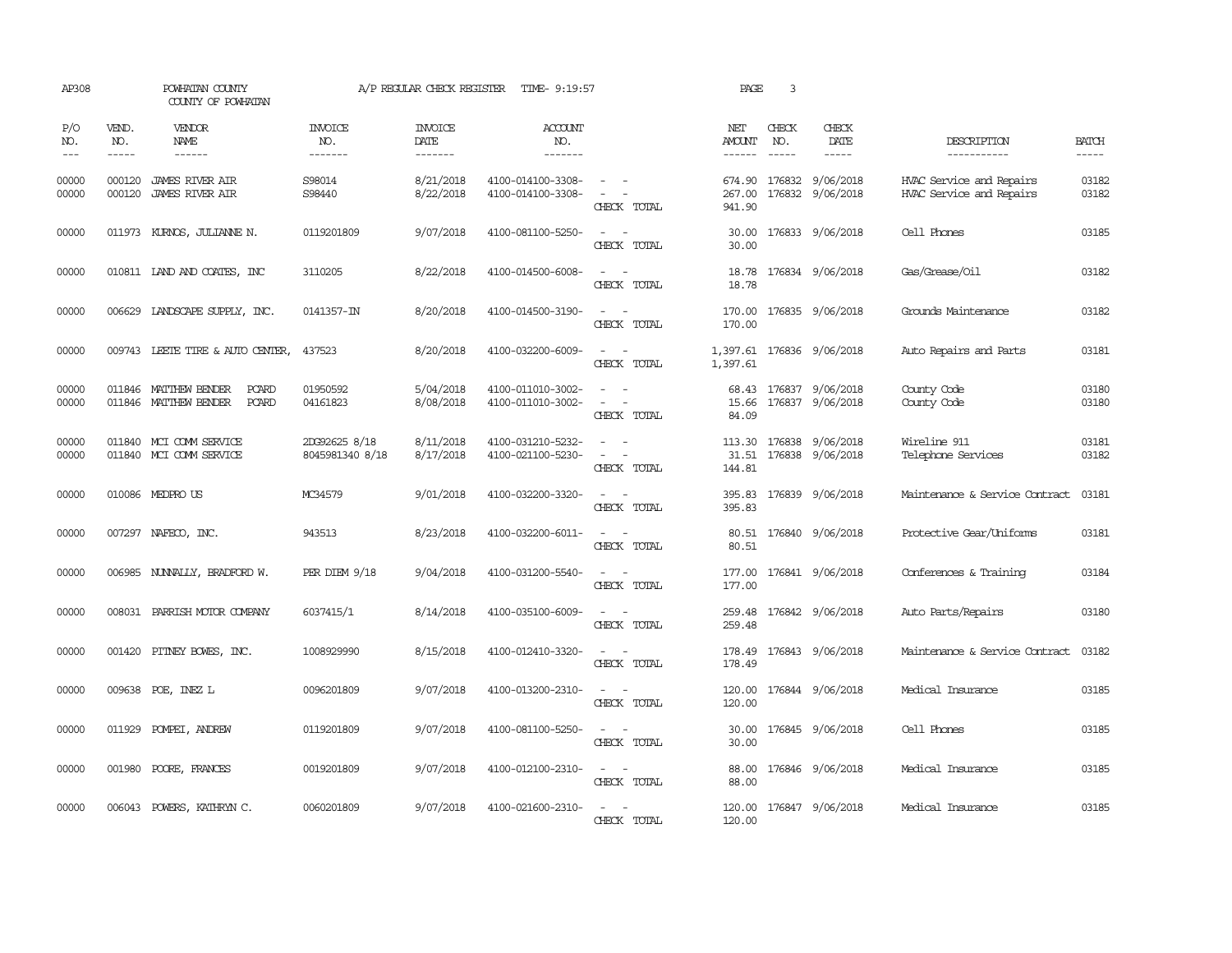| AP308      |              | POWHATAN COUNTY<br>COUNTY OF POWHATAN        |                       | A/P REGULAR CHECK REGISTER | TIME- 9:19:57     |                          | PAGE                 | 4             |                         |                                |              |
|------------|--------------|----------------------------------------------|-----------------------|----------------------------|-------------------|--------------------------|----------------------|---------------|-------------------------|--------------------------------|--------------|
| P/O<br>NO. | VEND.<br>NO. | VENDOR<br>NAME                               | <b>INVOICE</b><br>NO. | <b>INVOICE</b><br>DATE     | ACCOUNT<br>NO.    |                          | NET<br>AMOUNT        | CHECK<br>NO.  | CHECK<br>DATE           | DESCRIPTION                    | <b>BATCH</b> |
| $---$      |              | $- - - - - -$                                | --------              | -------                    | -------           |                          | $- - - - - -$        | $\frac{1}{2}$ | -----                   | -----------                    | $- - - - -$  |
| 00000      | 001250       | POWHATAN AUTO & TRACTOR                      | 513985                | 8/27/2018                  | 4100-031200-6009- |                          | 7.29                 | 176848        | 9/06/2018               | Auto Parts/Repairs             | 03180        |
| 00000      | 001250       | POWHATAN AUTO & TRACTOR                      | 512357                | 8/15/2018                  | 4100-014500-3190- |                          | 33.98                | 176848        | 9/06/2018               | Grounds Maintenance            | 03182        |
| 00000      | 001250       | POWHATAN AUTO & TRACTOR                      | 512988                | 8/20/2018                  | 4100-014500-3319- |                          | 107.31               |               | 176848 9/06/2018        | Equipment Repairs and Maintena | 03182        |
|            |              |                                              |                       |                            |                   | CHECK TOTAL              | 148.58               |               |                         |                                |              |
| 00000      | 006928       | POWHATAN COUNTY DEPT. OF                     | VACAP OCT2018         | 8/28/2018                  | 4100-053910-5643- | $\sim$<br>CHECK TOTAL    | 260.58<br>260.58     |               | 176850 9/06/2018        | PCCAA Services - Federal CSBG  | 03180        |
| 00000      | 008294       | POWHATAN COUNTY PUBLIC                       | 114                   | 7/31/2018                  | 4100-035100-6008- |                          |                      |               | 361.54 176851 9/06/2018 | Gas/Grease/0il                 | 03183        |
| 00000      | 008294       | POWHATAN COUNTY PUBLIC                       | 114                   | 7/31/2018                  | 4100-031200-6008- |                          | 7,247.00             | 176851        | 9/06/2018               | Gas/Grease/Oil                 | 03183        |
| 00000      | 008294       | POWHATAN COUNTY PUBLIC                       | 114                   | 7/31/2018                  | 4100-032200-5120- |                          | 3,998.44             | 176851        | 9/06/2018               | Apparatus Fuel                 | 03183        |
| 00000      | 008294       | POWHATAN COUNTY PUBLIC                       | 114                   | 7/31/2018                  | 4100-014100-6008- |                          | 1,156.63             | 176851        | 9/06/2018               | Gas/Grease/Oil                 | 03183        |
| 00000      | 008294       | POWHATAN COUNTY PUBLIC                       | 114                   | 7/31/2018                  | 4100-034100-6008- |                          | 320.84               | 176851        | 9/06/2018               | Gas/Grease/Oil                 | 03183        |
| 00000      | 008294       | POWHATAN COUNTY PUBLIC                       | 114                   | 7/31/2018                  | 4100-081100-6008- |                          | 90.48                | 176851        | 9/06/2018               | Gas/Grease/Oil                 | 03183        |
| 00000      | 008294       | POWHATAN COUNTY PUBLIC                       | 114                   | 7/31/2018                  | 4100-083500-6008- |                          | 91.84                | 176851        | 9/06/2018               | Gas/Grease/Oil                 | 03183        |
| 00000      |              | 008294 POWHATAN COUNTY PUBLIC                | 0082201809            | 9/07/2018                  | 4100-031200-2310- |                          | 706.50               |               | 176851 9/06/2018        | Medical Insurance              | 03185        |
|            |              |                                              |                       |                            |                   | CHECK TOTAL              | 13,973.27            |               |                         |                                |              |
| 00000      |              | 006523 PURCHASE POWER                        | 0856-1578 8/18        | 8/17/2018                  | 4100-021600-5210- | CHECK TOTAL              | 269.47<br>269.47     |               | 176852 9/06/2018        | Postage                        | 03180        |
|            |              |                                              |                       |                            |                   |                          |                      |               |                         |                                |              |
| 00000      | 000780       | <b>CUILL CORPORATION</b>                     | 9219815               | 8/09/2018                  | 4100-012410-6001- |                          | 26.67                |               | 176853 9/06/2018        | Office Supplies                | 03182        |
| 00000      | 000780       | <b>CUILL CORPORATION</b>                     | 9224793               | 8/09/2018                  | 4100-012410-6001- |                          | 435.50               | 176853        | 9/06/2018               | Office Supplies                | 03182        |
| 00000      | 000780       | <b>CUILL CORPORATION</b>                     | 9243215               | 8/09/2018                  | 4100-012410-6001- | $\equiv$                 | 28.56                | 176853        | 9/06/2018               | Office Supplies                | 03182        |
| 00000      | 000780       | <b>CUILL CORPORATION</b>                     | 9357696               | 8/15/2018                  | 4100-012410-6001- | $\sim$<br>CHECK TOTAL    | 66.28<br>557.01      |               | 176853 9/06/2018        | Office Supplies                | 03182        |
|            |              |                                              |                       |                            |                   |                          |                      |               |                         |                                |              |
| 00000      | 000620       | R. C. GOODWYN & SONS, INC                    | 0825382               | 8/08/2018                  | 4100-014100-3310- | $\equiv$                 | 14.37                | 176855        | 9/06/2018               | Repairs & Maintenance          | 03182        |
| 00000      | 000620       | R. C. GOODWIN & SONS, INC                    | 0825693               | 8/10/2018                  | 4100-014100-3310- |                          | 20.45                | 176855        | 9/06/2018               | Repairs & Maintenance          | 03182        |
| 00000      | 000620       | R. C. GOODWYN & SONS, INC                    | 0825876               | 8/13/2018                  | 4100-032210-3310- |                          | 5.77                 | 176855        | 9/06/2018               | Repairs & Maintenance          | 03182        |
| 00000      | 000620       | R. C. GOODWYN & SONS, INC                    | 0825970               | 8/14/2018                  | 4100-014100-3310- |                          | 7.17                 | 176855        | 9/06/2018               | Repairs & Maintenance          | 03182        |
| 00000      | 000620       | R. C. GOODWYN & SONS, INC                    | 0826039               | 8/14/2018                  | 4100-014100-3310- |                          | 13.98                | 176855        | 9/06/2018               | Repairs & Maintenance          | 03182        |
| 00000      | 000620       | R. C. GOODWIN & SONS, INC                    | 0826331               | 8/16/2018                  | 4100-032220-3310- |                          | 8.99                 | 176855        | 9/06/2018               | Repairs & Maintenance          | 03182        |
| 00000      | 000620       | R. C. GOODWYN & SONS, INC                    | 0826414               | 8/16/2018                  | 4100-014100-3310- |                          | 22.77                | 176855        | 9/06/2018               | Repairs & Maintenance          | 03182        |
| 00000      |              | 000620 R. C. GOODWYN & SONS, INC             | 0826661               | 8/20/2018                  | 4100-014100-3310- | $\sim$<br>CHECK TOTAL    | 4.84<br>98.34        | 176855        | 9/06/2018               | Repairs & Maintenance          | 03182        |
|            |              |                                              |                       |                            |                   |                          |                      |               |                         |                                |              |
| 00000      |              | 006466 RADIO COMMUNICATION OF VA 602001503-1 |                       | 8/27/2018                  | 4100-032200-3320- | CHECK TOTAL              | 2,500.40<br>2,500.40 |               | 176856 9/06/2018        | Maintenance & Service Contract | 03181        |
| 00000      |              | 009077 REYNOLDS, SHIRLEY                     | 0090201809            | 9/07/2018                  | 4100-031200-2310- | $\sim$                   | 96.00                |               | 176857 9/06/2018        | Medical Insurance              | 03185        |
|            |              |                                              |                       |                            |                   | CHECK TOTAL              | 96.00                |               |                         |                                |              |
| 00000      |              | 011800 SCHARDEIN, BRET                       | 0118201809            | 9/07/2018                  | 4100-081100-5250- | CHECK TOTAL              | 30.00<br>30.00       |               | 176858 9/06/2018        | Cell Phones                    | 03185        |
|            |              |                                              |                       |                            |                   |                          |                      |               |                         |                                |              |
| 00000      |              | 010282 SCHUBERT, CHARLA                      | 0102201809            | 9/07/2018                  | 4100-012200-5250- | $\overline{\phantom{a}}$ | 30.00                |               | 176859 9/06/2018        | Cell Phones                    | 03185        |
|            |              |                                              |                       |                            |                   | CHECK TOTAL              | 30.00                |               |                         |                                |              |
| 00000      |              | 009572 SCHWARTZ, AUSTIN                      | PER DIEM 9/18         | 9/14/2018                  | 4100-031200-5540- |                          |                      |               | 177.00 176860 9/06/2018 | Conferences & Training         | 03184        |
|            |              |                                              |                       |                            |                   | CHECK TOTAL              | 177.00               |               |                         |                                |              |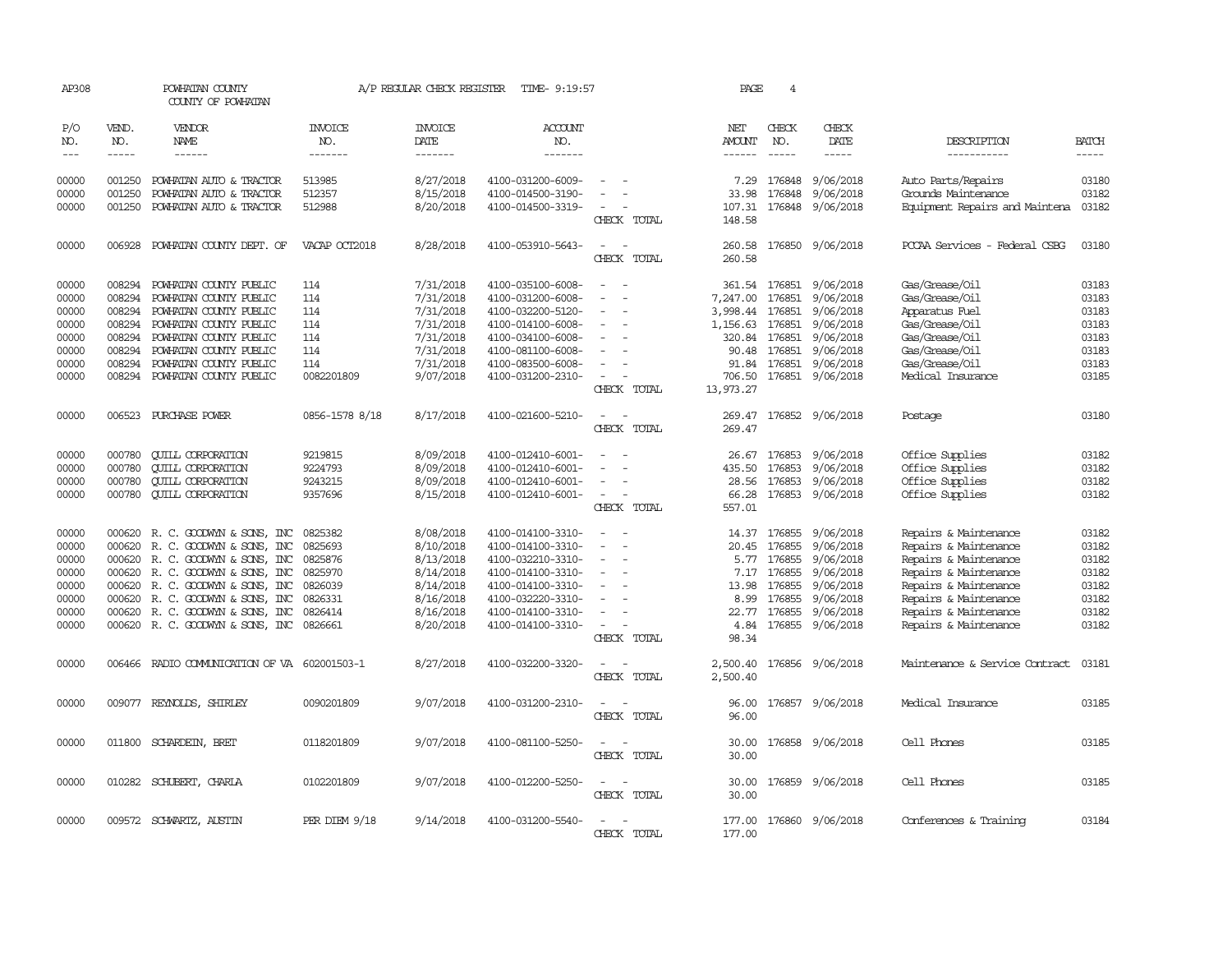| AP308                                                                         |                                                                    | POWHATAN COUNTY<br>COUNTY OF POWHATAN                                                                                                                                |                                                                                                                                                                         | A/P REGULAR CHECK REGISTER                                                                                        | TIME- 9:19:57                                                                                                                                                                            |                                                                                                                                                | PAGE                                                                     | 5                                                                                  |                                                                                                                          |                                                                                                                                                                                                         |                                                                               |
|-------------------------------------------------------------------------------|--------------------------------------------------------------------|----------------------------------------------------------------------------------------------------------------------------------------------------------------------|-------------------------------------------------------------------------------------------------------------------------------------------------------------------------|-------------------------------------------------------------------------------------------------------------------|------------------------------------------------------------------------------------------------------------------------------------------------------------------------------------------|------------------------------------------------------------------------------------------------------------------------------------------------|--------------------------------------------------------------------------|------------------------------------------------------------------------------------|--------------------------------------------------------------------------------------------------------------------------|---------------------------------------------------------------------------------------------------------------------------------------------------------------------------------------------------------|-------------------------------------------------------------------------------|
| P/O<br>NO.<br>$\frac{1}{2}$                                                   | VEND.<br>NO.<br>$- - - - -$                                        | VENDOR<br>NAME<br>------                                                                                                                                             | <b>INVOICE</b><br>NO.<br>-------                                                                                                                                        | <b>INVOICE</b><br>DATE<br>-------                                                                                 | ACCOUNT<br>NO.<br>-------                                                                                                                                                                |                                                                                                                                                | NET<br>AMOUNT<br>------                                                  | CHECK<br>NO.<br>$- - - - -$                                                        | CHECK<br>DATE<br>$- - - - -$                                                                                             | DESCRIPTION<br>-----------                                                                                                                                                                              | <b>BATCH</b><br>-----                                                         |
| 00000                                                                         |                                                                    | 006921 SEA-CLEAR AOUARIUM                                                                                                                                            | 5661                                                                                                                                                                    | 8/15/2018                                                                                                         | 4100-073100-3320-                                                                                                                                                                        | $\equiv$<br>CHECK TOTAL                                                                                                                        | 80.00<br>80.00                                                           |                                                                                    | 176861 9/06/2018                                                                                                         | Maintenance & Service Contract                                                                                                                                                                          | 03180                                                                         |
| 00000                                                                         |                                                                    | 007895 SEARFOSS, JEFFERY                                                                                                                                             | PER DIEM 9/18                                                                                                                                                           | 9/04/2018                                                                                                         | 4100-031200-5540-                                                                                                                                                                        | $\equiv$<br>CHECK TOTAL                                                                                                                        | 177.00<br>177.00                                                         |                                                                                    | 176862 9/06/2018                                                                                                         | Conferences & Training                                                                                                                                                                                  | 03184                                                                         |
| 00000                                                                         |                                                                    | 007157 SHORES COLLISION, INC.                                                                                                                                        | 18-12152                                                                                                                                                                | 6/26/2018                                                                                                         | 4100-031200-6009-                                                                                                                                                                        | $\equiv$<br>CHECK TOTAL                                                                                                                        | 4,737.80                                                                 |                                                                                    | 4,737.80 176863 9/06/2018                                                                                                | Auto Parts/Repairs                                                                                                                                                                                      | 03180                                                                         |
| 00000                                                                         |                                                                    | 001940 STANDBY SYSTEMS, INC.                                                                                                                                         | 08181575                                                                                                                                                                | 8/16/2018                                                                                                         | 4100-014100-3310-                                                                                                                                                                        | $\sim$<br>CHECK TOTAL                                                                                                                          | 324.07                                                                   |                                                                                    | 324.07 176867 9/06/2018                                                                                                  | Repairs & Maintenance                                                                                                                                                                                   | 03182                                                                         |
| 00000                                                                         |                                                                    | 009765 STANLEY, HUNT, DUPREE                                                                                                                                         | 18COPAGM-01422                                                                                                                                                          | 8/27/2018                                                                                                         | 4100-012200-3140-                                                                                                                                                                        | $\sim$<br>CHECK TOTAL                                                                                                                          | 1,400.00                                                                 |                                                                                    | 1,400.00 176868 9/06/2018                                                                                                | Professional Services                                                                                                                                                                                   | 03182                                                                         |
| 00000<br>00000<br>00000<br>00000<br>00000<br>00000<br>00000                   | 008578<br>008578<br>008578<br>008578<br>008578<br>008578<br>008578 | STAPLES BUSINESS AD-<br>STAPLES BUSINESS AD-<br>STAPLES BUSINESS AD-<br>STAPLES BUSINESS AD-<br>STAPLES BUSINESS AD-<br>STAPLES BUSINESS AD-<br>STAPLES BUSINESS AD- | 3386896765<br>3386978223<br>3386978224<br>3387172871<br>3387172872<br>3387172873<br>3387339076                                                                          | 8/14/2018<br>8/15/2018<br>8/15/2018<br>8/17/2018<br>8/17/2018<br>8/17/2018<br>8/18/2018                           | 4100-031200-6001-<br>4100-031200-6001-<br>4100-031200-6001-<br>4100-021600-6001-<br>4100-021600-6001-<br>4100-022100-6001-<br>4100-012200-6001-                                          | $\sim$<br>$\overline{\phantom{a}}$<br>$\sim$<br>$\equiv$<br>$\overline{\phantom{a}}$<br>CHECK TOTAL                                            | 72.99<br>153.21<br>147.63<br>4.39<br>49.72<br>40.51<br>546.99            | 78.54 176869<br>176869<br>176869<br>176869<br>176869<br>176869<br>176869           | 9/06/2018<br>9/06/2018<br>9/06/2018<br>9/06/2018<br>9/06/2018<br>9/06/2018<br>9/06/2018                                  | Office Supplies<br>Office Supplies<br>Office Supplies<br>Office Supplies<br>Office Supplies<br>Office Supplies<br>Office Supplies                                                                       | 03180<br>03180<br>03180<br>03180<br>03180<br>03180<br>03180                   |
| 00000                                                                         | 006569                                                             | STICKELS, RANDAL LEE                                                                                                                                                 | 0065201809                                                                                                                                                              | 9/07/2018                                                                                                         | 4100-031200-2310-                                                                                                                                                                        | $\equiv$<br>CHECK TOTAL                                                                                                                        | 72.00<br>72.00                                                           |                                                                                    | 176870 9/06/2018                                                                                                         | Medical Insurance                                                                                                                                                                                       | 03185                                                                         |
| 00000                                                                         |                                                                    | 007115 STOKES, GARLAND KENNETH                                                                                                                                       | 0071201809                                                                                                                                                              | 9/07/2018                                                                                                         | 4100-031200-2310-                                                                                                                                                                        | $\sim$<br>CHECK TOTAL                                                                                                                          | 68.00<br>68.00                                                           |                                                                                    | 176871 9/06/2018                                                                                                         | Medical Insurance                                                                                                                                                                                       | 03185                                                                         |
| 00000                                                                         |                                                                    | 009520 STONE'S OFFICE EQUIPMENT                                                                                                                                      | 104818                                                                                                                                                                  | 8/17/2018                                                                                                         | 4100-073100-3320-                                                                                                                                                                        | $\sim$<br>CHECK TOTAL                                                                                                                          | 628.22<br>628.22                                                         |                                                                                    | 176872 9/06/2018                                                                                                         | Maintenance & Service Contract                                                                                                                                                                          | 03180                                                                         |
| 00000                                                                         |                                                                    | 007134 TOWN & COUNTRY MOBILE                                                                                                                                         | 20077                                                                                                                                                                   | 8/27/2018                                                                                                         | 4100-031200-6009-                                                                                                                                                                        | $\overline{\phantom{a}}$<br>CHECK TOTAL                                                                                                        | 50.00<br>50.00                                                           |                                                                                    | 176876 9/06/2018                                                                                                         | Auto Parts/Repairs                                                                                                                                                                                      | 03180                                                                         |
| 00000                                                                         |                                                                    | 006721 UNIVERSITY OF VIRGINIA                                                                                                                                        | 36857                                                                                                                                                                   | 8/23/2018                                                                                                         | 4100-012410-5540-                                                                                                                                                                        | $\sim$ 10 $\pm$<br>CHECK TOTAL                                                                                                                 | 185.00<br>185.00                                                         |                                                                                    | 176878 9/06/2018                                                                                                         | Conferences & Training                                                                                                                                                                                  | 03182                                                                         |
| 00000<br>00000<br>00000<br>00000<br>00000<br>00000<br>00000<br>00000<br>00000 | 011169<br>011169<br>011169<br>011169<br>011169<br>011169           | VERIZON<br>VERIZON<br>VERIZON<br>011169 VERIZON<br>VERIZON<br>011169 VERIZON<br>VERIZON<br>VERIZON<br>011169 VERIZON                                                 | 8045985600 8/18<br>8045985600 8/18<br>8045985600 8/18<br>8045985600 8/18<br>8045985600 8/18<br>8045985600 8/18<br>8045985600 8/18<br>8045985600 8/18<br>8045985600 8/18 | 8/28/2018<br>8/28/2018<br>8/28/2018<br>8/28/2018<br>8/28/2018<br>8/28/2018<br>8/28/2018<br>8/28/2018<br>8/28/2018 | 100-000100-0006-<br>4100-012310-5230-<br>4100-012510-5230-<br>4100-014100-5230-<br>4100-014300-5230-<br>4100-032200-5230-<br>4100-032200-5230-<br>4100-032210-5230-<br>4100-035500-5230- | $\equiv$<br>$\overline{\phantom{a}}$<br>$\overline{\phantom{a}}$<br>$\equiv$<br>$\overline{\phantom{a}}$<br>$\sim$<br>$\overline{\phantom{a}}$ | 114.57<br>47.95<br>96.12<br>199.64<br>282.63<br>199.76<br>69.32<br>42.18 | 176879<br>176879<br>176879<br>80.81 176879<br>176879<br>176879<br>176879<br>176879 | 176879 9/06/2018<br>9/06/2018<br>9/06/2018<br>9/06/2018<br>9/06/2018<br>9/06/2018<br>9/06/2018<br>9/06/2018<br>9/06/2018 | Due from Other Agencies<br>Telephone Services<br>Telephone Services<br>Telephone Services<br>Telephone Services<br>Telephone Services<br>Telephone Services<br>Telephone Services<br>Telephone Services | 03181<br>03181<br>03181<br>03181<br>03181<br>03181<br>03181<br>03181<br>03181 |
| 00000<br>00000<br>00000                                                       | 011169<br>011169                                                   | VERIZON<br>011169 VERIZON<br>VERIZON                                                                                                                                 | 8045985600 8/18<br>8045985600 8/18<br>8045985600 8/18                                                                                                                   | 8/28/2018<br>8/28/2018<br>8/28/2018                                                                               | 4100-071110-5230-<br>4100-073100-5230-<br>4100-021200-5230-                                                                                                                              | $\sim$<br>$\sim$                                                                                                                               | 42.18<br>95.90<br>42.18                                                  | 176879                                                                             | 9/06/2018<br>176879 9/06/2018<br>176879 9/06/2018                                                                        | Telephone Services<br>Telephone Services<br>Telephone Services                                                                                                                                          | 03181<br>03181<br>03181                                                       |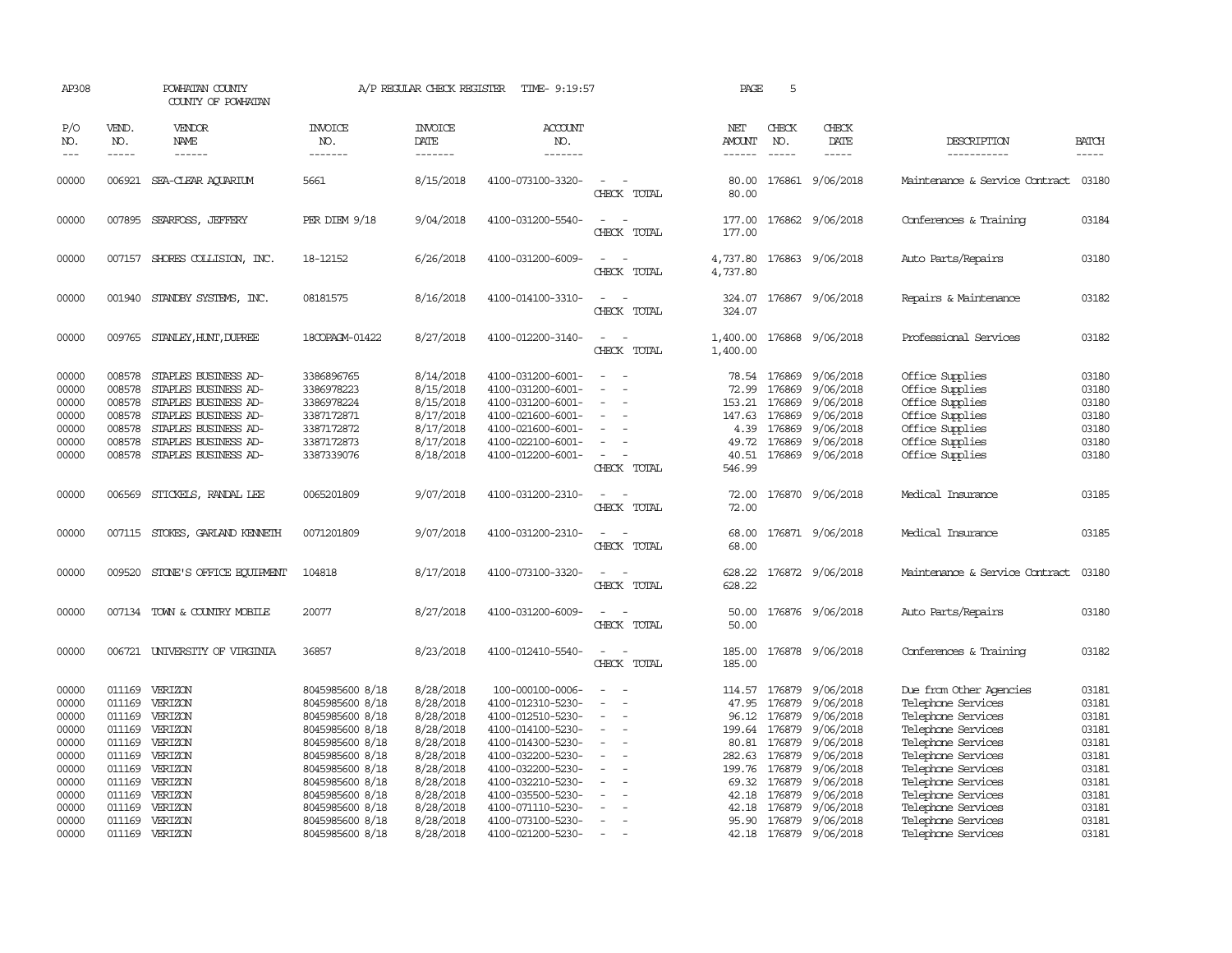| AP308                |                    | POWHATAN COUNTY<br>COUNTY OF POWHATAN          |                          | A/P REGULAR CHECK REGISTER | TIME- 9:19:57                          |                          |             | PAGE                    | 6                  |                        |                                                                  |                |
|----------------------|--------------------|------------------------------------------------|--------------------------|----------------------------|----------------------------------------|--------------------------|-------------|-------------------------|--------------------|------------------------|------------------------------------------------------------------|----------------|
| P/O                  | VEND.              | VENDOR                                         | <b>INVOICE</b>           | <b>INVOICE</b>             | <b>ACCOUNT</b>                         |                          |             | NET                     | CHECK              | CHECK                  |                                                                  |                |
| NO.<br>$\frac{1}{2}$ | NO.<br>$- - - - -$ | <b>NAME</b><br>------                          | NO.<br>-------           | <b>DATE</b><br>-------     | NO.<br>-------                         |                          |             | AMOUNT<br>$- - - - - -$ | NO.<br>$- - - - -$ | DATE<br>-----          | DESCRIPTION<br>-----------                                       | BATCH<br>----- |
|                      |                    |                                                |                          |                            |                                        |                          |             |                         |                    |                        |                                                                  |                |
| 00000                |                    | 011169 VERIZON                                 | 8045985600 8/18          | 8/28/2018                  | 4100-031200-5230-                      | $\overline{\phantom{a}}$ |             |                         | 168.37 176879      | 9/06/2018              | Telephone Services                                               | 03181          |
| 00000                | 011169             | VERIZON                                        | 8045985600 8/18          | 8/28/2018                  | 4100-031710-5230-                      |                          |             | 47.95                   | 176879             | 9/06/2018              | Telephone Services                                               | 03181          |
| 00000                | 011169             | VERIZON                                        | 8045985600 8/18          | 8/28/2018                  | 4100-021200-5230-                      |                          |             | 15.11                   | 176879             | 9/06/2018              | Telephone Services                                               | 03181          |
| 00000                | 011169             | VERIZON                                        | 8045985600 8/18          | 8/28/2018                  | 4100-031210-5230-                      |                          |             | 42.18                   | 176879             | 9/06/2018              | Telephone Services                                               | 03181          |
| 00000                | 011169             | VERIZON                                        | 8043780915 8/18          | 8/25/2018                  | 4100-032220-5230-                      |                          |             | 95.72                   | 176879             | 9/06/2018              | Telephone System                                                 | 03182          |
| 00000                | 011169             | VERIZON                                        | 8045986057 8/18          | 8/28/2018                  | 4100-031200-5230-                      |                          |             | 67.00                   | 176879             | 9/06/2018              | Telephone Services                                               | 03182          |
| 00000                | 011169             | VERIZON                                        | 8045986057 8/18          | 8/28/2018                  | 4100-031210-5230-                      |                          |             | 528.18                  | 176879             | 9/06/2018              | Telephone Services                                               | 03182          |
| 00000                |                    | 011169 VERIZON                                 | 8045987939 8/18          | 8/28/2018                  | 4100-022100-5230-                      |                          |             | 49.08                   |                    | 176879 9/06/2018       | Telephone Services                                               | 03182          |
|                      |                    |                                                |                          |                            |                                        |                          | CHECK TOTAL | 2,326.83                |                    |                        |                                                                  |                |
| 00000                | 006302             | VIRGINIA INFORMATION                           | T417823                  | 8/29/2018                  | 4100-012510-5260-                      |                          |             | 310.68                  |                    | 176880 9/06/2018       | Internet Usage                                                   | 03182          |
|                      |                    |                                                |                          |                            |                                        |                          | CHECK TOTAL | 310.68                  |                    |                        |                                                                  |                |
| 00000                | 011181             | WELLS FARGO FINANCIAL                          | 5005159599               | 8/23/2018                  | 4100-012100-3320-                      |                          |             | 98.69                   | 176881             | 9/06/2018              | Maintenance & Service Contract                                   | 03186          |
| 00000                | 011181             | WELLS FARGO FINANCIAL                          | 5005159599               | 8/23/2018                  | 4100-012200-3320-                      | $\equiv$                 |             | 236.69                  | 176881             | 9/06/2018              | Maintenance & Service Contract                                   | 03186          |
| 00000                | 011181             | WELLS FARGO FINANCIAL                          | 5005159599               | 8/23/2018                  | 4100-012310-3320-                      |                          |             | 82.38                   | 176881             | 9/06/2018              | Maintenance & Service Contract                                   | 03186          |
| 00000                | 011181             | WELLS FARGO FINANCIAL                          | 5005159599               | 8/23/2018                  | 4100-012320-3500-                      |                          |             | 8.30                    | 176881             | 9/06/2018              | Printing & Binding                                               | 03186          |
| 00000                | 011181             | WELLS FARGO FINANCIAL                          | 5005159599               | 8/23/2018                  | 4100-012410-3320-                      |                          |             | 9.93                    | 176881             | 9/06/2018              | Maintenance & Service Contract                                   | 03186          |
| 00000                | 011181             | WELLS FARGO FINANCIAL                          | 5005159599               | 8/23/2018                  | 4100-012510-3320-                      |                          |             | 18.70                   | 176881             | 9/06/2018              | Maintenance & Service Contract                                   | 03186          |
| 00000                | 011181             | WELLS FARGO FINANCIAL                          | 5005159599               | 8/23/2018                  | 4100-013200-3320-                      |                          |             | 143.19                  | 176881             | 9/06/2018              | Maintenance & Service Contract                                   | 03186          |
| 00000                | 011181             | WELLS FARGO FINANCIAL                          | 5005159599               | 8/23/2018                  | 4100-021600-8002-                      |                          |             | 186.70                  | 176881             | 9/06/2018              | Copier Lease                                                     | 03186          |
| 00000                | 011181             | WELLS FARGO FINANCIAL                          | 5005159599               | 8/23/2018                  | 4100-021600-8002-                      |                          |             | 105.24 176881           |                    | 9/06/2018              | Copier Lease                                                     | 03186          |
| 00000<br>00000       | 011181<br>011181   | WELLS FARGO FINANCIAL<br>WEILS FARGO FINANCIAL | 5005159599               | 8/23/2018<br>8/23/2018     | 4100-022100-3320-                      |                          |             | 175.54 176881<br>175.54 | 176881             | 9/06/2018<br>9/06/2018 | Maintenance & Service Contract<br>Maintenance & Service Contract | 03186<br>03186 |
| 00000                | 011181             | WELLS FARGO FINANCIAL                          | 5005159599<br>5005159599 | 8/23/2018                  | 4100-031200-3320-<br>4100-031200-3320- |                          |             | 234.37                  | 176881             | 9/06/2018              | Maintenance & Service Contract                                   | 03186          |
| 00000                | 011181             | WELLS FARGO FINANCIAL                          | 5005159599               | 8/23/2018                  | 4100-034100-3320-                      |                          |             | 83.60                   | 176881             | 9/06/2018              | Maintenance & Service Contract                                   | 03186          |
| 00000                | 011181             | WELLS FARGO FINANCIAL                          | 5005159599               | 8/23/2018                  | 4100-035100-3320-                      |                          |             | 92.69                   | 176881             | 9/06/2018              | Landscaping - Animal Control                                     | 03186          |
| 00000                | 011181             | WELLS FARGO FINANCIAL                          | 5005159599               | 8/23/2018                  | 4100-081100-3320-                      |                          |             | 163.40                  | 176881             | 9/06/2018              | Maintenance & Service Contract                                   | 03186          |
| 00000                |                    | 011181 WELLS FARGO FINANCIAL                   | 5005159599               | 8/23/2018                  | 4100-021200-8002-                      | $\equiv$                 |             | 225.93                  |                    | 176881 9/06/2018       | Copier Lease Agreement                                           | 03186          |
|                      |                    |                                                |                          |                            |                                        |                          | CHECK TOTAL | 2,040.89                |                    |                        |                                                                  |                |
|                      |                    |                                                |                          |                            |                                        |                          |             |                         |                    |                        |                                                                  |                |
| 00000                |                    | 007755 WITMER PUBLIC SAFETY                    | 1870512.001              | 8/28/2018                  | 4100-032200-6001-                      | $\equiv$                 |             | 22.00                   |                    | 176882 9/06/2018       | Stationery/Office Supplies                                       | 03181          |
|                      |                    |                                                |                          |                            |                                        |                          | CHECK TOTAL | 22.00                   |                    |                        |                                                                  |                |
| 00000                |                    | 012408 WOOD, JOHN                              | 0124201809               | 9/07/2018                  | 4100-012510-5250-                      |                          |             | 30.00                   |                    | 176883 9/06/2018       | Cell Phones                                                      | 03185          |
|                      |                    |                                                |                          |                            |                                        |                          | CHECK TOTAL | 30.00                   |                    |                        |                                                                  |                |
|                      |                    |                                                |                          |                            |                                        |                          |             |                         |                    |                        |                                                                  |                |
| 00000                |                    | 002080 WOODCOCK, LYNN T.                       | 0020201809               | 9/07/2018                  | 4100-031200-2310-                      | $\equiv$                 | CHECK TOTAL | 108.00<br>108.00        |                    | 176884 9/06/2018       | Medical Insurance                                                | 03185          |
|                      |                    |                                                |                          |                            |                                        |                          |             |                         |                    |                        |                                                                  |                |
| 00000                |                    | 007812 ABS TECHNOLOGY ARCHITECTS               | INV0034391               | 8/31/2018                  | 4100-012510-6014-                      |                          |             | 18.75                   |                    | 176885 9/12/2018       | Other Operating Supplies                                         | 03190          |
|                      |                    |                                                |                          |                            |                                        |                          | CHECK TOTAL | 18.75                   |                    |                        |                                                                  |                |
| 00000                |                    | 008774 ALLEN, SUSAN E.                         | 8523203                  | 8/31/2018                  | 4100-021200-3150-                      |                          |             | 120.00                  | 176887             | 9/12/2018              | Outside Counsel                                                  | 03187          |
|                      |                    |                                                |                          |                            |                                        |                          | CHECK TOTAL | 120.00                  |                    |                        |                                                                  |                |
| 00000                |                    | 007941 BAKER & TAYLOR                          | 5015151234               | 8/31/2018                  | 4100-073100-6012-                      | $\overline{\phantom{a}}$ |             | 140.67                  | 176888             | 9/12/2018              | Books & Subscriptions                                            | 03187          |
|                      |                    |                                                |                          |                            |                                        |                          | CHECK TOTAL | 140.67                  |                    |                        |                                                                  |                |
|                      |                    |                                                |                          |                            |                                        |                          |             |                         |                    |                        | External Audit                                                   |                |
| 00000                |                    | 010665 BROWN EDWARDS & COMPANY                 | 1209234                  | 8/29/2018                  | 4100-012200-3120-                      |                          | CHECK TOTAL | 6,500.00                |                    | 176889 9/12/2018       |                                                                  | 03187          |
|                      |                    |                                                |                          |                            |                                        |                          |             | 6,500.00                |                    |                        |                                                                  |                |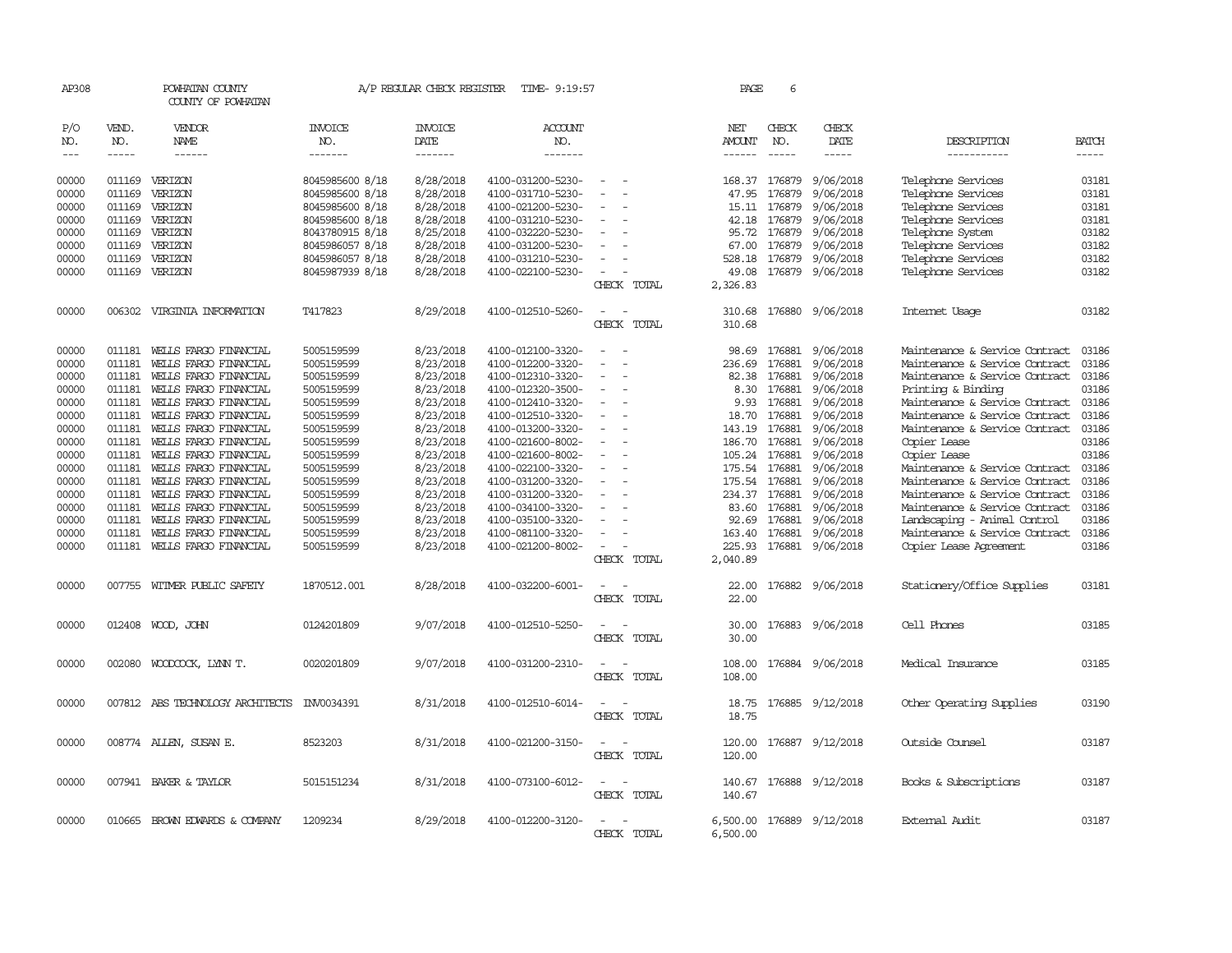| AP308                                                                                  |                                                                                                  | POWHATAN COUNTY<br>COUNTY OF POWHATAN                                                                                                                                                                                                                                                |                                                                                                                                                                                            | A/P REGULAR CHECK REGISTER                                                                                                     | TIME- 9:19:57                                                                                                                                                                                                  |                                                                                                                                                                                       | PAGE                                                                    | 7                                                                                      |                                                                                                                                                                                                           |                                                                                                                                                                      |                                                                                        |
|----------------------------------------------------------------------------------------|--------------------------------------------------------------------------------------------------|--------------------------------------------------------------------------------------------------------------------------------------------------------------------------------------------------------------------------------------------------------------------------------------|--------------------------------------------------------------------------------------------------------------------------------------------------------------------------------------------|--------------------------------------------------------------------------------------------------------------------------------|----------------------------------------------------------------------------------------------------------------------------------------------------------------------------------------------------------------|---------------------------------------------------------------------------------------------------------------------------------------------------------------------------------------|-------------------------------------------------------------------------|----------------------------------------------------------------------------------------|-----------------------------------------------------------------------------------------------------------------------------------------------------------------------------------------------------------|----------------------------------------------------------------------------------------------------------------------------------------------------------------------|----------------------------------------------------------------------------------------|
| P/O<br>NO.<br>$\frac{1}{2}$                                                            | VEND.<br>NO.<br>$- - - - -$                                                                      | VENDOR<br><b>NAME</b><br>------                                                                                                                                                                                                                                                      | INVOICE<br>NO.<br>-------                                                                                                                                                                  | <b>INVOICE</b><br>DATE<br>--------                                                                                             | ACCOUNT<br>NO.<br>-------                                                                                                                                                                                      |                                                                                                                                                                                       | NET<br>AMOUNT<br>$- - - - - -$                                          | CHECK<br>NO.<br>$- - - - -$                                                            | CHECK<br>DATE<br>$- - - - -$                                                                                                                                                                              | DESCRIPTION<br>-----------                                                                                                                                           | <b>BATCH</b><br>-----                                                                  |
| 00000                                                                                  |                                                                                                  | 009178 COMCAST                                                                                                                                                                                                                                                                       | 0120097415 8/18                                                                                                                                                                            | 8/18/2018                                                                                                                      | 4100-073100-5260-                                                                                                                                                                                              | $\equiv$<br>CHECK TOTAL                                                                                                                                                               | 219.90<br>219.90                                                        |                                                                                        | 176891 9/12/2018                                                                                                                                                                                          | Internet                                                                                                                                                             | 03187                                                                                  |
| 00000                                                                                  |                                                                                                  | 010949 COMCAST                                                                                                                                                                                                                                                                       | 69410619                                                                                                                                                                                   | 9/01/2018                                                                                                                      | 4100-012510-5260-                                                                                                                                                                                              | $\sim$<br>$\sim$<br>CHECK TOTAL                                                                                                                                                       | 1,127.00<br>1,127.00                                                    |                                                                                        | 176892 9/12/2018                                                                                                                                                                                          | Internet Usage                                                                                                                                                       | 03190                                                                                  |
| 00000                                                                                  | 009889                                                                                           | CONDON, ROBERT B.                                                                                                                                                                                                                                                                    | 8680014                                                                                                                                                                                    | 8/24/2018                                                                                                                      | 4100-021200-3150-                                                                                                                                                                                              | $\sim$<br>$\sim$<br>CHECK TOTAL                                                                                                                                                       | 240.00<br>240.00                                                        |                                                                                        | 176893 9/12/2018                                                                                                                                                                                          | Outside Counsel                                                                                                                                                      | 03187                                                                                  |
| 00000                                                                                  |                                                                                                  | 033130 COUNTY OF HENRICO                                                                                                                                                                                                                                                             | 144412                                                                                                                                                                                     | 9/01/2018                                                                                                                      | 4100-033400-3840-                                                                                                                                                                                              | $\equiv$<br>CHECK TOTAL                                                                                                                                                               | 20,755.74                                                               |                                                                                        | 20,755.74 176894 9/12/2018                                                                                                                                                                                | Detention of Juveniles                                                                                                                                               | 03191                                                                                  |
| 00000                                                                                  | 008750                                                                                           | <b>DOMINION ENERGY</b>                                                                                                                                                                                                                                                               | 1808622391 8/18                                                                                                                                                                            | 8/03/2018                                                                                                                      | 4100-053910-5643-                                                                                                                                                                                              | $\equiv$<br>CHECK TOTAL                                                                                                                                                               | 175.71<br>175.71                                                        |                                                                                        | 176896 9/12/2018                                                                                                                                                                                          | PCCAA Services - Federal CSBG                                                                                                                                        | 03187                                                                                  |
| 00000<br>00000<br>00000<br>00000<br>00000<br>00000<br>00000<br>00000<br>00000<br>00000 | 000860<br>000860<br>000860<br>000860<br>000860<br>000860<br>000860<br>000860<br>000860<br>000860 | DOMINION ENERGY VIRGINIA<br>DOMINION ENERGY VIRGINIA<br>DOMINION ENERGY VIRGINIA<br>DOMINION ENERGY VIRGINIA<br>DOMINION ENERGY VIRGINIA<br>DOMINION ENERGY VIRGINIA<br>DOMINION ENERGY VIRGINIA<br>DOMINION ENERGY VIRGINIA<br>DOMINION ENERGY VIRGINIA<br>DOMINION ENERGY VIRGINIA | 04321800080818A<br>08638072770818A<br>12216678330818A<br>12235073348/18A<br>14984645590818A<br>19821700010818A<br>23122850060818A<br>23222525098/18A<br>23463275010818A<br>23463275010818A | 8/30/2018<br>8/30/2018<br>8/30/2018<br>8/30/2018<br>8/30/2018<br>8/30/2018<br>8/30/2018<br>8/30/2018<br>8/30/2018<br>8/30/2018 | 4100-014600-5110-<br>4100-014600-5110-<br>4100-031210-5110-<br>4100-014300-5110-<br>4100-014600-5110-<br>4100-014100-5110-<br>4100-014100-5110-<br>4100-031200-5110-<br>4100-014100-5110-<br>4100-031200-5110- | $\overline{\phantom{a}}$<br>$\overline{\phantom{0}}$<br>$\sim$<br>$\overline{\phantom{a}}$<br>$\sim$<br>$\overline{\phantom{a}}$<br>$\overline{\phantom{a}}$<br>$\sim$<br>CHECK TOTAL | 244.08<br>6.59<br>184.63<br>89.70<br>1,906.08<br>1,906.09<br>4,890.54   | 176897<br>176897<br>176897                                                             | 9/12/2018<br>9/12/2018<br>230.22 176897 9/12/2018<br>176897 9/12/2018<br>68.63 176897 9/12/2018<br>85.07 176897 9/12/2018<br>176897 9/12/2018<br>169.45 176897 9/12/2018<br>9/12/2018<br>176897 9/12/2018 | Electricity<br>Electricity<br>Electricity - Comunications H<br>Electricity<br>Electricity<br>Electricity<br>Electricity<br>Electricity<br>Electricity<br>Electricity | 03187<br>03187<br>03187<br>03187<br>03187<br>03187<br>03187<br>03187<br>03187<br>03187 |
| 00000<br>00000<br>00000<br>00000<br>00000<br>00000<br>00000<br>00000                   | 000860<br>000860<br>000860<br>000860<br>000860<br>000860<br>000860<br>000860                     | DOMINION ENERGY VIRGINIA<br>DOMINION ENERGY VIRGINIA<br>DOMINION ENERGY VIRGINIA<br>DOMINION ENERGY VIRGINIA<br>DOMINION ENERGY VIRGINIA<br>DOMINION ENERGY VIRGINIA<br>DOMINION ENERGY VIRGINIA<br>DOMINION ENERGY VIRGINIA                                                         | 23522700090818A<br>24421700030818A<br>24622225020818A<br>24760670340818A<br>29126055950818A<br>29721200060818A<br>34510949360818A<br>26138327128/18A                                       | 8/30/2018<br>8/30/2018<br>8/30/2018<br>8/30/2018<br>8/30/2018<br>8/30/2018<br>8/30/2018<br>8/30/2018                           | 4100-014100-5110-<br>4100-014100-5110-<br>4100-014100-5110-<br>4100-014100-5110-<br>4100-014100-5110-<br>4100-014100-5110-<br>4100-014600-5110-<br>4100-022100-5110-                                           | $\sim$<br>$\sim$<br>$\sim$<br>$\sim$<br>$\sim$<br>CHECK TOTAL                                                                                                                         | 108.29<br>1,419.80<br>4,118.80<br>136.91<br>1,564.74 176898<br>7,736.41 | 176898<br>176898<br>176898<br>189.47 176898<br>176898<br>15.04 176898<br>183.36 176898 | 9/12/2018<br>9/12/2018<br>9/12/2018<br>9/12/2018<br>9/12/2018<br>9/12/2018<br>9/12/2018<br>9/12/2018                                                                                                      | Electricity<br>Electricity<br>Electricity<br>Electricity<br>Electricity<br>Electricity<br>Electricity<br>Electricity                                                 | 03187<br>03187<br>03187<br>03187<br>03187<br>03187<br>03187<br>03190                   |
| 00000<br>00000<br>00000<br>00000<br>00000<br>00000<br>00000<br>00000                   | 000860<br>000860<br>000860<br>000860<br>000860<br>000860<br>000860<br>000860                     | DOMINION ENERGY VIRGINIA<br>DOMINION ENERGY VIRGINIA<br>DOMINION ENERGY VIRGINIA<br>DOMINION ENERGY VIRGINIA<br>DOMINION ENERGY VIRGINIA<br>DOMINION ENERGY VIRGINIA<br>DOMINION ENERGY VIRGINIA<br>DOMINION ENERGY VIRGINIA                                                         | 34961311560818A<br>35079518240818A<br>40620353910818A<br>46914910150818A<br>47322175020818A<br>56522375030818A<br>62117898100818A<br>77651340720818A                                       | 8/30/2018<br>8/30/2018<br>8/30/2018<br>8/30/2018<br>8/30/2018<br>8/30/2018<br>8/30/2018<br>8/27/2018                           | 4100-014100-5110-<br>4100-014600-5110-<br>4100-031210-5110-<br>4100-014600-5110-<br>4100-014600-5110-<br>4100-014600-5110-<br>4100-031210-5110-<br>4100-014100-5110-                                           | $\equiv$<br>$\sim$<br>$\sim$<br>$\sim$<br>$\sim$<br>$\equiv$<br>$\sim$<br>CHECK TOTAL                                                                                                 | 6.59<br>6.59<br>31.78<br>160.29<br>122.50<br>647.95<br>1,287.43         | 176899<br>176899<br>176899<br>173.31 176899<br>176899<br>176899                        | 9/12/2018<br>9/12/2018<br>138.42 176899 9/12/2018<br>9/12/2018<br>9/12/2018<br>9/12/2018<br>9/12/2018<br>176899 9/12/2018                                                                                 | Electricity<br>Electricity<br>Electricity - Comunications H<br>Electricity<br>Electricity<br>Electricity<br>Electricity - Comunications H<br>Electricity             | 03187<br>03187<br>03187<br>03187<br>03187<br>03187<br>03187<br>03187                   |
| 00000                                                                                  |                                                                                                  | 000860 DOMINION ENERGY VIRGINIA                                                                                                                                                                                                                                                      | 89710693348/18A                                                                                                                                                                            | 8/30/2018                                                                                                                      | 4100-014300-5110-                                                                                                                                                                                              | $\sim$<br>CHECK TOTAL                                                                                                                                                                 | 7.32<br>7.32                                                            |                                                                                        | 176900 9/12/2018                                                                                                                                                                                          | Electricity                                                                                                                                                          | 03187                                                                                  |
| 00000                                                                                  |                                                                                                  | 009571 DURHAM, MARILYN                                                                                                                                                                                                                                                               | PERDIEM 8/28-31                                                                                                                                                                            | 8/31/2018                                                                                                                      | 4100-031200-5540-                                                                                                                                                                                              | $\equiv$<br>CHECK TOTAL                                                                                                                                                               | 206.50                                                                  |                                                                                        | 206.50 176901 9/12/2018                                                                                                                                                                                   | Conferences & Training                                                                                                                                               | 03187                                                                                  |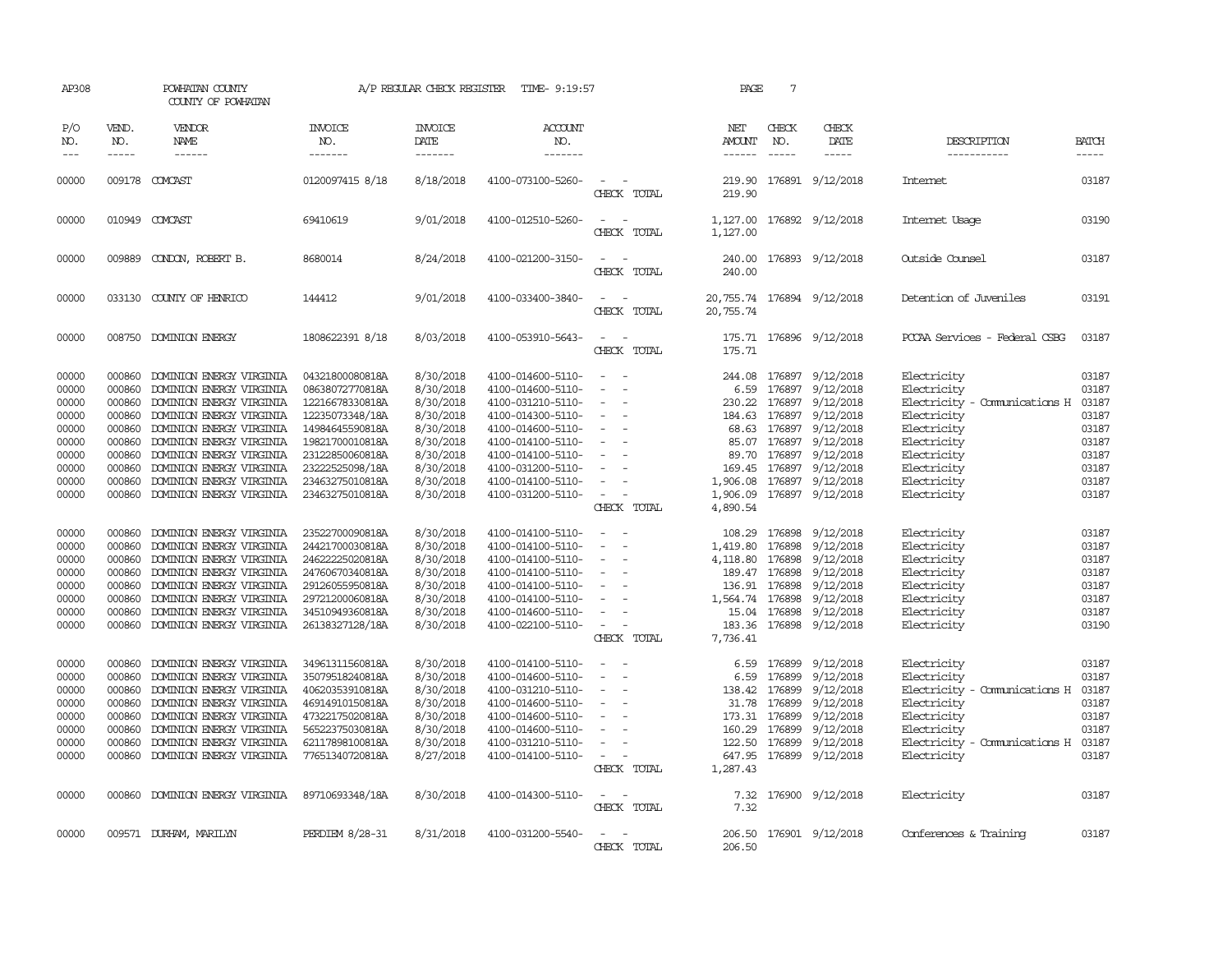| AP308                                              |                             | POWHATAN COUNTY<br>COUNTY OF POWHATAN                                                                                                                       |                                                          | A/P REGULAR CHECK REGISTER                                                 | TIME- 9:19:57                                                                                                              |                                                                               | PAGE                                     | 8                             |                                                                                                                                                  |                                                                                                                                  |                                                    |
|----------------------------------------------------|-----------------------------|-------------------------------------------------------------------------------------------------------------------------------------------------------------|----------------------------------------------------------|----------------------------------------------------------------------------|----------------------------------------------------------------------------------------------------------------------------|-------------------------------------------------------------------------------|------------------------------------------|-------------------------------|--------------------------------------------------------------------------------------------------------------------------------------------------|----------------------------------------------------------------------------------------------------------------------------------|----------------------------------------------------|
| P/O<br>NO.<br>$---$                                | VEND.<br>NO.<br>$- - - - -$ | <b>VENDOR</b><br>NAME<br>$- - - - - -$                                                                                                                      | <b>INVOICE</b><br>NO.<br>-------                         | <b>INVOICE</b><br>DATE<br>-------                                          | <b>ACCOUNT</b><br>NO.<br>-------                                                                                           |                                                                               | NET<br><b>AMOUNT</b><br>------           | CHECK<br>NO.<br>$\frac{1}{2}$ | CHECK<br>DATE<br>$- - - - -$                                                                                                                     | DESCRIPTION<br>-----------                                                                                                       | <b>BATCH</b><br>-----                              |
| 00000                                              | 006787                      | DURRBECK, GEORGE                                                                                                                                            | 750930                                                   | 9/04/2018                                                                  | 4100-014600-3310-                                                                                                          | $\sim$<br>CHECK TOTAL                                                         | 32.00<br>32.00                           |                               | 176902 9/12/2018                                                                                                                                 | Repairs and Maintenance                                                                                                          | 03187                                              |
| 00000                                              |                             | 012600 ELLETT'S EMBROIDERY                                                                                                                                  | REQUEST SADLER                                           | 9/04/2018                                                                  | 4100-031200-6011-                                                                                                          | $\overline{\phantom{a}}$<br>$\sim$<br>CHECK TOTAL                             | 346.00<br>346.00                         |                               | 176904 9/12/2018                                                                                                                                 | Uniforms                                                                                                                         | 03189                                              |
| 00000                                              |                             | 006074 EVIDENT, INC.                                                                                                                                        | 135781A                                                  | 8/29/2018                                                                  | 4100-031200-6014-                                                                                                          | CHECK TOTAL                                                                   | 66.77                                    |                               | 66.77 176905 9/12/2018                                                                                                                           | Other Operating Supplies                                                                                                         | 03188                                              |
| 00000<br>00000                                     | 000338<br>000338            | FIRE PROTECTION EQUIP. CO<br>FIRE PROTECTION EQUIP. CO                                                                                                      | 00070825<br>00070800                                     | 8/10/2018<br>8/07/2018                                                     | 4100-032200-6010-<br>4100-032200-3310-                                                                                     | $\sim$<br>CHECK TOTAL                                                         | 183.74<br>2,778.69                       |                               | 2,594.95 176906 9/12/2018<br>176906 9/12/2018                                                                                                    | Breathing Apparatus<br>Equipment Repair                                                                                          | 03187<br>03188                                     |
| 00000                                              |                             | 007620 GILLESPIE, CYNIHIA T.                                                                                                                                | AIRFARE 9/10/18                                          | 9/10/2018                                                                  | 4100-031210-5540-                                                                                                          | $\sim$<br>CHECK TOTAL                                                         | 483.61                                   |                               | 483.61 176907 9/12/2018                                                                                                                          | Conferences and Training                                                                                                         | 03191                                              |
| 00000                                              |                             | 006013 GRAINGER                                                                                                                                             | 9882675912                                               | 8/22/2018                                                                  | 4100-032210-3310-                                                                                                          | $\sim$<br>CHECK TOTAL                                                         | 31.16<br>31.16                           |                               | 176908 9/12/2018                                                                                                                                 | Repairs & Maintenance                                                                                                            | 03188                                              |
| 00000<br>00000<br>00000                            | 012508<br>012508<br>012508  | HEALTH ECUTTY INC<br>HEALTH ECUTTY INC<br>HEALTH EQUITY INC                                                                                                 | 5045F1N<br>5D38ZYZ<br>X006U9J                            | 9/03/2018<br>9/10/2018<br>9/07/2018                                        | 100-000200-0012-<br>100-000200-0012-<br>4100-012220-2313-                                                                  | $\overline{\phantom{a}}$<br>$\overline{\phantom{a}}$<br>$\sim$<br>CHECK TOTAL | 134.04<br>1,483.03<br>201.30<br>1,818.37 | 176909                        | 9/12/2018<br>176909 9/12/2018<br>176909 9/12/2018                                                                                                | Payroll Clearing - FSA<br>Payroll Clearing - FSA<br>HSA and FSA Admin Fees                                                       | 03188<br>03191<br>03191                            |
| 00000                                              | 009627                      | IMAGEIREND, INC                                                                                                                                             | 111167                                                   | 8/25/2018                                                                  | 4100-032200-3320-                                                                                                          | CHECK TOTAL                                                                   | 7,425.00<br>7,425.00                     |                               | 176910 9/12/2018                                                                                                                                 | Maintenance & Service Contract                                                                                                   | 03188                                              |
| 00000<br>00000<br>00000<br>00000                   | 000120<br>000120<br>000120  | <b>JAMES RIVER AIR</b><br><b>JAMES RIVER AIR</b><br><b>JAMES RIVER AIR</b><br>000120 JAMES RIVER AIR                                                        | S96526<br>S98015<br>S98664<br>S98700                     | 8/25/2018<br>8/28/2018<br>8/29/2018<br>8/30/2018                           | 4100-032210-3310-<br>4100-014100-3308-<br>4100-014100-3308-<br>4100-014100-3308-                                           | $\equiv$<br>$\sim$<br>CHECK TOTAL                                             | 445.00<br>4,235.97                       |                               | 2,856.47 176911 9/12/2018<br>176911 9/12/2018<br>534.00 176911 9/12/2018<br>400.50 176911 9/12/2018                                              | Repairs & Maintenance<br>HVAC Service and Repairs<br>HVAC Service and Repairs<br>HVAC Service and Repairs                        | 03188<br>03188<br>03188<br>03188                   |
| 00000                                              | 006629                      | LANDSCAPE SUPPLY, INC.                                                                                                                                      | 0668117-IN                                               | 8/30/2018                                                                  | 4100-014600-3310-                                                                                                          | CHECK TOTAL                                                                   | 52.00<br>52.00                           |                               | 176912 9/12/2018                                                                                                                                 | Repairs and Maintenance                                                                                                          | 03188                                              |
| 00000                                              | 009238                      | LOCAL GOVERNMENT                                                                                                                                            | 298                                                      | 9/05/2018                                                                  | 4100-012210-5810-                                                                                                          | CHECK TOTAL                                                                   | 425.00<br>425.00                         |                               | 176913 9/12/2018                                                                                                                                 | Dues/Association Memberships                                                                                                     | 03188                                              |
| 00000                                              | 009552                      | MANSFIELD OIL COMPANY                                                                                                                                       | SOLCD-439371                                             | 9/04/2018                                                                  | 4100-032200-5120-                                                                                                          | CHECK TOTAL                                                                   | 183.14                                   |                               | 183.14 176914 9/12/2018                                                                                                                          | Apparatus Fuel                                                                                                                   | 03188                                              |
| 00000                                              | 009666                      | MID-ATLANTIC CONTROLS                                                                                                                                       | 23844                                                    | 9/01/2018                                                                  | 4100-032220-3320-                                                                                                          | CHECK TOTAL                                                                   | 900.00<br>900.00                         |                               | 176915 9/12/2018                                                                                                                                 | Maintenance & Service Contract                                                                                                   | 03188                                              |
| 00000<br>00000<br>00000<br>00000<br>00000<br>00000 | 006610<br>006610<br>006610  | MO-JOHNS SANITATION<br>006610 MO-JOHNS SANITATION<br>MO-JOHNS SANITATION<br>MO-JOHNS SANITATION<br>006610 MO-JOHNS SANITATION<br>006610 MO-JOHNS SANITATION | 112401<br>112402<br>112403<br>112404<br>112405<br>112406 | 8/30/2018<br>8/30/2018<br>8/30/2018<br>8/30/2018<br>8/30/2018<br>8/30/2018 | 4100-014600-3311-<br>4100-014600-3311-<br>4100-014600-3311-<br>4100-014600-3311-<br>4100-014600-3311-<br>4100-014600-3311- | $\sim$                                                                        | 128.00<br>250.00                         |                               | 176916 9/12/2018<br>103.00 176916 9/12/2018<br>193.84 176916 9/12/2018<br>176916 9/12/2018<br>103.00 176916 9/12/2018<br>128.00 176916 9/12/2018 | Portable Bathrooms<br>Portable Bathrooms<br>Portable Bathrooms<br>Portable Bathrooms<br>Portable Bathrooms<br>Portable Bathrooms | 03188<br>03188<br>03188<br>03188<br>03188<br>03188 |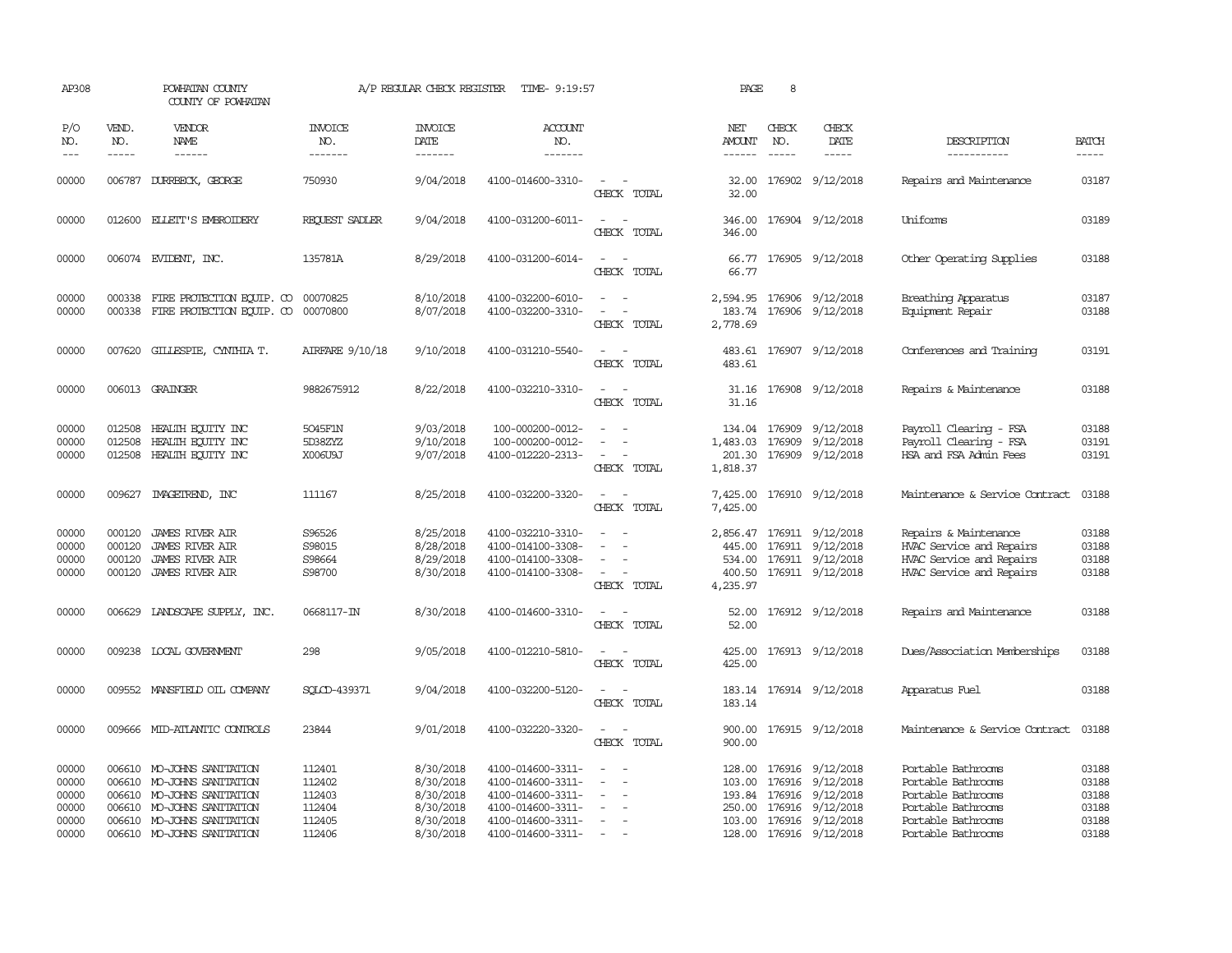| AP308                   |                            | POWHATAN COUNTY<br>COUNTY OF POWHATAN                                                                                                                                                                                                                                                                                                                                                                                                                                      |                                        | A/P REGULAR CHECK REGISTER          | TIME- 9:19:57                                               |                                                                     | PAGE                                    | 9                               |                                                   |                                                                |                         |
|-------------------------|----------------------------|----------------------------------------------------------------------------------------------------------------------------------------------------------------------------------------------------------------------------------------------------------------------------------------------------------------------------------------------------------------------------------------------------------------------------------------------------------------------------|----------------------------------------|-------------------------------------|-------------------------------------------------------------|---------------------------------------------------------------------|-----------------------------------------|---------------------------------|---------------------------------------------------|----------------------------------------------------------------|-------------------------|
| P/O<br>NO.              | VEND.<br>NO.               | <b>VENDOR</b><br>NAME                                                                                                                                                                                                                                                                                                                                                                                                                                                      | <b>INVOICE</b><br>NO.                  | <b>INVOICE</b><br>DATE              | ACCOUNT<br>NO.                                              |                                                                     | NET<br>AMOUNT                           | CHECK<br>NO.                    | CHECK<br>DATE                                     | DESCRIPTION                                                    | <b>BATCH</b>            |
| $---$                   | $\frac{1}{2}$              | $\frac{1}{2} \left( \frac{1}{2} \right) \left( \frac{1}{2} \right) \left( \frac{1}{2} \right) \left( \frac{1}{2} \right) \left( \frac{1}{2} \right) \left( \frac{1}{2} \right) \left( \frac{1}{2} \right) \left( \frac{1}{2} \right) \left( \frac{1}{2} \right) \left( \frac{1}{2} \right) \left( \frac{1}{2} \right) \left( \frac{1}{2} \right) \left( \frac{1}{2} \right) \left( \frac{1}{2} \right) \left( \frac{1}{2} \right) \left( \frac{1}{2} \right) \left( \frac$ | -------                                | -------                             | -------                                                     |                                                                     | $- - - - - -$                           | $\frac{1}{2}$                   | -----                                             | -----------                                                    | -----                   |
| 00000<br>00000<br>00000 | 006610                     | 006610 MO-JOHNS SANITATION<br>MO-JOHNS SANITATION<br>006610 MO-JOHNS SANITATION                                                                                                                                                                                                                                                                                                                                                                                            | 112407<br>112408<br>112409             | 8/30/2018<br>8/30/2018<br>8/30/2018 | 4100-014600-3311-<br>4100-014600-3311-<br>4100-014600-3311- | $\sim$                                                              | 103.00<br>103.00                        | 176916<br>176916                | 103.00 176916 9/12/2018<br>9/12/2018<br>9/12/2018 | Portable Bathrooms<br>Portable Bathrooms<br>Portable Bathrooms | 03188<br>03188<br>03188 |
| 00000                   |                            | 006610 MO-JOHNS SANITATION                                                                                                                                                                                                                                                                                                                                                                                                                                                 | 112410                                 | 8/30/2018                           | 4100-014600-3311-                                           | $\sim$<br>CHECK TOTAL                                               | 1,317.84                                |                                 | 103.00 176916 9/12/2018                           | Portable Bathrooms                                             | 03188                   |
| 00000<br>00000          | 006610                     | 006610 MO-JOHNS SANITATION<br>MO-JOHNS SANITATION                                                                                                                                                                                                                                                                                                                                                                                                                          | 112411<br>112412                       | 8/30/2018<br>8/30/2018              | 4100-014600-3311-<br>4100-014600-3311-                      | $\sim$<br>$\sim$<br>$\sim$<br>$\overline{\phantom{a}}$              | 103.00                                  |                                 | 334.00 176917 9/12/2018<br>176917 9/12/2018       | Portable Bathrooms<br>Portable Bathrooms                       | 03188<br>03188          |
| 00000<br>00000          |                            | 006610 MO-JOHNS SANITATION<br>006610 MO-JOHNS SANITATION                                                                                                                                                                                                                                                                                                                                                                                                                   | 112413<br>112414                       | 8/30/2018<br>8/30/2018              | 4100-014600-3311-<br>4100-014600-3311-                      | $\overline{\phantom{a}}$<br>CHECK TOTAL                             | 103.00<br>643.00                        |                                 | 176917 9/12/2018<br>103.00 176917 9/12/2018       | Portable Bathrooms<br>Portable Bathrooms                       | 03188<br>03188          |
| 00000                   |                            | 000375 PIEDMONT REGIONAL JAIL                                                                                                                                                                                                                                                                                                                                                                                                                                              | 478                                    | 9/04/2018                           | 4100-033400-3841-                                           | $\sim$ 100 $\sim$<br>CHECK TOTAL                                    | 35,840.00 176918 9/12/2018<br>35,840.00 |                                 |                                                   | Detention of Adults                                            | 03191                   |
| 00000<br>00000          | 001250<br>001250           | POWHATAN AUTO & TRACTOR<br>POWHATAN AUTO & TRACTOR                                                                                                                                                                                                                                                                                                                                                                                                                         | 512180<br>513133                       | 8/14/2018<br>8/21/2018              | 4100-014500-6008-<br>4100-014500-3319-                      | CHECK TOTAL                                                         | 44.90<br>28.99<br>73.89                 |                                 | 176919 9/12/2018<br>176919 9/12/2018              | Gas/Grease/Oil<br>Equipment Repairs and Maintena               | 03188<br>03188          |
| 00000                   |                            | 012340 PRICE SUPPLY COMPANY, INC                                                                                                                                                                                                                                                                                                                                                                                                                                           | 1808-030607                            | 8/14/2018                           | 4100-014100-6004-                                           | CHECK TOTAL                                                         | 44.47                                   |                                 | 44.47 176920 9/12/2018                            | Tools and Equipment                                            | 03188                   |
| 00000                   |                            | 009518 QUARLES PETROLEUM, INC.                                                                                                                                                                                                                                                                                                                                                                                                                                             | CT-1022334                             | 8/31/2018                           | 4100-031200-6008-                                           | CHECK TOTAL                                                         | 518.15                                  |                                 | 518.15 176921 9/12/2018                           | Gas/Grease/Oil                                                 | 03188                   |
| 00000<br>00000          |                            | 000620 R. C. GOODWYN & SONS, INC<br>000620 R.C. GOODWYN & SONS, INC                                                                                                                                                                                                                                                                                                                                                                                                        | 0826160<br>0826993                     | 8/15/2018<br>8/22/2018              | 4100-014600-3310-<br>4100-013200-6001-                      |                                                                     | 6.99                                    | 176922<br>9.99 176922           | 9/12/2018<br>9/12/2018                            | Repairs and Maintenance<br>Office Supplies                     | 03188<br>03188          |
| 00000                   |                            | 000620 R.C. GOODWYN & SONS, INC 0827743                                                                                                                                                                                                                                                                                                                                                                                                                                    |                                        | 8/27/2018                           | 4100-032220-3310-                                           | $\sim$<br>CHECK TOTAL                                               | 30.96                                   |                                 | 13.98 176922 9/12/2018                            | Repairs & Maintenance                                          | 03188                   |
| 00000                   |                            | 007325 RICHMOND OXYGEN CO.                                                                                                                                                                                                                                                                                                                                                                                                                                                 | 291083                                 | 8/31/2018                           | 4100-032200-3320-                                           | CHECK TOTAL                                                         | 255.00<br>255.00                        |                                 | 176923 9/12/2018                                  | Maintenance & Service Contract                                 | 03187                   |
| 00000                   |                            | 008654 SEAY'S TOWING                                                                                                                                                                                                                                                                                                                                                                                                                                                       | 08-23-2018                             | 8/23/2018                           | 4100-031200-6014-                                           | CHECK TOTAL                                                         | 335.00<br>335.00                        |                                 | 176924 9/12/2018                                  | Other Operating Supplies                                       | 03188                   |
| 00000                   | 007750                     | SHEEHY FORD AUTO STORES                                                                                                                                                                                                                                                                                                                                                                                                                                                    | AAA010046-01                           | 9/05/2018                           | 4100-031200-6009-                                           | CHECK TOTAL                                                         | 2,164.50                                |                                 | 2, 164.50 176925 9/12/2018                        | Auto Parts/Repairs                                             | 03191                   |
| 00000<br>00000          | 001320                     | SOUTHERN POLICE<br>001320 SOUTHERN POLICE                                                                                                                                                                                                                                                                                                                                                                                                                                  | 196478<br>196569                       | 8/28/2018<br>9/03/2018              | 4100-031200-6011-<br>4100-031200-6011-                      | $\sim$ $\sim$<br>CHECK TOTAL                                        | 62.83<br>211.61                         | 176928                          | 9/12/2018<br>148.78 176928 9/12/2018              | Uniforms<br>Uniforms                                           | 03188<br>03188          |
| 00000                   |                            | 012404 SOUTHSIDE ELECTRIC                                                                                                                                                                                                                                                                                                                                                                                                                                                  | 89783001 8/18                          | 8/13/2018                           | 4100-053910-5642-                                           | $\overline{\phantom{a}}$<br>$\overline{\phantom{a}}$<br>CHECK TOTAL | 145.32                                  |                                 | 145.32 176929 9/12/2018                           | PCCAA Services - TANF                                          | 03187                   |
| 00000<br>00000<br>00000 | 008578<br>008578<br>008578 | STAPLES BUSINESS AD-<br>STAPLES BUSINESS AD-<br>STAPLES BUSINESS AD-                                                                                                                                                                                                                                                                                                                                                                                                       | 3387589478<br>3387944986<br>3386753336 | 8/22/2018<br>8/25/2018<br>8/11/2018 | 4100-031200-6001-<br>4100-021600-6001-<br>4100-083500-6001- |                                                                     | 145.98<br>67.52                         | 176930<br>176930<br>9.98 176930 | 9/12/2018<br>9/12/2018<br>9/12/2018               | Office Supplies<br>Office Supplies<br>Office Supplies          | 03188<br>03188<br>03189 |
| 00000<br>00000          | 008578<br>008578           | STAPLES BUSINESS AD-<br>STAPLES BUSINESS AD-                                                                                                                                                                                                                                                                                                                                                                                                                               | 3387092685<br>3387525504               | 8/16/2018<br>8/21/2018              | 4100-034100-6001-<br>4100-083500-6001-                      | $\overline{\phantom{a}}$<br>$\overline{\phantom{a}}$                |                                         | 60.58 176930                    | 9/12/2018<br>9.69 176930 9/12/2018                | Office Supplies<br>Office Supplies                             | 03189<br>03189          |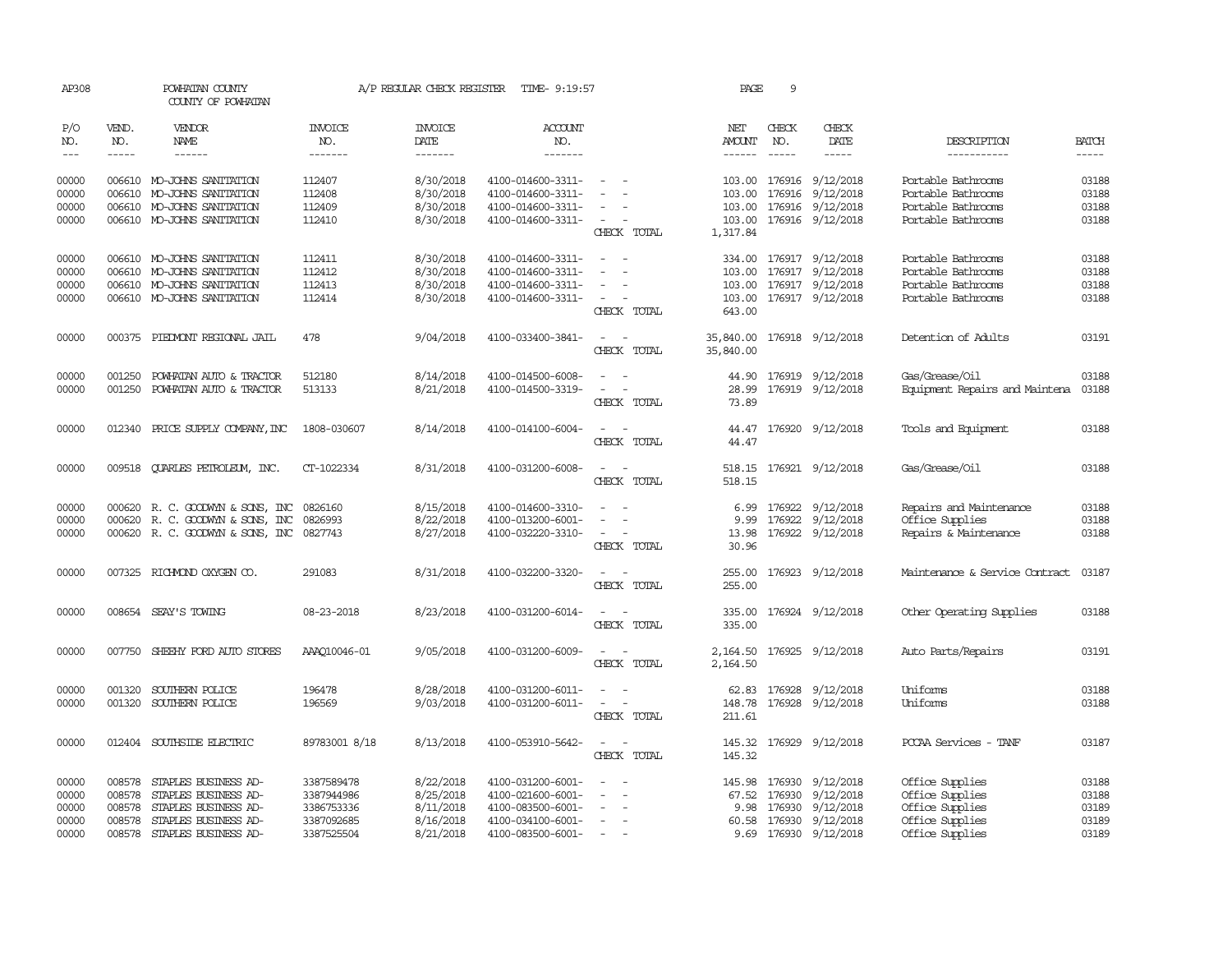| AP308                   |                            | POWHATAN COUNTY<br>COUNTY OF POWHATAN                                |                                        | A/P REGULAR CHECK REGISTER          | TIME- 9:19:57                                               |                                         | PAGE                             | 10                         |                                                   |                                                                         |                         |
|-------------------------|----------------------------|----------------------------------------------------------------------|----------------------------------------|-------------------------------------|-------------------------------------------------------------|-----------------------------------------|----------------------------------|----------------------------|---------------------------------------------------|-------------------------------------------------------------------------|-------------------------|
| P/O<br>NO.              | VEND.<br>NO.               | <b>VENDOR</b><br>NAME                                                | <b>INVOICE</b><br>NO.                  | <b>INVOICE</b><br>DATE              | <b>ACCOUNT</b><br>NO.                                       |                                         | NET<br>AMOUNT                    | CHECK<br>NO.               | CHECK<br>DATE                                     | DESCRIPTION                                                             | <b>BATCH</b>            |
| $---$                   | $\cdots \cdots \cdots$     | $- - - - - -$                                                        | --------                               | -------                             | -------                                                     |                                         | $- - - - - -$                    | $\frac{1}{2}$              | -----                                             | -----------                                                             |                         |
| 00000<br>00000<br>00000 | 008578<br>008578<br>008578 | STAPLES BUSINESS AD-<br>STAPLES BUSINESS AD-<br>STAPLES BUSINESS AD- | 3387589480<br>3387589481<br>3387092686 | 8/22/2018<br>8/22/2018<br>8/16/2018 | 4100-083500-6001-<br>4100-083500-6001-<br>4100-081100-6001- | $\overline{\phantom{a}}$                | 22.99<br>14.99<br>7.59           | 176930<br>176930<br>176930 | 9/12/2018<br>9/12/2018<br>9/12/2018               | Office Supplies<br>Office Supplies<br>Office Supplies                   | 03189<br>03189<br>03190 |
| 00000                   |                            | 008578 STAPLES BUSINESS AD-                                          | 3387589479                             | 8/22/2018                           | 4100-081100-6001-                                           | $\overline{\phantom{a}}$<br>CHECK TOTAL | 355.11                           |                            | 15.79 176930 9/12/2018                            | Office Supplies                                                         | 03190                   |
| 00000                   |                            | 011188 TECH FIRE & SAFETY                                            | 1440                                   | 9/01/2018                           | 4100-032200-6011-                                           | $\sim$<br>$\sim$<br>CHECK TOTAL         | 627.00<br>627.00                 |                            | 176932 9/12/2018                                  | Protective Gear/Uniforms                                                | 03188                   |
| 00000                   |                            | 006506 THYSSENKRUPP ELEVATOR                                         | 5000936145                             | 8/29/2018                           | 4100-014100-3310-                                           | CHECK TOTAL                             | 388.50<br>388.50                 |                            | 176933 9/12/2018                                  | Repairs & Maintenance                                                   | 03188                   |
| 00000<br>00000          | 011169                     | VERIZON<br>011169 VERIZON                                            | 8045983715 8/18<br>80459879398/18A     | 8/28/2018<br>8/28/2018              | 4100-031210-5232-<br>4100-022100-5230-                      | CHECK TOTAL                             | 128.05<br>49.08<br>177.13        |                            | 176936 9/12/2018<br>176936 9/12/2018              | Wireline 911<br>Telephone Services                                      | 03188<br>03188          |
| 00000                   |                            | 009393 VIRGINIA VEIERINARY                                           | 124871                                 | 7/29/2018                           | 4100-035100-3110-                                           | CHECK TOTAL                             | 188.70<br>188.70                 |                            | 176937 9/12/2018                                  | Professional Health Services                                            | 03188                   |
| 00000                   | 008083                     | WELDON COOPER CENTER FOR                                             | APPLICATIONROSS                        | 9/11/2018                           | 4100-012310-5540-                                           | CHECK TOTAL                             | 75.00<br>75.00                   |                            | 176939 9/12/2018                                  | Conferences & Training                                                  | 03191                   |
| 00000<br>00000          | 012458<br>012458           | WIMMER, WILLIE<br>WIMMER, WILLIE                                     | 971<br>973                             | 9/04/2018<br>9/07/2018              | 4100-032200-6009-<br>4100-032200-6009-                      | $\equiv$<br>CHECK TOTAL                 | 1,001.00<br>2,000.00<br>3,001.00 |                            | 176940 9/12/2018<br>176940 9/12/2018              | Auto Repairs and Parts<br>Auto Repairs and Parts                        | 03188<br>03188          |
| 00000                   |                            | 009332 WITMER PUBLIC SAFETY                                          | 1886612                                | 9/05/2018                           | 4100-031200-6011-                                           | CHECK TOTAL                             | 150.00<br>150.00                 |                            | 176941 9/12/2018                                  | Uniforms                                                                | 03188                   |
| 00000                   |                            | 012599 1 SMARTLIFE, LLC                                              | 18-0905-A                              | 9/05/2018                           | 4100-032200-5540-                                           | $\sim$<br>CHECK TOTAL                   | 874.00                           |                            | 874.00 176942 9/12/2018                           | Travel - Convention & Educatio                                          | 03187                   |
| 00000                   |                            | 012598 903 CREATTVE                                                  | <b>JULY ADVERTISNG</b>                 | 8/06/2018                           | 4100-081500-3181-                                           | - -<br>CHECK TOTAL                      | 250.00                           |                            | 250.00 176943 9/12/2018                           | Professional Svcs - Marketing                                           | 03187                   |
| 00000<br>00000<br>00000 | 007941<br>007941<br>007941 | BAKER & TAYLOR<br>BAKER & TAYLOR<br>BAKER & TAYLOR                   | Q32804870<br>Q32804871<br>5015155058   | 9/06/2018<br>9/06/2018<br>9/05/2018 | 4100-073100-6012-<br>4100-073100-6012-<br>4100-073100-6012- |                                         | 88.26<br>11.92<br>296.52         | 176944                     | 176944 9/14/2018<br>9/14/2018<br>176944 9/14/2018 | Books & Subscriptions<br>Books & Subscriptions<br>Books & Subscriptions | 03194<br>03194<br>03194 |
| 00000                   |                            | 007941 BAKER & TAYLOR                                                | 5015157531                             | 9/06/2018                           | 4100-073100-6012-                                           | $\overline{a}$<br>CHECK TOTAL           | 498.70<br>895.40                 |                            | 176944 9/14/2018                                  | Books & Subscriptions                                                   | 03194                   |
| 00000                   | 008668                     | BANK OF AMERICA                                                      | 09/03/2018                             | 9/03/2018                           | 4100-012100-5540-                                           | $\overline{\phantom{a}}$                | .00                              | 176945                     | 9/14/2018                                         | Conference & Training                                                   | 03195                   |
| 00000                   | 008668                     | BANK OF AMERICA                                                      | 09/03/2018                             | 9/03/2018                           | 4100-012100-5540-                                           |                                         | 15.00                            | 176945                     | 9/14/2018                                         | Conference & Training                                                   | 03195                   |
| 00000                   | 008668                     | BANK OF AMERICA                                                      | 09/03/2018                             | 9/03/2018                           | 4100-012510-5540-                                           |                                         | 15.00                            | 176945                     | 9/14/2018                                         | Conferences and Training                                                | 03195                   |
| 00000                   |                            | 008668 BANK OF AMERICA                                               | 09/03/2018                             | 9/03/2018                           | 4100-073100-5540-                                           | $\overline{\phantom{a}}$                |                                  | 15.00 176945               | 9/14/2018                                         | Conferences & Training                                                  | 03195                   |
| 00000                   | 008668                     | BANK OF AMERICA                                                      | 09/03/2018                             | 9/03/2018                           | 4100-081500-5540-                                           |                                         | 12.00                            | 176945                     | 9/14/2018                                         | Conferences & Training                                                  | 03195                   |
| 00000                   | 008668                     | BANK OF AMERICA                                                      | 09/03/2018                             | 9/03/2018                           | 4100-081500-5540-                                           |                                         | 15.00                            | 176945                     | 9/14/2018                                         | Conferences & Training                                                  | 03195                   |
| 00000                   | 008668                     | BANK OF AMERICA                                                      | 09/03/2018                             | 9/03/2018                           | 4100-081500-5540-                                           |                                         | 12.00                            | 176945                     | 9/14/2018                                         | Conferences & Training                                                  | 03195                   |
| 00000<br>00000          | 008668                     | BANK OF AMERICA<br>008668 BANK OF AMERICA                            | 09/03/2018<br>09/03/2018               | 9/03/2018<br>9/03/2018              | 4100-012410-5540-<br>4100-012410-5540-                      | $\sim$                                  | 180.60                           | 176945                     | 9/14/2018<br>180.60 176945 9/14/2018              | Conferences & Training<br>Conferences & Training                        | 03195<br>03195          |
| 00000                   |                            | 008668 BANK OF AMERICA                                               | 09/03/2018                             | 9/03/2018                           | 4100-014100-6001-                                           | $\sim$                                  |                                  |                            | .02 176945 9/14/2018                              | Office Supplies                                                         | 03195                   |
|                         |                            |                                                                      |                                        |                                     |                                                             |                                         |                                  |                            |                                                   |                                                                         |                         |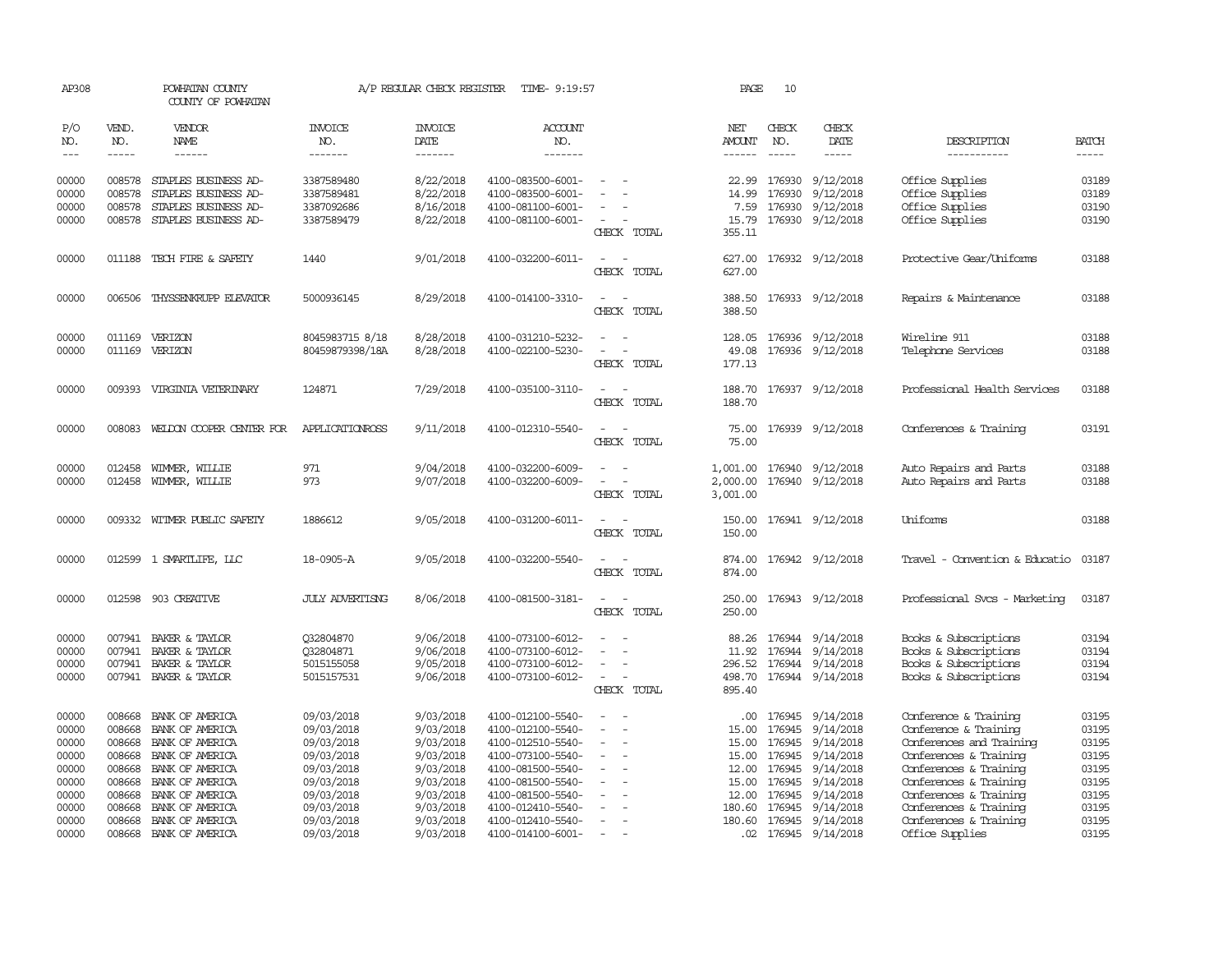| AP308                       |                             | POWHATAN COUNTY<br>COUNTY OF POWHATAN |                                  | A/P REGULAR CHECK REGISTER        | TIME- 9:19:57                                                          |                          | PAGE                           | 11                            |                              |                                                    |                             |
|-----------------------------|-----------------------------|---------------------------------------|----------------------------------|-----------------------------------|------------------------------------------------------------------------|--------------------------|--------------------------------|-------------------------------|------------------------------|----------------------------------------------------|-----------------------------|
| P/O<br>NO.<br>$\frac{1}{2}$ | VEND.<br>NO.<br>$- - - - -$ | VENDOR<br>NAME<br>$- - - - - -$       | <b>INVOICE</b><br>NO.<br>------- | <b>INVOICE</b><br>DATE<br>------- | <b>ACCOUNT</b><br>NO.<br>-------                                       |                          | NET<br>AMOUNT<br>$- - - - - -$ | CHECK<br>NO.<br>$\frac{1}{2}$ | CHECK<br>DATE<br>$- - - - -$ | DESCRIPTION<br>-----------                         | <b>BATCH</b><br>$- - - - -$ |
| 00000                       | 008668                      | BANK OF AMERICA                       | 09/03/2018                       | 9/03/2018                         | 4100-031210-5540-                                                      |                          | 435.50                         | 176945                        | 9/14/2018                    | Conferences and Training                           | 03195                       |
| 00000                       | 008668                      | BANK OF AMERICA                       | 09/03/2018                       | 9/03/2018                         | 4100-012410-3321-                                                      |                          | 19.95                          | 176945                        | 9/14/2018                    | BAI.NET Credit Card Fees                           | 03195                       |
| 00000                       | 008668                      | BANK OF AMERICA                       | 09/03/2018                       | 9/03/2018                         | 4100-012510-6002-                                                      | $\equiv$                 | 34.95                          | 176945                        | 9/14/2018                    | Computer Equipment-non-capital                     | 03195                       |
| 00000                       | 008668                      | BANK OF AMERICA                       | 09/03/2018                       | 9/03/2018                         | 4100-031210-5540-                                                      |                          | 60.00                          | 176945                        | 9/14/2018                    | Conferences and Training                           | 03195                       |
| 00000                       | 008668                      | BANK OF AMERICA                       | 09/03/2018                       | 9/03/2018                         | 4100-081500-5540-                                                      |                          | 50.00                          | 176945                        | 9/14/2018                    | Conferences & Training                             | 03195                       |
| 00000                       | 008668                      | BANK OF AMERICA                       | 09/03/2018                       | 9/03/2018                         | 4100-013200-5210-                                                      |                          | 75.56                          | 176945                        | 9/14/2018                    | Postage                                            | 03195                       |
| 00000                       | 008668                      | BANK OF AMERICA                       | 09/03/2018                       | 9/03/2018                         | 4100-013200-5210-                                                      |                          | 50.00                          | 176945                        | 9/14/2018                    | Postage                                            | 03195                       |
| 00000                       | 008668                      | BANK OF AMERICA                       | 09/03/2018                       | 9/03/2018                         | 4100-013200-5210-                                                      |                          | 50.00                          | 176945                        | 9/14/2018                    | Postage                                            | 03195                       |
| 00000                       | 008668                      | BANK OF AMERICA                       | 09/03/2018                       | 9/03/2018                         | 4100-014100-3310-                                                      |                          | 7.25                           | 176945                        | 9/14/2018                    | Repairs & Maintenance                              | 03195                       |
| 00000                       | 008668                      | BANK OF AMERICA                       | 09/03/2018                       | 9/03/2018                         | 4100-073100-5210-                                                      | $\equiv$                 |                                | 3.01 176945                   | 9/14/2018                    | Postage                                            | 03195                       |
| 00000<br>00000              | 008668<br>008668            | BANK OF AMERICA<br>BANK OF AMERICA    | 09/03/2018                       | 9/03/2018                         | 4100-073100-5210-<br>4100-073100-5210-                                 |                          | 2.53                           | 176945<br>176945              | 9/14/2018                    | Postage                                            | 03195<br>03195              |
| 00000                       | 008668                      | BANK OF AMERICA                       | 09/03/2018                       | 9/03/2018<br>9/03/2018            | 4100-073100-5210-                                                      |                          | 8.49<br>2.53                   | 176945                        | 9/14/2018<br>9/14/2018       | Postage                                            | 03195                       |
| 00000                       | 008668                      | BANK OF AMERICA                       | 09/03/2018<br>09/03/2018         | 9/03/2018                         | 4100-083500-5210-<br>$\equiv$                                          |                          | 7.25                           | 176945                        | 9/14/2018                    | Postage<br>Postage                                 | 03195                       |
| 00000                       | 008668                      | BANK OF AMERICA                       | 09/03/2018                       | 9/03/2018                         | 4100-083500-5210-                                                      |                          | 3.50                           | 176945                        | 9/14/2018                    | Postage                                            | 03195                       |
| 00000                       | 008668                      | BANK OF AMERICA                       | 09/03/2018                       | 9/03/2018                         | 4100-032200-5815-                                                      |                          | 30.04                          | 176945                        | 9/14/2018                    | Training/Seminars                                  | 03195                       |
| 00000                       | 008668                      | BANK OF AMERICA                       | 09/03/2018                       | 9/03/2018                         | 4100-035500-6014-                                                      | $\overline{\phantom{a}}$ | 31.39                          | 176945                        | 9/14/2018                    | Other Operating Supplies                           | 03195                       |
| 00000                       | 008668                      | BANK OF AMERICA                       | 09/03/2018                       | 9/03/2018                         | 4100-073100-6001-                                                      |                          | 22.27                          | 176945                        | 9/14/2018                    | Office Supplies                                    | 03195                       |
| 00000                       | 008668                      | BANK OF AMERICA                       | 09/03/2018                       | 9/03/2018                         | 4100-014100-3400-                                                      |                          | 20.00                          | 176945                        | 9/14/2018                    | Misc. Meetings - Set Up                            | 03195                       |
| 00000                       | 008668                      | BANK OF AMERICA                       | 09/03/2018                       | 9/03/2018                         | 4100-014100-3400-                                                      |                          | 25.00                          | 176945                        | 9/14/2018                    | Misc. Meetings - Set Up                            | 03195                       |
| 00000                       | 008668                      | BANK OF AMERICA                       | 09/03/2018                       | 9/03/2018                         | 4100-012510-6001-                                                      |                          | 194.18                         | 176945                        | 9/14/2018                    | Office Supplies                                    | 03195                       |
| 00000                       | 008668                      | BANK OF AMERICA                       | 09/03/2018                       | 9/03/2018                         | 4100-012510-6002-                                                      |                          | 78.97                          | 176945                        | 9/14/2018                    | Computer Equipment-non-capital                     | 03195                       |
| 00000                       | 008668                      | BANK OF AMERICA                       | 09/03/2018                       | 9/03/2018                         | 4100-021600-6001-                                                      |                          | 93.98                          | 176945                        | 9/14/2018                    | Office Supplies                                    | 03195                       |
| 00000                       | 008668                      | BANK OF AMERICA                       | 09/03/2018                       | 9/03/2018                         | 4100-021600-6001-                                                      | $\overline{\phantom{a}}$ | 80.36                          | 176945                        | 9/14/2018                    | Office Supplies                                    | 03195                       |
| 00000                       | 008668                      | BANK OF AMERICA                       | 09/03/2018                       | 9/03/2018                         | 4100-032200-5815-                                                      |                          | 228.96                         | 176945                        | 9/14/2018                    | Training/Seminars                                  | 03195                       |
| 00000                       | 008668                      | BANK OF AMERICA                       | 09/03/2018                       | 9/03/2018                         | 4100-032200-5815-                                                      | $\sim$                   |                                | 534.24 176945                 | 9/14/2018                    | Training/Seminars                                  | 03195                       |
| 00000                       | 008668                      | BANK OF AMERICA                       | 09/03/2018                       | 9/03/2018                         | 4100-032200-6009-                                                      | $\equiv$                 | 49.90                          | 176945                        | 9/14/2018                    | Auto Repairs and Parts                             | 03195                       |
| 00000                       | 008668                      | BANK OF AMERICA                       | 09/03/2018                       | 9/03/2018                         | 4100-073100-6001-                                                      | $\overline{\phantom{a}}$ | 115.40                         | 176945                        | 9/14/2018                    | Office Supplies                                    | 03195                       |
| 00000                       | 008668                      | BANK OF AMERICA                       | 09/03/2018                       | 9/03/2018                         | 4100-073100-6001-                                                      | $\equiv$                 | 96.05                          | 176945                        | 9/14/2018                    | Office Supplies                                    | 03195                       |
| 00000                       | 008668                      | BANK OF AMERICA                       | 09/03/2018                       | 9/03/2018                         | 4100-073100-6012-                                                      |                          | 15.00                          | 176945                        | 9/14/2018                    | Books & Subscriptions                              | 03195                       |
| 00000                       | 008668                      | BANK OF AMERICA                       | 09/03/2018                       | 9/03/2018                         | 4100-012200-5130-                                                      | $\equiv$                 | 14.98                          | 176945                        | 9/14/2018                    | Water                                              | 03195                       |
| 00000                       | 008668                      | BANK OF AMERICA                       | 09/03/2018                       | 9/03/2018                         | 4100-014500-6004-                                                      |                          | 69.00                          | 176945                        | 9/14/2018                    | Tools and Equipment                                | 03195                       |
| 00000                       | 008668                      | BANK OF AMERICA                       | 09/03/2018                       | 9/03/2018                         | 4100-035500-6001-                                                      |                          | 59.26                          | 176945                        | 9/14/2018                    | Office Supplies                                    | 03195                       |
| 00000                       | 008668                      | BANK OF AMERICA                       | 09/03/2018                       | 9/03/2018                         | 4100-014500-3319-                                                      |                          | 39.99                          | 176945                        | 9/14/2018                    | Equipment Repairs and Maintena                     | 03195                       |
| 00000                       | 008668                      | BANK OF AMERICA                       | 09/03/2018                       | 9/03/2018                         | 4100-035500-6014-                                                      | $\equiv$                 |                                | 105.04 176945                 | 9/14/2018                    | Other Operating Supplies                           | 03195                       |
| 00000<br>00000              | 008668<br>008668            | BANK OF AMERICA<br>BANK OF AMERICA    | 09/03/2018                       | 9/03/2018<br>9/03/2018            | 4100-073100-6002-<br>$\overline{\phantom{a}}$<br>4100-012200-5540-CS3- |                          | 219.99<br>225.00               | 176945<br>176945              | 9/14/2018                    | Computer Equipment-non-capital<br>VGFOA Conference | 03195<br>03195              |
| 00000                       | 008668                      | BANK OF AMERICA                       | 09/03/2018<br>09/03/2018         | 9/03/2018                         | 4100-032200-5210-                                                      | $\equiv$                 |                                | 18.44 176945                  | 9/14/2018<br>9/14/2018       | Postage                                            | 03195                       |
| 00000                       | 008668                      | BANK OF AMERICA                       | 09/03/2018                       | 9/03/2018                         | 4100-032200-5210-                                                      |                          | 9.85                           | 176945                        | 9/14/2018                    | Postage                                            | 03195                       |
| 00000                       | 008668                      | BANK OF AMERICA                       | 09/03/2018                       | 9/03/2018                         | 4100-032200-5210-                                                      | $\equiv$                 | 11.98                          | 176945                        | 9/14/2018                    | Postage                                            | 03195                       |
| 00000                       | 008668                      | BANK OF AMERICA                       | 09/03/2018                       | 9/03/2018                         | 4100-032200-5210-                                                      |                          | 25.83                          | 176945                        | 9/14/2018                    | Postage                                            | 03195                       |
| 00000                       | 008668                      | BANK OF AMERICA                       | 09/03/2018                       | 9/03/2018                         | 4100-012310-5510-                                                      | $\overline{\phantom{a}}$ | 155.90                         | 176945                        | 9/14/2018                    | Travel/Mileage/Parking/Tolls                       | 03195                       |
| 00000                       | 008668                      | BANK OF AMERICA                       | 09/03/2018                       | 9/03/2018                         | 4100-012310-5510-                                                      |                          | 155.90                         | 176945                        | 9/14/2018                    | Travel/Mileage/Parking/Tolls                       | 03195                       |
| 00000                       | 008668                      | BANK OF AMERICA                       | 09/03/2018                       | 9/03/2018                         | 4100-012310-5510-                                                      |                          | 234.86                         | 176945                        | 9/14/2018                    | Travel/Mileage/Parking/Tolls                       | 03195                       |
| 00000                       | 008668                      | BANK OF AMERICA                       | 09/03/2018                       | 9/03/2018                         | 4100-012310-5510-                                                      | $\overline{\phantom{a}}$ |                                | 38.48-176945                  | 9/14/2018                    | Travel/Mileage/Parking/Tolls                       | 03195                       |
| 00000                       | 008668                      | BANK OF AMERICA                       | 09/03/2018                       | 9/03/2018                         | 4100-012310-5510-                                                      |                          |                                | 38.48-176945                  | 9/14/2018                    | Travel/Mileage/Parking/Tolls                       | 03195                       |
| 00000                       | 008668                      | BANK OF AMERICA                       | 09/03/2018                       | 9/03/2018                         | 4100-012100-5530-                                                      |                          |                                | 41.82 176945                  | 9/14/2018                    | <b>Business Meetings</b>                           | 03195                       |
| 00000                       | 008668                      | BANK OF AMERICA                       | 09/03/2018                       | 9/03/2018                         | 4100-034100-6001-                                                      |                          | 16.98                          | 176945                        | 9/14/2018                    | Office Supplies                                    | 03195                       |
| 00000                       | 008668                      | BANK OF AMERICA                       | 09/03/2018                       | 9/03/2018                         | 4100-081500-6001-                                                      |                          | 157.64                         | 176945                        | 9/14/2018                    | Office Supplies                                    | 03195                       |
| 00000                       | 008668                      | BANK OF AMERICA                       | 09/03/2018                       | 9/03/2018                         | 4100-081500-6001-                                                      |                          | 160.21                         |                               | 176945 9/14/2018             | Office Supplies                                    | 03195                       |
| 00000                       | 008668                      | BANK OF AMERICA                       | 09/03/2018                       | 9/03/2018                         | 4100-081500-6001-<br>$\sim$                                            |                          |                                |                               | 77.26 176945 9/14/2018       | Office Supplies                                    | 03195                       |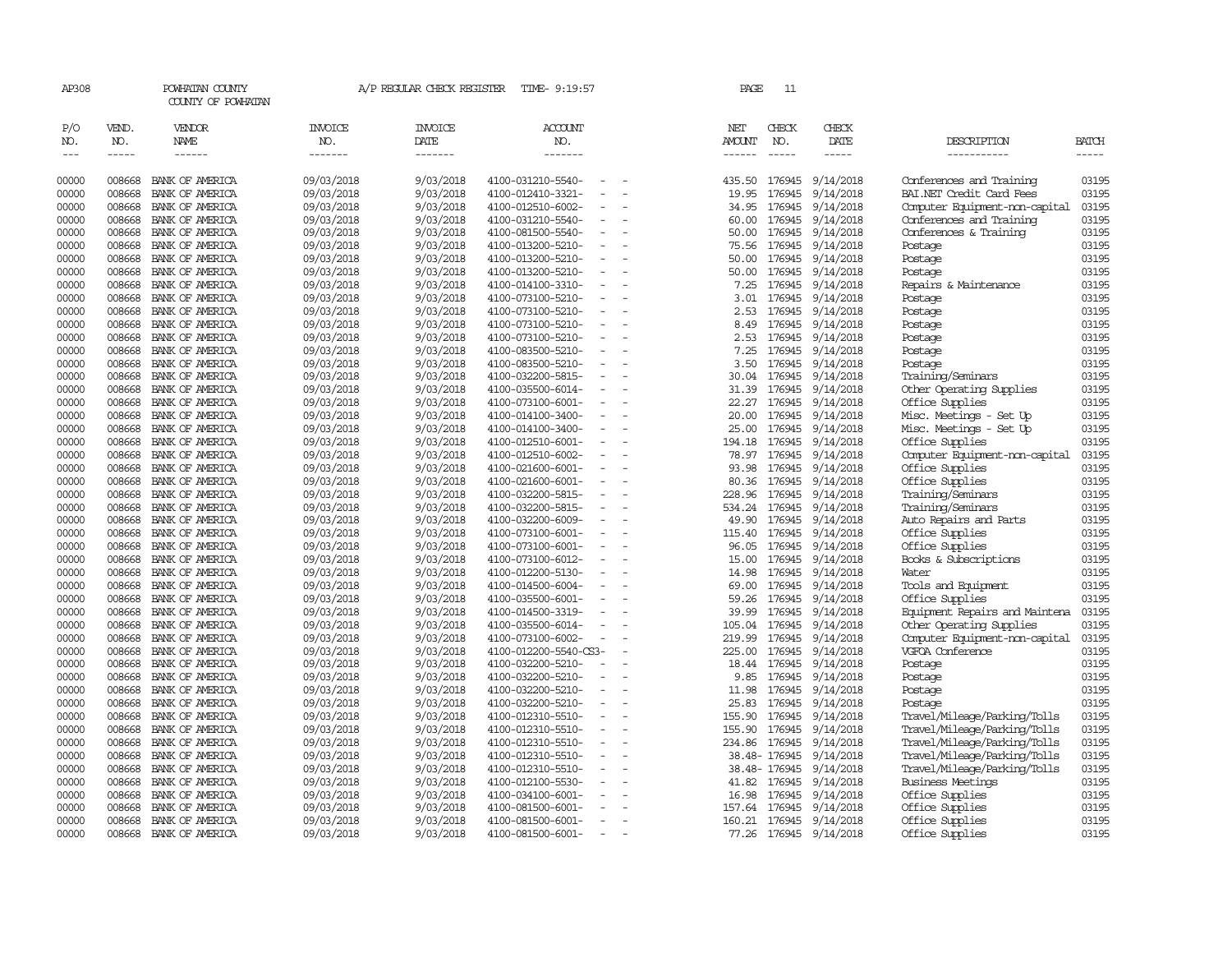| AP308          |                  | POWHATAN COUNTY<br>COUNTY OF POWHATAN |                          | A/P REGULAR CHECK REGISTER | TIME- 9:19:57                          |                          |             | PAGE            | 12           |                               |                                                        |                |
|----------------|------------------|---------------------------------------|--------------------------|----------------------------|----------------------------------------|--------------------------|-------------|-----------------|--------------|-------------------------------|--------------------------------------------------------|----------------|
| P/O<br>NO.     | VEND.<br>NO.     | VENDOR<br>NAME                        | <b>INVOICE</b><br>NO.    | <b>INVOICE</b><br>DATE     | <b>ACCOUNT</b><br>NO.                  |                          |             | NET<br>AMOUNT   | CHECK<br>NO. | CHECK<br>DATE                 | DESCRIPTION                                            | <b>BATCH</b>   |
| $\frac{1}{2}$  | $- - - - -$      | ------                                | -------                  | -------                    | -------                                |                          |             | ------          |              | $- - - - -$                   | -----------                                            | -----          |
| 00000          | 008668           | BANK OF AMERICA                       | 09/03/2018               | 9/03/2018                  | 4100-081500-5540-                      | $\equiv$                 |             | 20.00           | 176945       | 9/14/2018                     | Conferences & Training                                 | 03195          |
| 00000          | 008668           | BANK OF AMERICA                       | 09/03/2018               | 9/03/2018                  | 4100-081100-5540-                      |                          |             | 140.00          | 176945       | 9/14/2018                     | Conferences & Training                                 | 03195          |
| 00000          | 008668           | BANK OF AMERICA                       | 09/03/2018               | 9/03/2018                  | 4100-081100-5540-                      |                          |             | 140.00          | 176945       | 9/14/2018                     | Conferences & Training                                 | 03195          |
| 00000          | 008668           | BANK OF AMERICA                       | 09/03/2018               | 9/03/2018                  | 4100-013200-5540-                      | $\overline{\phantom{a}}$ |             | 512.96          | 176945       | 9/14/2018                     | Conferences & Training                                 | 03195          |
| 00000          | 008668           | BANK OF AMERICA                       | 09/03/2018               | 9/03/2018                  | 4100-035500-6008-                      | $\equiv$                 |             | 58.00           | 176945       | 9/14/2018                     | Gas/Grease/Oil                                         | 03195          |
| 00000          | 008668           | BANK OF AMERICA                       | 09/03/2018               | 9/03/2018                  | 4100-012100-5530-                      |                          |             | 31.93           |              | 176945 9/14/2018              | <b>Business Meetings</b>                               | 03195          |
| 00000          | 008668           | BANK OF AMERICA                       | 09/03/2018               | 9/03/2018                  | 4100-034100-3320-                      | $\equiv$                 |             | 99.00           | 176945       | 9/14/2018                     | Maintenance & Service Contract                         | 03195          |
| 00000          | 008668           | BANK OF AMERICA                       | 09/03/2018               | 9/03/2018                  | 4100-081500-5540-                      |                          |             | 490.00          | 176945       | 9/14/2018                     | Conferences & Training                                 | 03195          |
| 00000          | 008668           | BANK OF AMERICA                       | 09/03/2018               | 9/03/2018                  | 4100-081500-5540-                      |                          |             | 95.00           | 176945       | 9/14/2018                     | Conferences & Training                                 | 03195          |
| 00000          | 008668           | BANK OF AMERICA                       | 09/03/2018               | 9/03/2018                  | 4100-081500-5540-                      | $\sim$                   |             | 350.00          | 176945       | 9/14/2018                     | Conferences & Training                                 | 03195          |
| 00000          | 008668           | BANK OF AMERICA                       | 09/03/2018               | 9/03/2018                  | 4100-081500-5540-                      | $\overline{\phantom{a}}$ |             | 425.00          | 176945       | 9/14/2018                     | Conferences & Training                                 | 03195          |
| 00000          | 008668           | BANK OF AMERICA                       | 09/03/2018               | 9/03/2018                  | 4100-031210-5540-                      |                          |             | 195.00          | 176945       | 9/14/2018                     | Conferences and Training                               | 03195          |
| 00000          | 008668           | BANK OF AMERICA                       | 09/03/2018               | 9/03/2018                  | 4100-012510-5260-                      |                          |             | 65.00           |              | 176945 9/14/2018              | Internet Usage                                         | 03195          |
| 00000          | 008668           | BANK OF AMERICA                       | 09/03/2018               | 9/03/2018                  | 4100-032200-6009-                      | $\sim$                   |             | 42.63           | 176945       | 9/14/2018                     | Auto Repairs and Parts                                 | 03195          |
| 00000          | 008668           | BANK OF AMERICA                       | 09/03/2018               | 9/03/2018                  | 4100-034100-3600-                      |                          |             | 50.00           | 176945       | 9/14/2018                     | Advertising                                            | 03195          |
| 00000          | 008668           | BANK OF AMERICA                       | 09/03/2018               | 9/03/2018                  | 4100-081100-5540-                      |                          |             | 75.00           | 176945       | 9/14/2018                     | Conferences & Training                                 | 03195          |
| 00000          | 008668           | BANK OF AMERICA                       | 09/03/2018               | 9/03/2018                  | 4100-081100-5810-                      |                          |             | 50.00           | 176945       | 9/14/2018                     | Dues/Association Memberships                           | 03195          |
| 00000          | 008668           | BANK OF AMERICA                       | 09/03/2018               | 9/03/2018                  | 4100-073100-3320-                      | $\sim$                   |             | 45.00           |              | 176945 9/14/2018              | Maintenance & Service Contract                         | 03195          |
| 00000          | 008668           | BANK OF AMERICA                       | 09/03/2018               | 9/03/2018                  | 4100-081100-5540-                      |                          |             | 125.00          | 176945       | 9/14/2018                     | Conferences & Training                                 | 03195<br>03195 |
| 00000<br>00000 | 008668<br>008668 | BANK OF AMERICA<br>BANK OF AMERICA    | 09/03/2018               | 9/03/2018<br>9/03/2018     | 4100-081100-5540-<br>4100-081100-5810- | $\sim$                   |             | 125.00<br>25.00 | 176945       | 176945 9/14/2018<br>9/14/2018 | Conferences & Training<br>Dues/Association Memberships | 03195          |
| 00000          | 008668           | BANK OF AMERICA                       | 09/03/2018<br>09/03/2018 | 9/03/2018                  | 4100-081100-5810-                      |                          |             | 25.00           | 176945       | 9/14/2018                     | Dues/Association Memberships                           | 03195          |
| 00000          | 008668           | BANK OF AMERICA                       | 09/03/2018               | 9/03/2018                  | 4100-032200-6009-                      |                          |             | 63.45           | 176945       | 9/14/2018                     | Auto Repairs and Parts                                 | 03195          |
| 00000          | 008668           | BANK OF AMERICA                       | 09/03/2018               | 9/03/2018                  | 4100-081100-5540-                      |                          |             | 184.38          | 176945       | 9/14/2018                     | Conferences & Training                                 | 03195          |
| 00000          | 008668           | BANK OF AMERICA                       | 09/03/2018               | 9/03/2018                  | 4100-081100-5540-                      | $\overline{\phantom{a}}$ |             | 184.38          | 176945       | 9/14/2018                     | Conferences & Training                                 | 03195          |
| 00000          | 008668           | BANK OF AMERICA                       | 09/03/2018               | 9/03/2018                  | 4100-032200-3320-                      |                          |             | 200.00          | 176945       | 9/14/2018                     | Maintenance & Service Contract                         | 03195          |
| 00000          | 008668           | BANK OF AMERICA                       | 09/03/2018               | 9/03/2018                  | 4100-012100-5510-                      |                          |             | 3.00            | 176945       | 9/14/2018                     | Travel/Mileage/Parking/Tolls                           | 03195          |
| 00000          | 008668           | BANK OF AMERICA                       | 09/03/2018               | 9/03/2018                  | 4100-081500-5510-                      | $\equiv$                 |             | 8.00            | 176945       | 9/14/2018                     | Travel/Mileage/Parking/Tolls                           | 03195          |
| 00000          | 008668           | BANK OF AMERICA                       | 09/03/2018               | 9/03/2018                  | 4100-012510-3320-                      | $\equiv$                 |             | 130.00          | 176945       | 9/14/2018                     | Maintenance & Service Contract                         | 03195          |
| 00000          | 008668           | BANK OF AMERICA                       | 09/03/2018               | 9/03/2018                  | 4100-012100-5540-                      | $\equiv$                 |             | 525.00          | 176945       | 9/14/2018                     | Conference & Training                                  | 03195          |
| 00000          | 008668           | BANK OF AMERICA                       | 09/03/2018               | 9/03/2018                  | 4100-073100-6001-                      | $\overline{\phantom{a}}$ |             |                 | 17.99-176945 | 9/14/2018                     | Office Supplies                                        | 03195          |
| 00000          | 008668           | BANK OF AMERICA                       | 09/03/2018               | 9/03/2018                  | 4100-012220-7002-                      | $\overline{\phantom{a}}$ |             | 523.00          |              | 176945 9/14/2018              | Criminal Background Checks                             | 03195          |
| 00000          | 008668           | BANK OF AMERICA                       | 09/03/2018               | 9/03/2018                  | 4100-012220-7002-                      | $\equiv$                 |             | 78.50           | 176945       | 9/14/2018                     | Criminal Background Checks                             | 03195          |
| 00000          | 008668           | BANK OF AMERICA                       | 09/03/2018               | 9/03/2018                  | 4100-032210-3310-                      |                          |             | 304.80          |              | 176945 9/14/2018              | Repairs & Maintenance                                  | 03195          |
| 00000          | 008668           | BANK OF AMERICA                       | 09/03/2018               | 9/03/2018                  | 4100-012510-5230-                      | $\overline{\phantom{a}}$ |             | 752.80          | 176945       | 9/14/2018                     | Telephone Services                                     | 03195          |
| 00000          | 008668           | BANK OF AMERICA                       | 09/03/2018               | 9/03/2018                  | 4100-081500-5540-                      |                          |             | 130.96          | 176945       | 9/14/2018                     | Conferences & Training                                 | 03195          |
| 00000          | 008668           | BANK OF AMERICA                       | 09/03/2018               | 9/03/2018                  | 4100-081500-5540-                      |                          |             | 95.00           | 176945       | 9/14/2018                     | Conferences & Training                                 | 03195          |
| 00000          | 008668           | BANK OF AMERICA                       | 09/03/2018               | 9/03/2018                  | 4100-035500-6023-                      | $\equiv$                 |             | 89.95           | 176945       | 9/14/2018                     | Mobile Command Post                                    | 03195          |
| 00000          | 008668           | BANK OF AMERICA                       | 09/03/2018               | 9/03/2018                  | 4100-014100-3310-                      | $\sim$                   |             | 109.63          |              | 176945 9/14/2018              | Repairs & Maintenance                                  | 03195          |
| 00000          | 008668           | BANK OF AMERICA                       | 09/03/2018               | 9/03/2018                  | 4100-014100-3310-                      |                          |             | 73.16           | 176945       | 9/14/2018                     | Repairs & Maintenance                                  | 03195          |
| 00000          | 008668           | BANK OF AMERICA                       | 09/03/2018               | 9/03/2018                  | 4100-073100-6012-                      |                          |             | 46.00           |              | 176945 9/14/2018              | Books & Subscriptions                                  | 03195          |
| 00000          | 008668           | BANK OF AMERICA                       | 09/03/2018               | 9/03/2018                  | 4100-073100-6001-                      | $\omega$                 |             | 117.11          |              | 176945 9/14/2018              | Office Supplies                                        | 03195          |
|                |                  |                                       |                          |                            |                                        |                          | CHECK TOTAL | 11,380.10       |              |                               |                                                        |                |
| 00000          | 009991           | <b>EMS DIRECT</b>                     | 128663                   | 8/31/2018                  | 4100-012200-6001-                      |                          |             | 446.04          | 176946       | 9/14/2018                     | Office Supplies                                        | 03194          |
| 00000          | 009991           | <b>EMS DIRECT</b>                     | 129253P                  | 9/20/2018                  | 4100-012410-5210-                      | $\equiv$                 |             | 6,148.00        | 176946       | 9/14/2018                     | Postage                                                | 03194          |
| 00000          |                  | 009991 BMS DIRECT                     | 129255P                  | 9/13/2018                  | 4100-012410-5210-                      | $\overline{\phantom{a}}$ |             | 10,176.00       |              | 176946 9/14/2018              | Postage                                                | 03194          |
|                |                  |                                       |                          |                            |                                        |                          | CHECK TOTAL | 16,770.04       |              |                               |                                                        |                |
|                |                  |                                       |                          |                            |                                        |                          |             |                 |              |                               |                                                        |                |
| 00000          | 011439           | <b>BUSINESS CARD</b>                  | 08/27/2018               | 8/27/2018                  | 4100-031200-5540-                      | $\overline{\phantom{a}}$ |             | .00             |              | 176947 9/14/2018              | Conferences & Training                                 | 03193          |
| 00000          | 011439           | <b>BUSINESS CARD</b>                  | 08/27/2018               | 8/27/2018                  | 4100-031200-5540-                      | $\sim$                   |             | 25.00           |              | 176947 9/14/2018              | Conferences & Training                                 | 03193          |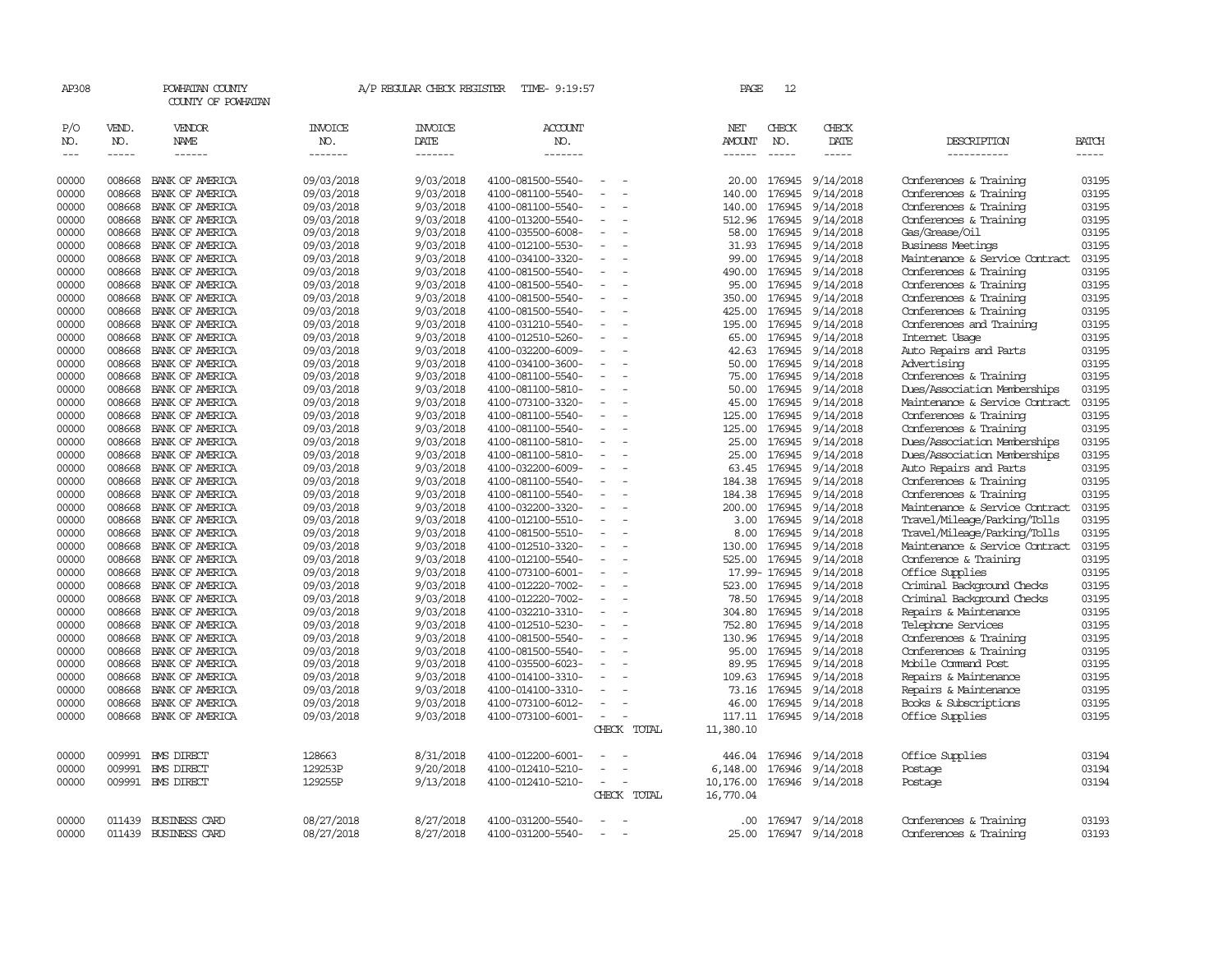| AP308                       |                               | POWHATAN COUNTY<br>COUNTY OF POWHATAN |                                  | A/P REGULAR CHECK REGISTER                | TIME- 9:19:57                    |                                                      | PAGE                           | 13                            |                         |                                     |                             |
|-----------------------------|-------------------------------|---------------------------------------|----------------------------------|-------------------------------------------|----------------------------------|------------------------------------------------------|--------------------------------|-------------------------------|-------------------------|-------------------------------------|-----------------------------|
| P/O<br>NO.<br>$\frac{1}{2}$ | VEND.<br>NO.<br>$\frac{1}{2}$ | VENDOR<br>NAME<br>------              | <b>INVOICE</b><br>NO.<br>------- | <b>INVOICE</b><br>DATE<br>$- - - - - - -$ | <b>ACCOUNT</b><br>NO.<br>------- |                                                      | NET<br>AMOUNT<br>$- - - - - -$ | CHECK<br>NO.<br>$\frac{1}{2}$ | CHECK<br>DATE<br>-----  | DESCRIPTION<br>-----------          | <b>BATCH</b><br>$- - - - -$ |
| 00000                       | 011439                        | <b>BUSINESS CARD</b>                  | 08/27/2018                       | 8/27/2018                                 | 4100-031200-5540-                |                                                      | 25.00                          | 176947                        | 9/14/2018               | Conferences & Training              | 03193                       |
| 00000                       | 011439                        | BUSINESS CARD                         | 08/27/2018                       | 8/27/2018                                 | 4100-031200-5540-                |                                                      | 25.00                          | 176947                        | 9/14/2018               | Conferences & Training              | 03193                       |
| 00000                       | 011439                        | BUSINESS CARD                         | 08/27/2018                       | 8/27/2018                                 | 4100-031200-5540-                | $\overline{\phantom{a}}$                             | 25.00                          | 176947                        | 9/14/2018               | Conferences & Training              | 03193                       |
| 00000                       |                               | 011439 BUSINESS CARD                  | 08/27/2018                       | 8/27/2018                                 | 4100-031200-5540-                | $\overline{\phantom{a}}$                             | 30.43                          | 176947                        | 9/14/2018               | Conferences & Training              | 03193                       |
| 00000                       | 011439                        | <b>BUSINESS CARD</b>                  | 08/27/2018                       | 8/27/2018                                 | 4100-031200-5210-                |                                                      | 15.99                          | 176947                        | 9/14/2018               | Postage                             | 03193                       |
| 00000                       | 011439                        | <b>BUSINESS CARD</b>                  | 08/27/2018                       | 8/27/2018                                 | 4100-031200-5210-                |                                                      | 69.75                          | 176947                        | 9/14/2018               | Postage                             | 03193                       |
| 00000                       |                               | 011439 BUSINESS CARD                  | 08/27/2018                       | 8/27/2018                                 | 4100-031200-5210-                | $\overline{\phantom{a}}$<br>$\overline{\phantom{a}}$ |                                | 100.00 176947                 | 9/14/2018               | Postage                             | 03193                       |
| 00000                       |                               | 011439 BUSINESS CARD                  | 08/27/2018                       | 8/27/2018                                 | 4100-031710-5210-                |                                                      |                                | 15.99 176947                  | 9/14/2018               | Postage                             | 03193                       |
| 00000                       |                               | 011439 BUSINESS CARD                  | 08/27/2018                       | 8/27/2018                                 | 4100-031200-6014-                | $\overline{\phantom{a}}$                             | 21.25                          | 176947                        | 9/14/2018               | Other Operating Supplies            | 03193                       |
| 00000                       |                               | 011439 BUSINESS CARD                  | 08/27/2018                       | 8/27/2018                                 | 4100-035100-6022-                |                                                      | 51.60                          | 176947                        | 9/14/2018               | Dog Food/Supplies                   | 03193                       |
| 00000                       |                               | 011439 BUSINESS CARD                  | 08/27/2018                       | 8/27/2018                                 | 4100-035100-6022-                | $\sim$                                               | 264.96                         | 176947                        | 9/14/2018               | Dog Food/Supplies                   | 03193                       |
| 00000                       |                               | 011439 BUSINESS CARD                  | 08/27/2018                       | 8/27/2018                                 | 4100-031200-6014-                | $\overline{\phantom{a}}$                             | 129.99                         | 176947                        | 9/14/2018               | Other Operating Supplies            | 03193                       |
| 00000                       |                               | 011439 BUSINESS CARD                  |                                  | 8/27/2018                                 |                                  |                                                      |                                | 36.30 176947                  | 9/14/2018               |                                     | 03193                       |
| 00000                       |                               | 011439 BUSINESS CARD                  | 08/27/2018                       | 8/27/2018                                 | 4100-031200-6014-                | $\overline{\phantom{a}}$                             |                                |                               | 9/14/2018               | Other Operating Supplies            | 03193                       |
|                             |                               | 011439 BUSINESS CARD                  | 08/27/2018                       | 8/27/2018                                 | 4100-031200-5540-                | $\overline{\phantom{a}}$                             | 7.04                           | 176947<br>275.00 176947       |                         | Conferences & Training              | 03193                       |
| 00000                       |                               |                                       | 08/27/2018                       |                                           | 4100-031200-5540-                |                                                      |                                |                               | 9/14/2018               | Conferences & Training              |                             |
| 00000                       | 011439                        | <b>BUSINESS CARD</b>                  | 08/27/2018                       | 8/27/2018                                 | 4100-031200-5540-                | $\overline{\phantom{a}}$                             | 657.68                         | 176947                        | 9/14/2018               | Conferences & Training              | 03193                       |
| 00000                       |                               | 011439 BUSINESS CARD                  | 08/27/2018                       | 8/27/2018                                 | 4100-031200-6014-                |                                                      |                                | 30.00 176947                  | 9/14/2018               | Other Operating Supplies            | 03193                       |
| 00000                       |                               | 011439 BUSINESS CARD                  | 08/27/2018                       | 8/27/2018                                 | 4100-031200-6014-                | $\overline{\phantom{a}}$                             |                                | 960.60 176947                 | 9/14/2018               | Other Operating Supplies            | 03193                       |
| 00000                       |                               | 011439 BUSINESS CARD                  | 08/27/2018                       | 8/27/2018                                 | 4100-031200-6011-                | $\overline{\phantom{a}}$                             | 157.94                         | 176947                        | 9/14/2018               | Uniforms                            | 03193                       |
| 00000                       |                               | 011439 BUSINESS CARD                  | 08/27/2018                       | 8/27/2018                                 | 4100-031200-5540-                | $\equiv$                                             | 22.00                          | 176947                        | 9/14/2018               | Conferences & Training              | 03193                       |
| 00000                       |                               | 011439 BUSINESS CARD                  | 08/27/2018                       | 8/27/2018                                 | 4100-031200-5540-                |                                                      | 22.00                          | 176947                        | 9/14/2018               | Conferences & Training              | 03193                       |
| 00000                       |                               | 011439 BUSINESS CARD                  | 08/27/2018                       | 8/27/2018                                 | 4100-031200-5540-                | $\equiv$<br>$\overline{\phantom{a}}$                 |                                | 36.00 176947                  | 9/14/2018               | Conferences & Training              | 03193                       |
| 00000                       |                               | 011439 BUSINESS CARD                  | 08/27/2018                       | 8/27/2018                                 | 4100-031200-5540-                |                                                      | 12.00                          | 176947                        | 9/14/2018               | Conferences & Training              | 03193                       |
| 00000                       | 011439                        | <b>BUSINESS CARD</b>                  | 08/27/2018                       | 8/27/2018                                 | 4100-031200-5540-                | $\overline{\phantom{a}}$                             | 3.00                           | 176947                        | 9/14/2018               | Conferences & Training              | 03193                       |
| 00000                       | 011439                        | BUSINESS CARD                         | 08/27/2018                       | 8/27/2018                                 | 4100-031200-6014-                |                                                      | 49.50                          | 176947                        | 9/14/2018               | Other Operating Supplies            | 03193                       |
| 00000                       |                               | 011439 BUSINESS CARD                  | 08/27/2018                       | 8/27/2018                                 | 4100-031200-6014-                | $\sim$                                               |                                | 59.99 176947                  | 9/14/2018               | Other Operating Supplies            | 03193                       |
| 00000                       |                               | 011439 BUSINESS CARD                  | 08/27/2018                       | 8/27/2018                                 | 4100-031200-5540-                |                                                      | 22.00                          | 176947                        | 9/14/2018               | Conferences & Training              | 03193                       |
| 00000                       |                               | 011439 BUSINESS CARD                  | 08/27/2018                       | 8/27/2018                                 | 4100-031200-5540-                | $\sim$                                               | 25.00                          |                               | 176947 9/14/2018        | Conferences & Training              | 03193                       |
|                             |                               |                                       |                                  |                                           |                                  | CHECK TOTAL                                          | 3,176.01                       |                               |                         |                                     |                             |
| 00000                       | 011610                        | <b>BUSINESS CARD</b>                  | 08/27/2018                       | 8/27/2018                                 | 4100-031200-5210-                |                                                      | $.00 \times$                   | 176948                        | 9/14/2018               | Postage                             | 03197                       |
| 00000                       | 011610                        | <b>BUSINESS CARD</b>                  | 08/27/2018                       | 8/27/2018                                 | 4100-031200-5210-                |                                                      | 7.25                           | 176948                        | 9/14/2018               | Postage                             | 03197                       |
| 00000                       | 011610                        | BUSINESS CARD                         | 08/27/2018                       | 8/27/2018                                 | 4100-031200-6011-                | $\overline{\phantom{a}}$                             | 110.03                         | 176948                        | 9/14/2018               | Uniforms                            | 03197                       |
| 00000                       | 011610                        | BUSINESS CARD                         | 08/27/2018                       | 8/27/2018                                 | 4100-035100-5540-                |                                                      | 42.12                          | 176948                        | 9/14/2018               | Conferences & Training              | 03197                       |
| 00000                       | 011610                        | <b>BUSINESS CARD</b>                  | 08/27/2018                       | 8/27/2018                                 | 4100-031200-6014-                |                                                      | 65.27                          | 176948                        | 9/14/2018               | Other Operating Supplies            | 03197                       |
| 00000                       |                               | 011610 BUSINESS CARD                  | 08/27/2018                       | 8/27/2018                                 | 4100-031200-6011-                |                                                      | 23.69                          |                               | 176948 9/14/2018        | Uniforms                            | 03197                       |
|                             |                               |                                       |                                  |                                           |                                  | CHECK TOTAL                                          | 248.36                         |                               |                         |                                     |                             |
| 00000                       | 011661                        | <b>BUSINESS CARD</b>                  | 08/27/2018                       | 8/27/2018                                 | 4100-031200-5210-                |                                                      | .00                            | 176949                        | 9/14/2018               | Postage                             | 03196                       |
| 00000                       | 011661                        | BUSINESS CARD                         | 08/27/2018                       | 8/27/2018                                 | 4100-031200-5210-                |                                                      | 60.30                          | 176949                        | 9/14/2018               | Postage                             | 03196                       |
| 00000                       |                               | 011661 BUSINESS CARD                  | 08/27/2018                       | 8/27/2018                                 | 4100-031200-5540-                | $\sim$                                               | 111.28                         |                               | 176949 9/14/2018        | Conferences & Training              | 03196                       |
|                             |                               |                                       |                                  |                                           |                                  | CHECK TOTAL                                          | 171.58                         |                               |                         |                                     |                             |
| 00000                       | 007282                        | COBB TECHNOLOGIES, INC.               | 991038                           | 9/10/2018                                 | 4100-032200-3320-                |                                                      | 225.73                         |                               | 176950 9/14/2018        | Maintenance & Service Contract      | 03194                       |
|                             |                               |                                       |                                  |                                           |                                  | CHECK TOTAL                                          | 225.73                         |                               |                         |                                     |                             |
| 00000                       | 000860                        | DOMINION ENERGY VIRGINIA              | 41656809298/18A                  | 8/31/2018                                 | 4100-031210-5110-                |                                                      |                                |                               | 131.16 176953 9/14/2018 | Electricity - Comunications H 03194 |                             |
| 00000                       |                               | 000860 DOMINION ENERGY VIRGINIA       | 80093705718/18A                  | 8/31/2018                                 | 4100-031210-5110-                | $\overline{\phantom{a}}$                             |                                |                               | 61.70 176953 9/14/2018  | Electricity - Comunications H 03194 |                             |
|                             |                               |                                       |                                  |                                           |                                  | CHECK TOTAL                                          | 192.86                         |                               |                         |                                     |                             |
| 00000                       |                               | 007614 DURR, TINA H.                  | COR MTG 9/18                     | 9/12/2018                                 | 4100-012310-5510-                |                                                      |                                |                               | 26.73 176954 9/14/2018  | Travel/Mileage/Parking/Tolls        | 03194                       |
|                             |                               |                                       |                                  |                                           |                                  | CHECK<br>TOTAL                                       | 26.73                          |                               |                         |                                     |                             |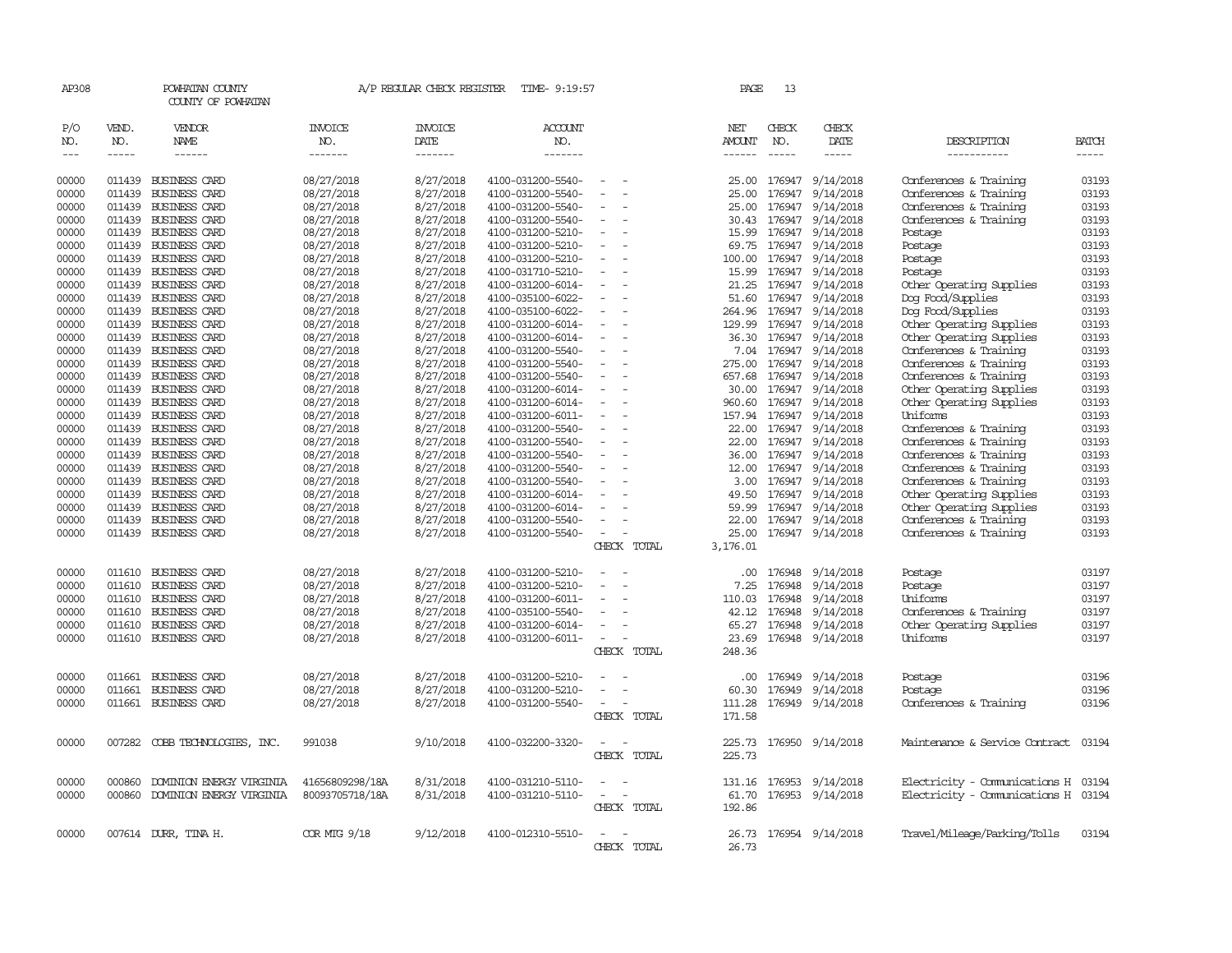| AP308                   |                               | POWHATAN COUNTY<br>COUNTY OF POWHATAN                                                |                                                 | A/P REGULAR CHECK REGISTER          | TIME- 9:19:57                                               |                                                                                                                                                 | PAGE                           | 14                          |                                                                                                                                                                                                                                                                                                                                                                                                                                                                                                      |                                                                         |                         |
|-------------------------|-------------------------------|--------------------------------------------------------------------------------------|-------------------------------------------------|-------------------------------------|-------------------------------------------------------------|-------------------------------------------------------------------------------------------------------------------------------------------------|--------------------------------|-----------------------------|------------------------------------------------------------------------------------------------------------------------------------------------------------------------------------------------------------------------------------------------------------------------------------------------------------------------------------------------------------------------------------------------------------------------------------------------------------------------------------------------------|-------------------------------------------------------------------------|-------------------------|
| P/O<br>NO.<br>$ -$      | VEND.<br>NO.<br>$\frac{1}{2}$ | VENDOR<br><b>NAME</b>                                                                | INVOICE<br>NO.<br>-------                       | <b>INVOICE</b><br>DATE<br>-------   | <b>ACCOUNT</b><br>NO.<br>-------                            |                                                                                                                                                 | NET<br>AMOUNT<br>$- - - - - -$ | CHECK<br>NO.<br>$- - - - -$ | CHECK<br>DATE<br>$\begin{tabular}{ccccc} \multicolumn{2}{c}{} & \multicolumn{2}{c}{} & \multicolumn{2}{c}{} & \multicolumn{2}{c}{} & \multicolumn{2}{c}{} & \multicolumn{2}{c}{} & \multicolumn{2}{c}{} & \multicolumn{2}{c}{} & \multicolumn{2}{c}{} & \multicolumn{2}{c}{} & \multicolumn{2}{c}{} & \multicolumn{2}{c}{} & \multicolumn{2}{c}{} & \multicolumn{2}{c}{} & \multicolumn{2}{c}{} & \multicolumn{2}{c}{} & \multicolumn{2}{c}{} & \multicolumn{2}{c}{} & \multicolumn{2}{c}{} & \mult$ | DESCRIPTION<br>-----------                                              | <b>BATCH</b><br>-----   |
| 00000                   |                               | 011224 ELECTRONIC SYSTEMS, INC.                                                      | IN1055924                                       | 9/07/2018                           | 4100-012100-3320-                                           | $\overline{\phantom{a}}$<br>CHECK TOTAL                                                                                                         | 84.39<br>84.39                 |                             | 176955 9/14/2018                                                                                                                                                                                                                                                                                                                                                                                                                                                                                     | Maintenance & Service Contract 03194                                    |                         |
| 00000                   |                               | 000338 FIRE PROTECTION EQUIP. CO                                                     | 00070855                                        | 8/30/2018                           | 4100-032200-6011-                                           | $\sim$<br>CHECK TOTAL                                                                                                                           | 12.00<br>12.00                 |                             | 176956 9/14/2018                                                                                                                                                                                                                                                                                                                                                                                                                                                                                     | Protective Gear/Uniforms                                                | 03194                   |
| 00000                   |                               | 009280 GOODWAN SPECIALIZED                                                           | 15244G                                          | 9/06/2018                           | 4100-032200-6009-                                           | $\equiv$<br>CHECK TOTAL                                                                                                                         | 579.51                         |                             | 579.51 176957 9/14/2018                                                                                                                                                                                                                                                                                                                                                                                                                                                                              | Auto Repairs and Parts                                                  | 03194                   |
| 00000<br>00000<br>00000 | 009281                        | 009281 OVERDRIVE, INC.<br>OVERDRIVE, INC.<br>009281 OVERDRIVE, INC.                  | CD0136918160923<br>H-0050198<br>MR0136918138206 | 9/08/2018<br>7/01/2018<br>7/31/2018 | 4100-073100-6012-<br>4100-073100-6012-<br>4100-073100-6012- | $\sim$ $\sim$<br>CHECK TOTAL                                                                                                                    | 1,000.00<br>1,451.00           |                             | 450.00 176959 9/14/2018<br>176959 9/14/2018<br>1.00 176959 9/14/2018                                                                                                                                                                                                                                                                                                                                                                                                                                 | Books & Subscriptions<br>Books & Subscriptions<br>Books & Subscriptions | 03194<br>03194<br>03194 |
| 00000                   |                               | 009153 PITNEY BOWES GLOBAL                                                           | 3306943600                                      | 9/01/2018                           | 4100-021200-5210-                                           | $ -$<br>CHECK TOTAL                                                                                                                             | 150.00                         |                             | 150.00 176960 9/14/2018                                                                                                                                                                                                                                                                                                                                                                                                                                                                              | Postage                                                                 | 03194                   |
| 00000<br>00000          |                               | 007942 RICHMOND SUBURBAN<br>007942 RICHMOND SUBURBAN                                 | I00008074140822<br>I00008074140829              | 8/22/2018<br>8/29/2018              | 4100-081100-3600-<br>4100-081100-3600-                      | $\sim$<br>$\sim$<br>$\frac{1}{2} \left( \frac{1}{2} \right) \left( \frac{1}{2} \right) = \frac{1}{2} \left( \frac{1}{2} \right)$<br>CHECK TOTAL | 234.00<br>468.00               |                             | 234.00 176961 9/14/2018<br>176961 9/14/2018                                                                                                                                                                                                                                                                                                                                                                                                                                                          | Advertising<br>Advertising                                              | 03194<br>03194          |
| 00000<br>00000          | 012509                        | RICHMOND SUBURBAN NEWS<br>012509 RICHMOND SUBURBAN NEWS                              | I00008034690815<br>I00008034690822              | 8/15/2018<br>8/22/2018              | 4100-011010-3600-<br>4100-011010-3600-                      | $\overline{\phantom{a}}$<br>CHECK TOTAL                                                                                                         | 234.00<br>234.00<br>468.00     |                             | 176962 9/14/2018<br>176962 9/14/2018                                                                                                                                                                                                                                                                                                                                                                                                                                                                 | Advertising<br>Advertising                                              | 03194<br>03194          |
| 00000                   |                               | 009574 UNIQUE MANAGEMENT                                                             | 467286                                          | 9/01/2018                           | 4100-073100-6012-                                           | $\sim$<br>CHECK TOTAL                                                                                                                           | 50.00                          |                             | 50.00 176964 9/14/2018                                                                                                                                                                                                                                                                                                                                                                                                                                                                               | Books & Subscriptions                                                   | 03194                   |
| 00000                   |                               | 011169 VERIZON                                                                       | 8047061627 9/18                                 | 9/01/2018                           | 4100-031210-5232-                                           | $\frac{1}{2} \left( \frac{1}{2} \right) \left( \frac{1}{2} \right) \left( \frac{1}{2} \right) \left( \frac{1}{2} \right)$<br>CHECK TOTAL        | 1,412.52                       |                             | 1,412.52 176965 9/14/2018                                                                                                                                                                                                                                                                                                                                                                                                                                                                            | Wireline 911                                                            | 03194                   |
| 00000                   |                               | 008785 VERIZON CABS                                                                  | M550491706 8/18                                 | 8/25/2018                           | 4100-031210-5232-                                           | CHECK TOTAL                                                                                                                                     | 479.45                         |                             | 479.45 176966 9/14/2018                                                                                                                                                                                                                                                                                                                                                                                                                                                                              | Wireline 911                                                            | 03194                   |
| 00000                   |                               | 011181 WELLS FARGO FINANCIAL                                                         | 5005226389                                      | 9/06/2018                           | 4100-012100-3320-                                           | $\sim$ 100 $\sim$ 100 $\sim$<br>CHECK TOTAL                                                                                                     | 87.86                          |                             | 87.86 176967 9/14/2018                                                                                                                                                                                                                                                                                                                                                                                                                                                                               | Maintenance & Service Contract                                          | 03194                   |
| 00000                   |                               | 008523 WILLIAMS, ARVADA E.                                                           | JUNE TERM 2018A                                 | 6/21/2018                           | 4100-013200-1015-                                           | $\frac{1}{2} \left( \frac{1}{2} \right) \left( \frac{1}{2} \right) = \frac{1}{2} \left( \frac{1}{2} \right)$<br>CHECK TOTAL                     | 150.00                         |                             | 150.00 176968 9/14/2018                                                                                                                                                                                                                                                                                                                                                                                                                                                                              | COMP: Election Officials                                                | 03192                   |
| 00000<br>00000<br>00000 | 006175<br>006175              | ADAMS OIL COMPANY, INC.<br>ADAMS OIL COMPANY, INC.<br>006175 ADAMS OIL COMPANY, INC. | 17832<br>18612<br>18639                         | 8/08/2018<br>8/15/2018<br>8/15/2018 | 4100-032200-5120-<br>4100-031210-5120-<br>4100-031210-5120- | $\overline{\phantom{a}}$<br>CHECK TOTAL                                                                                                         | 144.50<br>428.59               |                             | 90.75 176970 9/21/2018<br>193.34 176970 9/21/2018<br>176970 9/21/2018                                                                                                                                                                                                                                                                                                                                                                                                                                | Apparatus Fuel<br>Fuel - Towers<br>Fuel - Towers                        | 03199<br>03199<br>03199 |
| 00000                   |                               | 006655 BLOSSMAN GAS COMPANIES                                                        | 4689629                                         | 9/01/2018                           | 4100-035100-5120-                                           | $\sim$ 10 $\sim$ 10 $\sim$<br>CHECK TOTAL                                                                                                       | 21.00                          |                             | 21.00 176972 9/21/2018                                                                                                                                                                                                                                                                                                                                                                                                                                                                               | Fuel                                                                    | 03199                   |
| 00000                   |                               | 011010 BOX ALARM TEES                                                                | 247                                             | 9/13/2018                           | 4100-032200-6011-                                           | $\sim$ 10 $\sim$ 10 $\sim$<br>CHECK TOTAL                                                                                                       | 100.00                         |                             | 100.00 176973 9/21/2018                                                                                                                                                                                                                                                                                                                                                                                                                                                                              | Protective Gear/Uniforms                                                | 03199                   |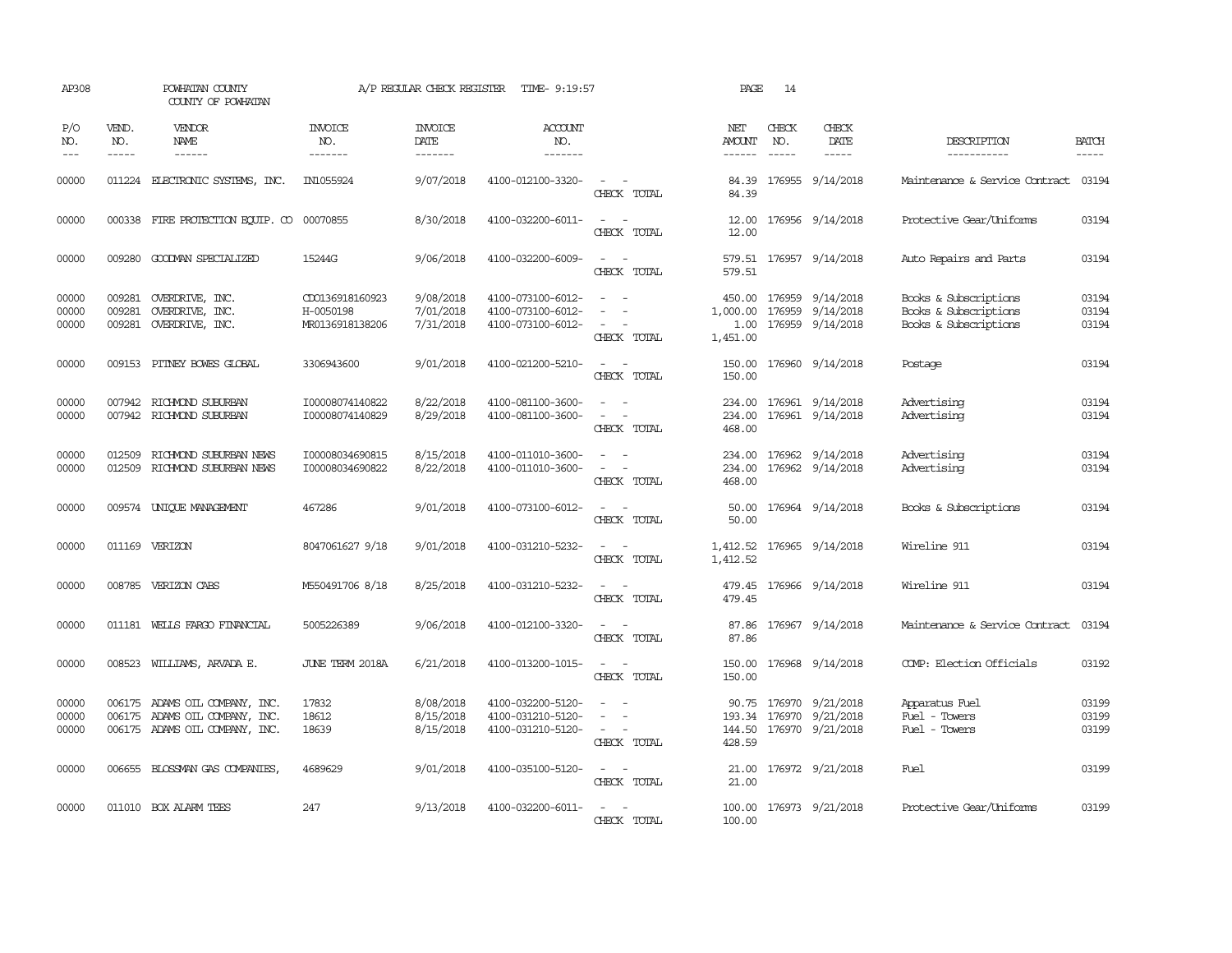| AP308                                                                                                                                                                                                                                                                                                                                                                                                      |                                                          | POWHATAN COUNTY<br>COUNTY OF POWHATAN                                                                                                                                                                                                                                                                                                         |                                                                                                                      | A/P REGULAR CHECK REGISTER                                                                                                     | TIME- 9:19:57                                                                                                                                                                                                  |                                                                                                 | PAGE                                       | 15                                                                 |                                                                                                                                                                                                                     |                                                                                                                                                        |                                                                                        |
|------------------------------------------------------------------------------------------------------------------------------------------------------------------------------------------------------------------------------------------------------------------------------------------------------------------------------------------------------------------------------------------------------------|----------------------------------------------------------|-----------------------------------------------------------------------------------------------------------------------------------------------------------------------------------------------------------------------------------------------------------------------------------------------------------------------------------------------|----------------------------------------------------------------------------------------------------------------------|--------------------------------------------------------------------------------------------------------------------------------|----------------------------------------------------------------------------------------------------------------------------------------------------------------------------------------------------------------|-------------------------------------------------------------------------------------------------|--------------------------------------------|--------------------------------------------------------------------|---------------------------------------------------------------------------------------------------------------------------------------------------------------------------------------------------------------------|--------------------------------------------------------------------------------------------------------------------------------------------------------|----------------------------------------------------------------------------------------|
| P/O<br>NO.<br>$\frac{1}{2} \frac{1}{2} \frac{1}{2} \frac{1}{2} \frac{1}{2} \frac{1}{2} \frac{1}{2} \frac{1}{2} \frac{1}{2} \frac{1}{2} \frac{1}{2} \frac{1}{2} \frac{1}{2} \frac{1}{2} \frac{1}{2} \frac{1}{2} \frac{1}{2} \frac{1}{2} \frac{1}{2} \frac{1}{2} \frac{1}{2} \frac{1}{2} \frac{1}{2} \frac{1}{2} \frac{1}{2} \frac{1}{2} \frac{1}{2} \frac{1}{2} \frac{1}{2} \frac{1}{2} \frac{1}{2} \frac{$ | VEND.<br>NO.<br>$- - - - -$                              | VENDOR<br>NAME<br>$- - - - - -$                                                                                                                                                                                                                                                                                                               | <b>INVOICE</b><br>NO.<br>-------                                                                                     | <b>INVOICE</b><br>DATE<br>-------                                                                                              | ACCOUNT<br>NO.<br>-------                                                                                                                                                                                      |                                                                                                 | NET<br>AMOUNT                              | CHECK<br>NO.<br>$- - - - -$                                        | CHECK<br>DATE<br>-----                                                                                                                                                                                              | DESCRIPTION<br>-----------                                                                                                                             | <b>BATCH</b><br>$- - - - -$                                                            |
| 00000<br>00000                                                                                                                                                                                                                                                                                                                                                                                             | 000540<br>000540                                         | CENTRAL VIRGINIA WASTE<br>CENTRAL VIRGINIA WASTE                                                                                                                                                                                                                                                                                              | 23655<br>23672                                                                                                       | 8/31/2018<br>9/10/2018                                                                                                         | 4100-014300-3176-<br>4100-014300-3176-                                                                                                                                                                         | $\sim$ $ -$<br>CHECK TOTAL                                                                      | 188.87<br>18,846.41<br>19,035.28           |                                                                    | 176974 9/21/2018<br>176974 9/21/2018                                                                                                                                                                                | Recycling Pulls<br>Recycling Pulls                                                                                                                     | 03201<br>03201                                                                         |
| 00000                                                                                                                                                                                                                                                                                                                                                                                                      |                                                          | 009178 COMCAST                                                                                                                                                                                                                                                                                                                                | 0120093562 9/18                                                                                                      | 9/05/2018                                                                                                                      | 4100-035500-6014-                                                                                                                                                                                              | $\overline{\phantom{a}}$<br>CHECK TOTAL                                                         | 25.06<br>25.06                             |                                                                    | 176975 9/21/2018                                                                                                                                                                                                    | Other Operating Supplies                                                                                                                               | 03199                                                                                  |
| 00000<br>00000<br>00000<br>00000<br>00000<br>00000<br>00000<br>00000<br>00000<br>00000                                                                                                                                                                                                                                                                                                                     | 006240<br>006240<br>006240<br>006240<br>006240<br>006240 | DIAMOND SPRINGS WATER, INC<br>DIAMOND SPRINGS WATER, INC<br>DIAMOND SPRINGS WATER, INC<br>006240 DIAMOND SPRINGS WATER, INC 3120712R<br>006240 DIAMOND SPRINGS WATER, INC<br>006240 DIAMOND SPRINGS WATER, INC<br>DIAMOND SPRINGS WATER, INC<br>DIAMOND SPRINGS WATER, INC<br>DIAMOND SPRINGS WATER, INC<br>006240 DIAMOND SPRINGS WATER, INC | 3120371R<br>3120691R<br>3120700R<br>604074500R<br>611079650R<br>611079710R<br>618074500R<br>619075480R<br>625079610R | 7/06/2018<br>7/06/2018<br>7/06/2018<br>7/06/2018<br>7/26/2018<br>6/11/2018<br>6/11/2018<br>7/26/2018<br>6/20/2018<br>6/26/2018 | 4100-014300-5130-<br>4100-014100-5130-<br>4100-014100-5130-<br>4100-031200-5130-<br>4100-031200-5130-<br>4100-014100-5130-<br>4100-031200-5130-<br>4100-031200-5130-<br>4100-014300-5130-<br>4100-014100-5130- | $\overline{\phantom{a}}$<br>$\overline{\phantom{a}}$<br>$\overline{\phantom{a}}$<br>CHECK TOTAL | 11.95<br>11.95<br>11.95<br>49.50<br>207.19 | 176976<br>27.96 176976                                             | 9/21/2018<br>176976 9/21/2018<br>9.95 176976 9/21/2018<br>176976 9/21/2018<br>9/21/2018<br>13.25 176976 9/21/2018<br>20.97 176976 9/21/2018<br>27.96 176976 9/21/2018<br>176976 9/21/2018<br>21.75 176976 9/21/2018 | Water<br>Water<br>Water<br>Water<br>Water<br>Water<br>Water<br>Water<br>Water<br>Water                                                                 | 03200<br>03200<br>03200<br>03200<br>03200<br>03200<br>03200<br>03200<br>03200<br>03200 |
| 00000                                                                                                                                                                                                                                                                                                                                                                                                      | 008787 DMV                                               |                                                                                                                                                                                                                                                                                                                                               | 18243812                                                                                                             | 8/31/2018                                                                                                                      | 4100-031200-6014-                                                                                                                                                                                              | CHECK TOTAL                                                                                     | 10.00<br>10.00                             |                                                                    | 176977 9/21/2018                                                                                                                                                                                                    | Other Operating Supplies                                                                                                                               | 03199                                                                                  |
| 00000                                                                                                                                                                                                                                                                                                                                                                                                      |                                                          | 008750 DOMINION ENERGY                                                                                                                                                                                                                                                                                                                        | 7206450137 8/18                                                                                                      | 8/30/2018                                                                                                                      | 4100-053910-5642-                                                                                                                                                                                              | CHECK TOTAL                                                                                     | 283.21<br>283.21                           |                                                                    | 176978 9/21/2018                                                                                                                                                                                                    | PCCAA Services - TANF                                                                                                                                  | 03199                                                                                  |
| 00000                                                                                                                                                                                                                                                                                                                                                                                                      |                                                          | 009571 DURHAM, MARILYN                                                                                                                                                                                                                                                                                                                        | CERTIFIED MAIL                                                                                                       | 9/07/2018                                                                                                                      | 4100-031200-5210-                                                                                                                                                                                              | CHECK TOTAL                                                                                     | 9.86<br>9.86                               |                                                                    | 176980 9/21/2018                                                                                                                                                                                                    | Postage                                                                                                                                                | 03199                                                                                  |
| 00000                                                                                                                                                                                                                                                                                                                                                                                                      |                                                          | 006763 GREENBERG & ASSOCIATES                                                                                                                                                                                                                                                                                                                 | 3121                                                                                                                 | 9/07/2018                                                                                                                      | 4100-031200-3110-                                                                                                                                                                                              | $\sim$<br>$\sim$<br>CHECK TOTAL                                                                 | 530.00                                     |                                                                    | 530.00 176982 9/21/2018                                                                                                                                                                                             | Professional Health Services                                                                                                                           | 03199                                                                                  |
| 00000                                                                                                                                                                                                                                                                                                                                                                                                      |                                                          | 012508 HEALTH EQUITY INC                                                                                                                                                                                                                                                                                                                      | 4HQSNH4                                                                                                              | 8/17/2018                                                                                                                      | 100-000200-0012-                                                                                                                                                                                               | $\sim$<br>CHECK TOTAL                                                                           | 191.99<br>191.99                           |                                                                    | 176983 9/21/2018                                                                                                                                                                                                    | Payroll Clearing - FSA                                                                                                                                 | 03201                                                                                  |
| 00000                                                                                                                                                                                                                                                                                                                                                                                                      |                                                          | 012613 IDENTITY AUTOMATION, LP                                                                                                                                                                                                                                                                                                                | ROT-02869                                                                                                            | 8/01/2018                                                                                                                      | 4100-012510-3320-                                                                                                                                                                                              | $\overline{\phantom{a}}$<br>$\sim$<br>CHECK TOTAL                                               | 6,000.00                                   |                                                                    | 6,000.00 176984 9/21/2018                                                                                                                                                                                           | Maintenance & Service Contract                                                                                                                         | 03201                                                                                  |
| 00000                                                                                                                                                                                                                                                                                                                                                                                                      |                                                          | 007981 LANGLAGE LINE SERVICES                                                                                                                                                                                                                                                                                                                 | 4397637                                                                                                              | 8/31/2018                                                                                                                      | 4100-031200-5230-                                                                                                                                                                                              | $\sim$<br>CHECK TOTAL                                                                           | 16.00                                      |                                                                    | 16.00 176985 9/21/2018                                                                                                                                                                                              | Telephone Services                                                                                                                                     | 03199                                                                                  |
| 00000                                                                                                                                                                                                                                                                                                                                                                                                      |                                                          | 011268 MAILFINANCE                                                                                                                                                                                                                                                                                                                            | N7326306                                                                                                             | 9/11/2018                                                                                                                      | 100-000100-0017-                                                                                                                                                                                               | $\overline{\phantom{a}}$<br>$\sim$<br>CHECK TOTAL                                               | 516.27<br>516.27                           |                                                                    | 176986 9/21/2018                                                                                                                                                                                                    | Postage Lease                                                                                                                                          | 03201                                                                                  |
| 00000<br>00000<br>00000<br>00000<br>00000<br>00000<br>00000                                                                                                                                                                                                                                                                                                                                                |                                                          | 012274 MITEL CLOUD SERVICES, INC<br>012274 MITEL CLOUD SERVICES, INC<br>012274 MITEL CLOUD SERVICES, INC<br>012274 MITEL CLOUD SERVICES, INC<br>012274 MITEL CLOUD SERVICES, INC<br>012274 MITEL CLOUD SERVICES, INC<br>012274 MITEL CLOUD SERVICES, INC 29750439                                                                             | 29750439<br>29750439<br>29750439<br>29750439<br>29750439<br>29750439                                                 | 9/05/2018<br>9/05/2018<br>9/05/2018<br>9/05/2018<br>9/05/2018<br>9/05/2018<br>9/05/2018                                        | 4100-021100-5230-<br>4100-031200-5230-<br>4100-012410-5230-<br>4100-012520-5230-<br>4100-021100-5230-<br>4100-034100-5230-<br>4100-031200-5230-                                                                | $\overline{\phantom{a}}$<br>CHECK TOTAL                                                         | 5.51<br>5.51<br>5.51<br>5.51<br>38.57      | 5.51 176987<br>176987<br>176987<br>5.51 176987<br>176987<br>176987 | 9/21/2018<br>9/21/2018<br>9/21/2018<br>9/21/2018<br>9/21/2018<br>9/21/2018<br>5.51 176987 9/21/2018                                                                                                                 | Telephone Services<br>Telephone Services<br>Telephone Services<br>Telephone Services<br>Telephone Services<br>Telephone Services<br>Telephone Services | 03199<br>03199<br>03199<br>03199<br>03199<br>03199<br>03199                            |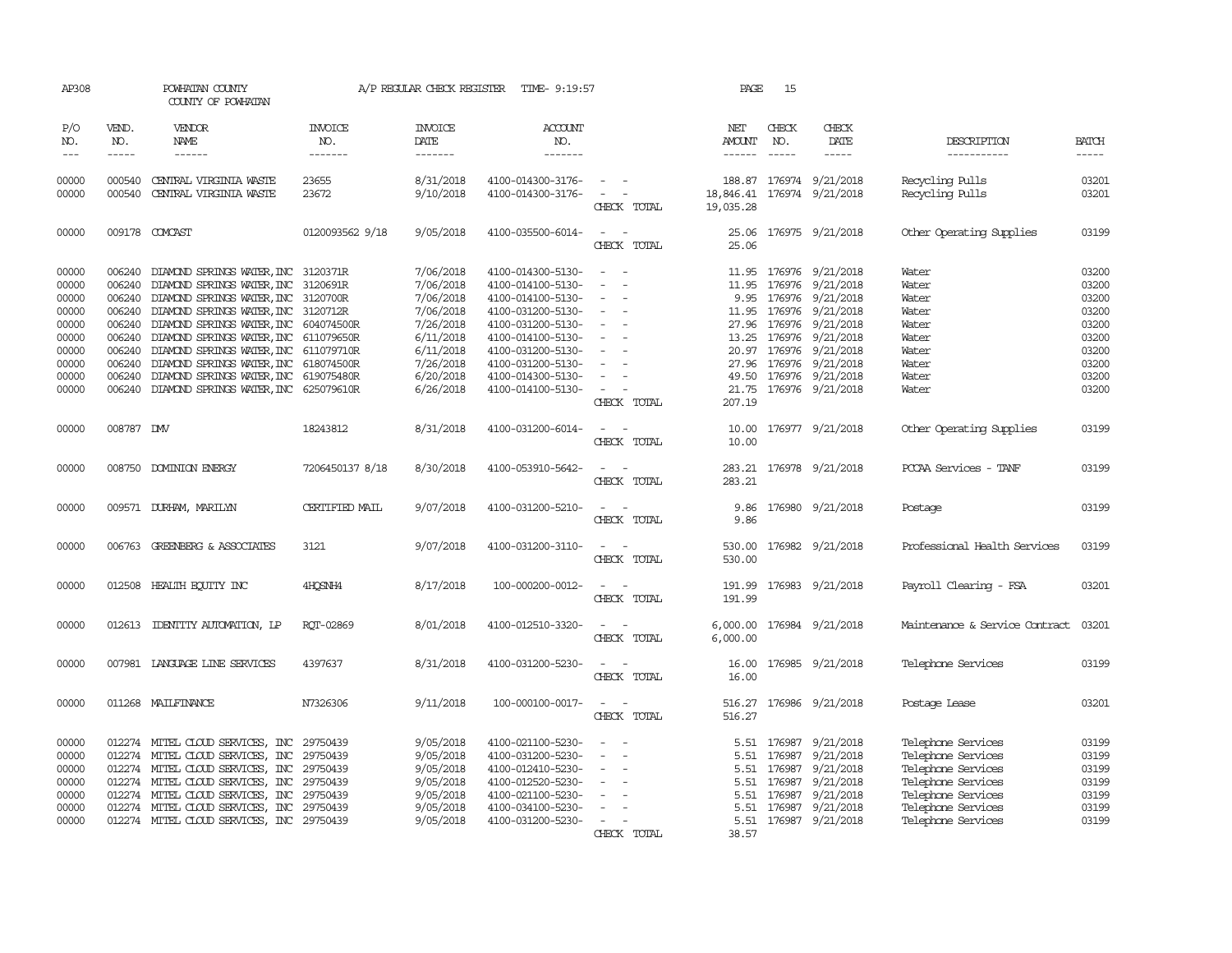| AP308                   |                             | POWHATAN COUNTY<br>COUNTY OF POWHATAN                                          |                                     | A/P REGULAR CHECK REGISTER          | TIME- 9:19:57                                               |                                   | PAGE                      | 16                            |                                                                |                                                                            |                         |
|-------------------------|-----------------------------|--------------------------------------------------------------------------------|-------------------------------------|-------------------------------------|-------------------------------------------------------------|-----------------------------------|---------------------------|-------------------------------|----------------------------------------------------------------|----------------------------------------------------------------------------|-------------------------|
| P/O<br>NO.<br>$---$     | VEND.<br>NO.<br>$- - - - -$ | VENDOR<br>NAME<br>$- - - - - -$                                                | <b>INVOICE</b><br>NO.<br>--------   | <b>INVOICE</b><br>DATE<br>-------   | <b>ACCOUNT</b><br>NO.<br>-------                            |                                   | NET<br>AMOUNT<br>------   | CHECK<br>NO.<br>$\frac{1}{2}$ | CHECK<br>DATE<br>$- - - - -$                                   | DESCRIPTION<br>-----------                                                 | <b>BATCH</b><br>-----   |
| 00000                   |                             | 007297 NAFECO, INC.                                                            | 944826                              | 9/04/2018                           | 4100-032200-6011-                                           | $\sim$<br>CHECK TOTAL             | 337.25<br>337.25          |                               | 176988 9/21/2018                                               | Protective Gear/Uniforms                                                   | 03199                   |
| 00000                   |                             | 011231 NEOFUNDS BY NEOPOST                                                     | 440802306959/18                     | 9/09/2018                           | 100-000100-0016-                                            | $\sim$<br>CHECK TOTAL             | 700.00<br>700.00          |                               | 176989 9/21/2018                                               | Prepaid Postage                                                            | 03201                   |
| 00000                   | 001250                      | POWHATAN AUTO & TRACTOR                                                        | 514492                              | 8/30/2018                           | 4100-014300-3310-                                           | $\sim$<br>CHECK TOTAL             | 13.13<br>13.13            |                               | 176990 9/21/2018                                               | Repairs & Maintenance                                                      | 03201                   |
| 00000                   |                             | 009612 POWHATAN COLLISION AND                                                  | 3580                                | 9/07/2018                           | 4100-031200-6009-                                           | $\sim$<br>CHECK TOTAL             | 445.07<br>445.07          |                               | 176991 9/21/2018                                               | Auto Parts/Repairs                                                         | 03199                   |
| 00000                   |                             | 007851 R.S. THOMAS HAULING, INC.                                               | WI001180                            | 7/10/2018                           | 4100-032200-3310-                                           | $\sim$<br>CHECK TOTAL             | 226.88<br>226.88          |                               | 176992 9/21/2018                                               | Equipment Repair                                                           | 03199                   |
| 00000                   |                             | 011633 RACLARK ENTERPRISES                                                     | 1363                                | 9/11/2018                           | 4100-013200-6001-                                           | $\sim$<br>CHECK TOTAL             | 155.00<br>155.00          |                               | 176993 9/21/2018                                               | Office Supplies                                                            | 03201                   |
| 00000                   |                             | 012510 SALERNO, ROXANNE                                                        | <b>CREW MEMBER MIG</b>              | 8/15/2018                           | 4100-081500-5510-                                           | $\equiv$<br>CHECK TOTAL           | 53.63<br>53.63            |                               | 176994 9/21/2018                                               | Travel/Mileage/Parking/Tolls                                               | 03199                   |
| 00000                   |                             | 011800 SCHARDEIN, BRET                                                         | FLIGHT-IEDC CRS                     | 8/24/2018                           | 4100-081500-5540-                                           | $\sim$<br>CHRCK TOTAL             | 266.48<br>266.48          |                               | 176995 9/21/2018                                               | Conferences & Training                                                     | 03199                   |
| 00000                   |                             | 008654 SEAY'S TOWING                                                           | TOW 8/31/18                         | 8/31/2018                           | 4100-031200-6014-                                           | CHECK TOTAL                       | 65.00<br>65.00            |                               | 176997 9/21/2018                                               | Other Operating Supplies                                                   | 03199                   |
| 00000                   |                             | 009701 SHI INTERNATIONAL CORP.                                                 | B08781810                           | 8/31/2018                           | 4100-035500-6003-                                           | $\sim$<br>CHECK TOTAL             | 718.29<br>718.29          |                               | 176998 9/21/2018                                               | ECC Relocation/operations                                                  | 03199                   |
| 00000                   |                             | 001320 SOUTHERN POLICE                                                         | 196614                              | 9/06/2018                           | 4100-031200-6011-                                           | CHECK TOTAL                       | 300.00<br>300.00          |                               | 177000 9/21/2018                                               | <b>Iniforms</b>                                                            | 03199                   |
| 00000                   |                             | 006594 SOUTHSIDE ELECTRIC COOP                                                 | 63504005 9/18                       | 9/07/2018                           | 4100-031210-5110-                                           | $\equiv$<br>$\sim$<br>CHECK TOTAL | 132.24                    |                               | 132.24 177001 9/21/2018                                        | Electricity - Comunications H                                              | 03199                   |
| 00000<br>00000          | 008578<br>008578            | STAPLES BUSINESS AD-<br>STAPLES BUSINESS AD-                                   | 3388157489<br>3388220341            | 8/28/2018<br>8/28/2018              | 4100-032200-6001-<br>4100-032200-6001-                      | $\sim$<br>$\equiv$<br>CHECK TOTAL | 94.06<br>312.95<br>407.01 |                               | 177002 9/21/2018<br>177002 9/21/2018                           | Stationery/Office Supplies<br>Stationery/Office Supplies                   | 03199<br>03199          |
| 00000                   |                             | 007450 THOMSON REUTERS -                                                       | 838853865                           | 9/01/2018                           | 4100-031200-3320-                                           | $\sim$<br>$\sim$<br>CHECK TOTAL   | 268.88<br>268.88          |                               | 177003 9/21/2018                                               | Maintenance & Service Contract                                             | 03199                   |
| 00000                   |                             | 000845 TOWN POLICE SUPPLY OF                                                   | 9922                                | 9/13/2018                           | 4100-031200-6011-                                           | $ -$<br>CHECK TOTAL               | 89.99<br>89.99            |                               | 177004 9/21/2018                                               | Uniforms                                                                   | 03199                   |
| 00000<br>00000<br>00000 | 008565<br>008565            | TRACTOR SUPPLY CREDIT<br>TRACTOR SUPPLY CREDIT<br>008565 TRACTOR SUPPLY CREDIT | 100440290<br>200658838<br>200663619 | 7/31/2018<br>8/04/2018<br>8/27/2018 | 4100-031200-6022-<br>4100-031200-6022-<br>4100-031200-6022- | $\sim$<br>CHECK TOTAL             | 45.98<br>5.69<br>125.65   |                               | 177005 9/21/2018<br>177005 9/21/2018<br>73.98 177005 9/21/2018 | Dog Food & Supplies K9<br>Dog Food & Supplies K9<br>Dog Food & Supplies K9 | 03199<br>03199<br>03199 |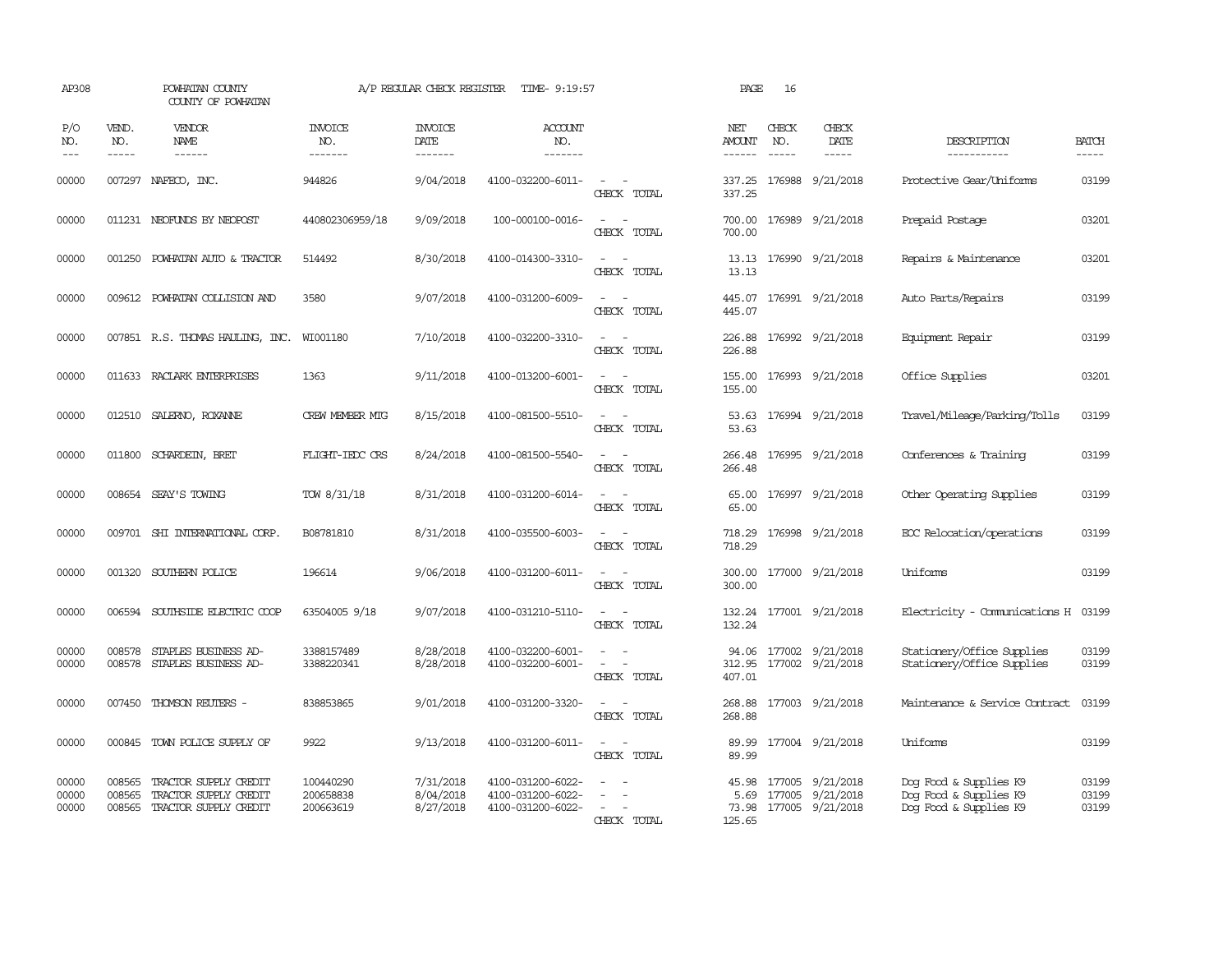| AP308                                                                |                            | POWHATAN COUNTY<br>COUNTY OF POWHATAN                                                                                   |                                                                                                                                     | A/P REGULAR CHECK REGISTER                                                                           | TIME- 9:19:57                                                                                                                                                        |                                                                                                | PAGE             | 17            |                                                                                                                                                                                                          |                                                                                                                                     |                                                                      |
|----------------------------------------------------------------------|----------------------------|-------------------------------------------------------------------------------------------------------------------------|-------------------------------------------------------------------------------------------------------------------------------------|------------------------------------------------------------------------------------------------------|----------------------------------------------------------------------------------------------------------------------------------------------------------------------|------------------------------------------------------------------------------------------------|------------------|---------------|----------------------------------------------------------------------------------------------------------------------------------------------------------------------------------------------------------|-------------------------------------------------------------------------------------------------------------------------------------|----------------------------------------------------------------------|
| P/O<br>NO.                                                           | VEND.<br>NO.               | <b>VENDOR</b><br>NAME                                                                                                   | <b>INVOICE</b><br>NO.                                                                                                               | <b>INVOICE</b><br>DATE                                                                               | <b>ACCOUNT</b><br>NO.                                                                                                                                                |                                                                                                | NET<br>AMOUNT    | CHECK<br>NO.  | CHECK<br>DATE                                                                                                                                                                                            | DESCRIPTION                                                                                                                         | <b>BATCH</b>                                                         |
| $---$                                                                | $- - - - -$                |                                                                                                                         | -------                                                                                                                             | -------                                                                                              | -------                                                                                                                                                              |                                                                                                | $- - - - - -$    | $\frac{1}{2}$ | -----                                                                                                                                                                                                    | -----------                                                                                                                         | -----                                                                |
| 00000                                                                |                            | 011461 TREASURER/VFSAAA                                                                                                 | 19DUES/GREGORY                                                                                                                      | 9/13/2018                                                                                            | 4100-031200-5810-                                                                                                                                                    | $\sim$ 100 $\mu$<br>CHECK TOTAL                                                                | 40.00            |               | 40.00 177006 9/21/2018                                                                                                                                                                                   | Dues/Association Memberships                                                                                                        | 03199                                                                |
| 00000<br>00000<br>00000<br>00000<br>00000<br>00000<br>00000<br>00000 | 008126<br>008126<br>008126 | 008126 VERIZON<br>VERIZON<br>VERIZON<br>008126 VERIZON<br>008126 VERIZON<br>VERIZON<br>008126 VERIZON<br>008126 VERIZON | 9813822923<br>IN#9813795006<br>IN#9813795006<br>IN#9813795006<br>INV#9813795006<br>IN#9813795006<br>INV#9813795006<br>IN#9813795006 | 9/01/2018<br>9/23/2018<br>9/23/2018<br>9/23/2018<br>9/23/2018<br>9/23/2018<br>9/23/2018<br>9/23/2018 | 4100-031200-5250-<br>4100-012100-5250-<br>4100-012510-5270-<br>4100-014100-5250-<br>4100-031210-5250-<br>4100-032200-5250-<br>4100-031200-5250-<br>4100-033300-5250- | $\sim$<br>$\sim$<br>$\sim$<br>$\overline{\phantom{a}}$<br>$\equiv$<br>$\overline{\phantom{a}}$ | 975.45           | 177007        | 3,621.64 177007 9/21/2018<br>99.64 177007 9/21/2018<br>100.01 177007 9/21/2018<br>625.84 177007 9/21/2018<br>204.77 177007 9/21/2018<br>9/21/2018<br>1,155.92 177007 9/21/2018<br>16.03 177007 9/21/2018 | Cell Phones<br>Cell Phones<br>Network Service Connection<br>Cell Phones<br>CELL PHONES<br>Cell Phones<br>Cell Phones<br>Cell Phones | 03199<br>03201<br>03201<br>03201<br>03201<br>03201<br>03201<br>03201 |
| 00000<br>00000<br>00000<br>00000<br>00000                            | 008126                     | 008126 VERIZON<br>008126 VERIZON<br>VERIZON<br>008126 VERIZON<br>008126 VERIZON                                         | IN#9813795006<br>IN#9813795006<br>IN#9813795006<br>INV#9813795006<br>IN#9813795006                                                  | 9/23/2018<br>9/23/2018<br>9/23/2018<br>9/23/2018<br>9/23/2018                                        | 4100-034100-5250-<br>4100-035500-5250-<br>4100-071110-5250-<br>4100-073100-5250-<br>4100-081100-5250-                                                                | $\overline{\phantom{a}}$<br>CHECK TOTAL                                                        | 7,219.13         | 99.64 177007  | 9/21/2018<br>209.86 177007 9/21/2018<br>35.16 177007 9/21/2018<br>35.16 177007 9/21/2018<br>40.01 177007 9/21/2018                                                                                       | Cell Phones<br>Cell Phones<br>Cell Phones<br>Cell Phones<br>Cell Phones                                                             | 03201<br>03201<br>03201<br>03201<br>03201                            |
| 00000                                                                |                            | 011169 VERIZON                                                                                                          | 8045981340 9/18                                                                                                                     | 9/01/2018                                                                                            | 4100-021100-5230-                                                                                                                                                    | $\overline{\phantom{a}}$<br>CHECK TOTAL                                                        | 53.03<br>53.03   |               | 177008 9/21/2018                                                                                                                                                                                         | Telephone Services                                                                                                                  | 03199                                                                |
| 00000                                                                | 001680                     | WASTE MANAGEMENT OF                                                                                                     | 3304789-2424-5                                                                                                                      | 9/05/2018                                                                                            | 4100-014300-3175-                                                                                                                                                    | $\overline{\phantom{a}}$<br>CHECK TOTAL                                                        | 311.20<br>311.20 |               | 177009 9/21/2018                                                                                                                                                                                         | Waste Disposal                                                                                                                      | 03201                                                                |
| 00000                                                                |                            | 009186 WHITTEN BROTHERS, INC.                                                                                           | DOCS562958                                                                                                                          | 8/03/2018                                                                                            | 4100-031200-6009-                                                                                                                                                    | CHECK TOTAL                                                                                    | 19.44            |               | 19.44 177010 9/21/2018                                                                                                                                                                                   | Auto Parts/Repairs                                                                                                                  | 03199                                                                |
| 00000                                                                |                            | 008523 WILLIAMS, ARVADA E.                                                                                              | <b>JUNE TERM'18</b>                                                                                                                 | 6/12/2018                                                                                            | 4100-013200-1015-                                                                                                                                                    | CHECK TOTAL                                                                                    | 150.00           |               | 150.00 177011 9/21/2018                                                                                                                                                                                  | COMP: Election Officials                                                                                                            | 03200                                                                |
| 00000                                                                |                            | 012063 WINDSTREAM                                                                                                       | 012272474 8/18                                                                                                                      | 8/28/2018                                                                                            | 4100-012510-5230-                                                                                                                                                    | CHECK TOTAL                                                                                    | 763.01           |               | 763.01 177012 9/21/2018                                                                                                                                                                                  | Telephone Services                                                                                                                  | 03199                                                                |
| 00000<br>00000                                                       | 009332                     | WITMER PUBLIC SAFETY<br>009332 WITMER PUBLIC SAFETY                                                                     | 1877417<br>1885477                                                                                                                  | 9/12/2018<br>9/06/2018                                                                               | 4100-031200-6011-<br>4100-031200-6011-                                                                                                                               | $\sim$<br>$\overline{\phantom{a}}$<br>CHECK TOTAL                                              | 1,108.50         |               | 990.00 177013 9/21/2018<br>118.50 177013 9/21/2018                                                                                                                                                       | Uniforms<br>Uniforms                                                                                                                | 03199<br>03199                                                       |
| 00000                                                                |                            | 012105 WORKSPACE 101 LLC                                                                                                | 1124                                                                                                                                | 5/07/2018                                                                                            | 4100-081100-6001-                                                                                                                                                    | $\sim$ $ \sim$<br>CHECK TOTAL                                                                  | 359.00<br>359.00 |               | 177014 9/21/2018                                                                                                                                                                                         | Office Supplies                                                                                                                     | 03201                                                                |
| 00000<br>00000                                                       |                            | 010688 A&B CLEANING SERVICE, INC.<br>010688 A&B CLEANING SERVICE, INC. 30397                                            | 30397                                                                                                                               | 9/12/2018<br>9/12/2018                                                                               | 4100-014100-3180-<br>4100-032220-3180-                                                                                                                               | CHECK TOTAL                                                                                    | 5,687.53         |               | 5,441.38 177033 9/27/2018<br>246.15 177033 9/27/2018                                                                                                                                                     | Cleaning Service<br>Cleaning Service                                                                                                | 03202<br>03202                                                       |
| 00000                                                                |                            | 007758 ADVANCE AUTO PARTS                                                                                               | 6819821855653                                                                                                                       | 8/06/2018                                                                                            | 4100-032200-6009-                                                                                                                                                    | CHECK TOTAL                                                                                    | 17.99<br>17.99   |               | 177034 9/27/2018                                                                                                                                                                                         | Auto Repairs and Parts                                                                                                              | 03202                                                                |
| 00000                                                                |                            | 012275 ANTHEM HEALTH PLANS OF                                                                                           | 888841717136                                                                                                                        | 9/14/2018                                                                                            | 4100-033400-3845-                                                                                                                                                    | CHECK TOTAL                                                                                    | 2,183.42         |               | 2, 183.42 177036 9/27/2018                                                                                                                                                                               | Detention of Adults - Health C                                                                                                      | 03202                                                                |
| 00000                                                                |                            | 007436 AQUA VIRGINIA, INC.                                                                                              | 0559913 9/18                                                                                                                        | 9/10/2018                                                                                            | 4100-014100-5130-                                                                                                                                                    | $\sim$                                                                                         |                  |               | 23.70 177037 9/27/2018                                                                                                                                                                                   | Water                                                                                                                               | 03202                                                                |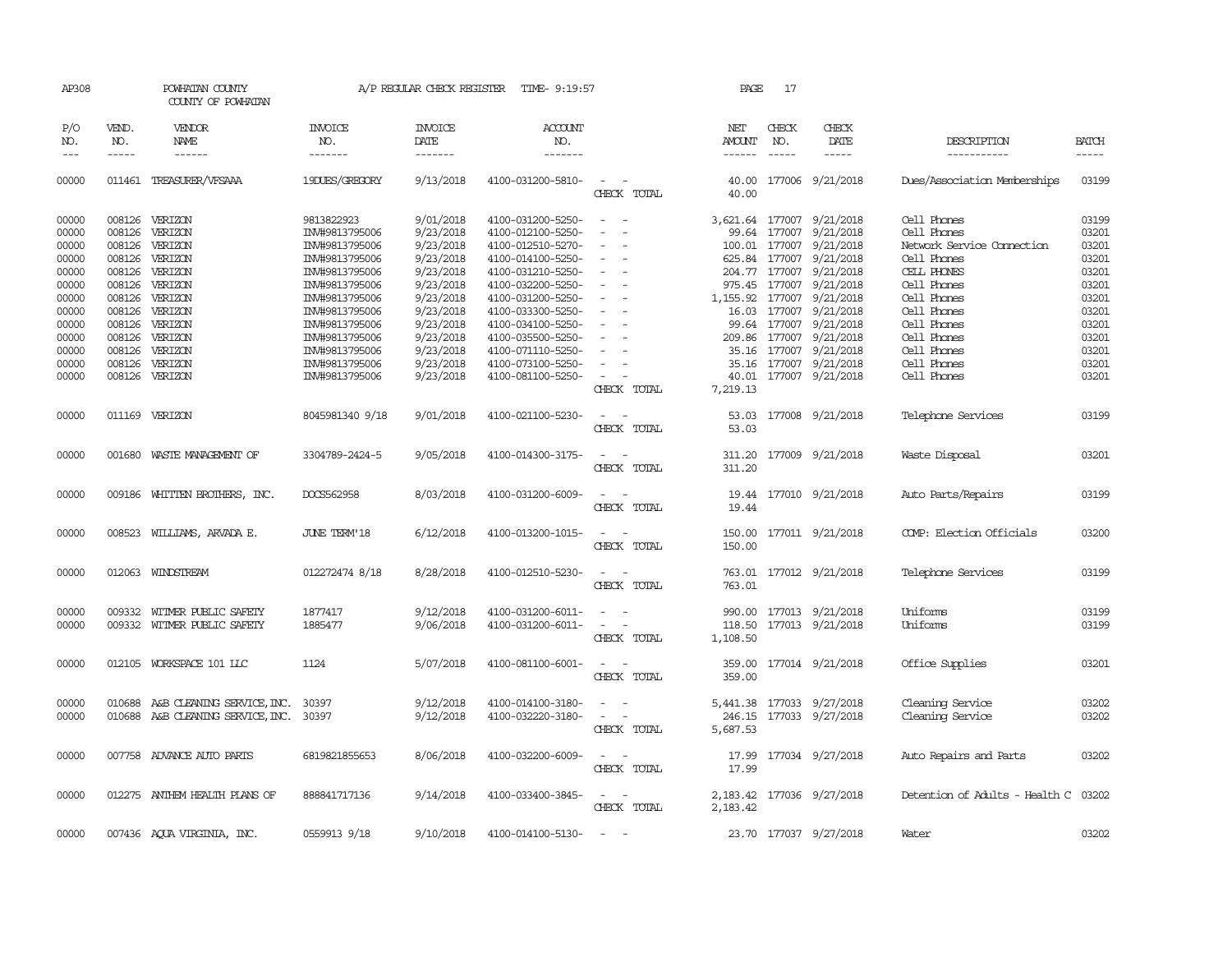| AP308               |              | POWHATAN COUNTY<br>COUNTY OF POWHATAN |                       | A/P REGULAR CHECK REGISTER | TIME- 9:19:57         |                                        | PAGE          | 18                      |                         |                                |              |
|---------------------|--------------|---------------------------------------|-----------------------|----------------------------|-----------------------|----------------------------------------|---------------|-------------------------|-------------------------|--------------------------------|--------------|
| P/O<br>NO.          | VEND.<br>NO. | VENDOR<br>NAME                        | <b>INVOICE</b><br>NO. | <b>INVOICE</b><br>DATE     | <b>ACCOUNT</b><br>NO. |                                        | NET<br>AMOUNT | CHECK<br>NO.            | CHECK<br>DATE           | DESCRIPTION                    | <b>BATCH</b> |
| $\qquad \qquad - -$ | $- - - - -$  | ------                                | -------               | -------                    | -------               |                                        | $- - - - - -$ | $- - - - -$             | -----                   | -----------                    | -----        |
| 00000               |              | 007436 AQUA VIRGINIA, INC.            | 0574622 9/18          | 9/10/2018                  | 4100-014100-5130-     | $\sim$<br>$\sim$                       |               |                         | 64.57 177037 9/27/2018  | Water                          | 03202        |
| 00000               | 007436       | AQUA VIRGINIA, INC.                   | 0575072 9/18          | 9/10/2018                  | 4100-014100-5130-     | $\sim$<br>$\overline{\phantom{a}}$     | 82.82         | 177037                  | 9/27/2018               | Water                          | 03202        |
| 00000               |              | 007436 AOUA VIRGINIA, INC.            | 0575528 9/18          | 9/10/2018                  | 4100-032210-5130-     | $\sim$                                 |               | 34.35 177037            | 9/27/2018               | Water                          | 03202        |
| 00000               |              | 007436 AQUA VIRGINIA, INC.            | 0620830 9/18          | 9/10/2018                  | 4100-014100-5130-     | $\sim$<br>$\overline{\phantom{a}}$     |               | 107.87 177037           | 9/27/2018               | Water                          | 03202        |
| 00000               |              | 007436 AQUA VIRGINIA, INC.            | 0620830 9/18          | 9/10/2018                  | 4100-031200-5130-     | $\overline{\phantom{a}}$               | 107.87 177037 |                         | 9/27/2018               | Water                          | 03202        |
| 00000               |              | 007436 AQUA VIRGINIA, INC.            | 0621730 9/18          | 9/10/2018                  | 4100-014100-5130-     | $\overline{\phantom{a}}$               |               | 170.11 177037           | 9/27/2018               | Water                          | 03202        |
| 00000               |              | 007436 AQUA VIRGINIA, INC.            | 0621781 9/18          | 9/10/2018                  | 4100-014100-5130-     | $\equiv$                               |               |                         | 24.72 177037 9/27/2018  | Water                          | 03202        |
| 00000               |              | 007436 AQUA VIRGINIA, INC.            | 0621784 9/18          | 9/10/2018                  | 4100-014100-5130-     | $\sim$<br>$\sim$                       |               |                         | 63.56 177037 9/27/2018  | Water                          | 03202        |
| 00000               |              | 007436 AQUA VIRGINIA, INC.            | 0621880 9/18          | 9/10/2018                  | 4100-014600-5130-     | $\sim$                                 |               |                         | 18.63 177037 9/27/2018  | Water - Field Irrigation       | 03202        |
|                     |              |                                       |                       |                            |                       | CHECK TOTAL                            | 698.20        |                         |                         |                                |              |
| 00000               |              | 007436 AQUA VIRGINIA, INC.            | 1100656 9/18          | 9/10/2018                  | 4100-014600-5130-     |                                        |               | 881.47 177038           | 9/27/2018               | Water - Field Irrigation       | 03202        |
| 00000               |              | 007436 AQUA VIRGINIA, INC.            | 1100657 9/18          | 9/10/2018                  | 4100-014600-5130-     |                                        | 124.48        | 177038                  | 9/27/2018               | Water - Field Irrigation       | 03202        |
| 00000               |              | 007436 AQUA VIRGINIA, INC.            | 1401897 9/18          | 9/10/2018                  | 4100-014600-5130-     | $\sim$                                 |               |                         | 19.65 177038 9/27/2018  | Water - Field Irrigation       | 03202        |
|                     |              |                                       |                       |                            |                       | CHECK TOTAL                            | 1,025.60      |                         |                         |                                |              |
| 00000               | 007941       | BAKER & TAYLOR                        | HO4904940             | 9/13/2018                  | 4100-073100-6012-     |                                        |               |                         | 15.17 177041 9/27/2018  | Books & Subscriptions          | 03202        |
| 00000               |              | 007941 BAKER & TAYLOR                 | 033588830             | 9/17/2018                  | 4100-073100-6012-     | $\equiv$<br>$\sim$                     |               |                         | 75.17 177041 9/27/2018  | Books & Subscriptions          | 03202        |
| 00000               |              | 007941 BAKER & TAYLOR                 | 5015167746            | 9/13/2018                  | 4100-073100-6012-     | $\sim$<br>$\overline{\phantom{a}}$     | 731.72        |                         | 177041 9/27/2018        | Books & Subscriptions          | 03202        |
|                     |              |                                       |                       |                            |                       | CHECK TOTAL                            | 822.06        |                         |                         |                                |              |
| 00000               |              | 012614 BATES, LONNIE                  | FUEL 4 MOWERS         | 8/11/2018                  | 4100-014500-6008-     | $\sim$<br>$\sim$                       | 13.92         |                         | 177042 9/27/2018        | Gas/Grease/Oil                 | 03203        |
|                     |              |                                       |                       |                            |                       | CHECK TOTAL                            | 13.92         |                         |                         |                                |              |
| 00000               | 006655       | BLOSSMAN GAS COMPANIES                | 4689648               | 9/01/2018                  | 4100-073100-3320-     |                                        |               |                         | 21.00 177045 9/27/2018  | Maintenance & Service Contract | 03203        |
| 00000               | 006655       | BLOSSMAN GAS COMPANIES,               | 4737589               | 9/11/2018                  | 4100-032200-3320-     | $\sim$<br>$\sim$                       | 173.35        |                         | 177045 9/27/2018        | Maintenance & Service Contract | 03203        |
|                     |              |                                       |                       |                            |                       | CHECK TOTAL                            | 194.35        |                         |                         |                                |              |
| 00000               |              | 009991 BMS DIRECT                     | 128957                | 9/17/2018                  | 4100-012310-6001-     | $\overline{\phantom{a}}$               |               |                         | 706.24 177046 9/27/2018 | Office Supplies                | 03203        |
|                     |              |                                       |                       |                            |                       | CHECK TOTAL                            | 706.24        |                         |                         |                                |              |
| 00000               |              | 012272 CASTEEL, MARK                  | MILEAGE 9/21/18       | 9/21/2018                  | 4100-034100-5510-     | $\sim$                                 |               |                         | 18.80 177048 9/27/2018  | Travel/Mileage/Parking/Tolls   | 03204        |
|                     |              |                                       |                       |                            |                       | CHECK TOTAL                            | 18.80         |                         |                         |                                |              |
| 00000               | 000540       | CENTRAL VIRGINIA WASTE                | 23591                 | 8/08/2018                  | 4100-014300-3176-     | $\sim$<br>$\overline{\phantom{a}}$     |               |                         | 9/27/2018               | Recycling Pulls                | 03203        |
| 00000               | 000540       | CENTRAL VIRGINIA WASTE                | 23684                 | 9/10/2018                  | 4100-014600-3185-     | $\overline{\phantom{a}}$<br>$\sim$     | 328.13        | 100.00 177049<br>177049 | 9/27/2018               | Trash Removal                  | 03203        |
| 00000               | 000540       | CENTRAL VIRGINIA WASTE                | 23684                 | 9/10/2018                  | 4100-014100-3185-     | $\overline{\phantom{a}}$               |               | 166.36 177049           | 9/27/2018               | Trash Removal                  | 03203        |
| 00000               | 000540       | CENIRAL VIRGINIA WASTE                | 23684                 | 9/10/2018                  | 4100-035100-3185-     | $\sim$                                 |               | 16.64 177049            | 9/27/2018               | Trash Removal                  | 03203        |
| 00000               | 000540       | CENTRAL VIRGINIA WASTE                | 23684                 | 9/10/2018                  | 4100-073100-3185-     | $\sim$<br>$\overline{\phantom{a}}$     |               | 33.27 177049            | 9/27/2018               | Trash Removal                  | 03203        |
| 00000               | 000540       | CENTRAL VIRGINIA WASTE                | 23684                 | 9/10/2018                  | 4100-032210-3185-     | $\overline{\phantom{a}}$               | 16.64         | 177049                  | 9/27/2018               | Trash Removal                  | 03203        |
| 00000               | 000540       | CENTRAL VIRGINIA WASTE                | 23684                 | 9/10/2018                  | 4100-032220-3185-     |                                        |               | 16.64 177049            | 9/27/2018               | Trash Removal                  | 03203        |
| 00000               | 000540       | CENTRAL VIRGINIA WASTE                | 23706                 | 9/17/2018                  | 4100-014300-3176-     | $\sim$<br>$\overline{\phantom{a}}$     |               |                         | 377.74 177049 9/27/2018 | Recycling Pulls                | 03203        |
| 00000               | 000540       | CENTRAL VIRGINIA WASTE                | 23713                 | 9/20/2018                  | 4100-014300-3176-     | $\sim$<br>$\sim$                       | 116.04        |                         | 177049 9/27/2018        | Recycling Pulls                | 03203        |
|                     |              |                                       |                       |                            |                       | CHECK TOTAL                            | 1,171.46      |                         |                         |                                |              |
| 00000               | 010808       | CERULLO, ROBERT                       | MILEAGE 9-18-18       | 9/18/2018                  | 4100-022100-5510-     | $\overline{\phantom{a}}$               | 37.39         |                         | 177050 9/27/2018        | Travel/Mileage/Parking/Tolls   | 03203        |
|                     |              |                                       |                       |                            |                       | CHECK TOTAL                            | 37.39         |                         |                         |                                |              |
| 00000               | 006965       | CINIAS CORPORATION                    | 143450278             | 9/05/2018                  | 4100-014100-6011-     | $\overline{\phantom{a}}$<br>$\sim$     |               |                         | 78.17 177051 9/27/2018  | Uniforms                       | 03203        |
| 00000               | 006965       | CINIAS CORPORATION                    | 143450278             | 9/05/2018                  | 4100-014500-6011-     | $\sim$                                 |               |                         | 82.02 177051 9/27/2018  | Uniforms                       | 03203        |
| 00000               | 006965       | CINIAS CORPORATION                    | 143450279             | 9/05/2018                  | 4100-014300-6011-     | $\sim$ $-$<br>$\overline{\phantom{a}}$ |               |                         | 140.74 177051 9/27/2018 | Uniforms                       | 03203        |
|                     |              |                                       |                       |                            |                       |                                        |               |                         |                         |                                |              |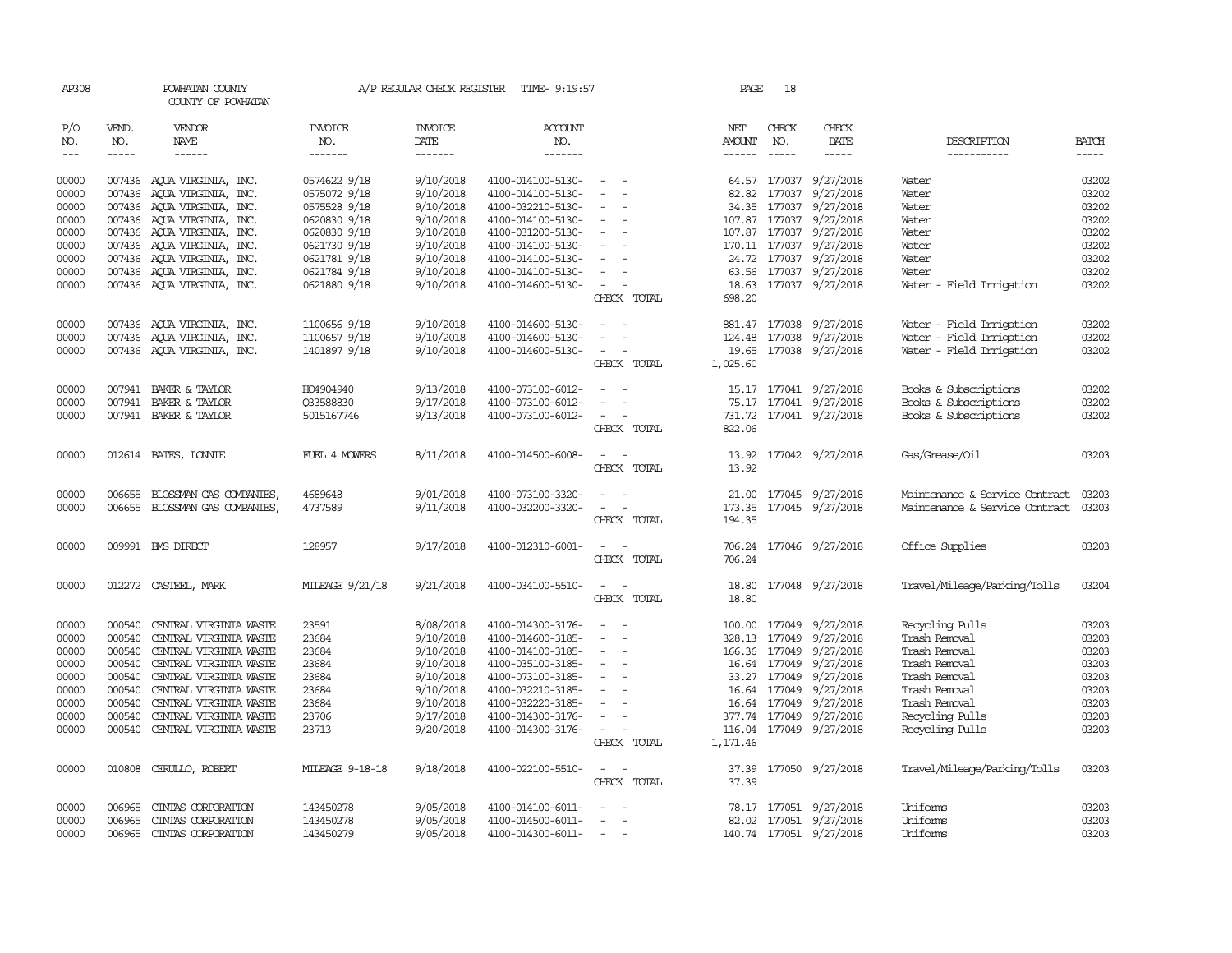| AP308               |                             | POWHATAN COUNTY<br>COUNTY OF POWHATAN                                                                  |                           | A/P REGULAR CHECK REGISTER         | TIME- 9:19:57                          |                                             | PAGE          | 19           |                                                  |                               |                             |
|---------------------|-----------------------------|--------------------------------------------------------------------------------------------------------|---------------------------|------------------------------------|----------------------------------------|---------------------------------------------|---------------|--------------|--------------------------------------------------|-------------------------------|-----------------------------|
| P/O<br>NO.<br>$---$ | VEND.<br>NO.<br>$- - - - -$ | VENDOR<br>NAME<br>$- - - - - -$                                                                        | INVOICE<br>NO.<br>------- | <b>INVOICE</b><br>DATE<br>$------$ | <b>ACCOUNT</b><br>NO.<br>-------       |                                             | NET<br>AMOUNT | CHECK<br>NO. | CHECK<br>DATE<br>$\cdots$                        | DESCRIPTION<br>-----------    | <b>BATCH</b><br>$- - - - -$ |
| 00000               | 006965                      | CINIAS CORPORATION                                                                                     | 143454223                 | 9/12/2018                          | 4100-014100-6011-                      | $\sim$ $ \sim$ $ -$                         |               |              | 78.17 177051 9/27/2018                           | Uniforms                      | 03203                       |
| 00000               | 006965                      | CINIAS CORPORATION                                                                                     | 143454223                 | 9/12/2018                          | 4100-014500-6011-                      | $\sim$                                      |               |              | 82.02 177051 9/27/2018                           | Uniforms                      | 03203                       |
| 00000               |                             | 006965 CINIAS CORPORATION                                                                              | 143454224                 | 9/12/2018                          | 4100-014300-6011-                      | $\omega_{\rm{max}}$ and $\omega_{\rm{max}}$ |               |              | 140.74 177051 9/27/2018                          | Uniforms                      | 03203                       |
|                     |                             |                                                                                                        |                           |                                    |                                        | CHECK TOTAL                                 | 601.86        |              |                                                  |                               |                             |
| 00000               |                             | 007341 CLAWS & PAWS ANIMAL CARE                                                                        | 90704                     | 8/09/2018                          | 4100-035100-3110-                      | $\sim$<br>$\sim$ $-$                        |               |              | 254.65 177052 9/27/2018                          | Professional Health Services  | 03203                       |
| 00000               |                             | 007341 CLAWS & PAWS ANIMAL CARE                                                                        | 90756                     | 8/03/2018                          | 4100-035100-5614-                      | $\sim$                                      |               |              | 23.00 177052 9/27/2018                           | Initial shots/visit costs     | 03203                       |
| 00000               |                             | 007341 CLAWS & PAWS ANIMAL CARE                                                                        | 90933                     | 8/13/2018                          | 4100-035100-5614-                      | $\sim$ $ \sim$<br>$\sim$                    |               |              | 23.00 177052 9/27/2018                           | Initial shots/visit costs     | 03203                       |
| 00000               |                             | 007341 CLAWS & PAWS ANIMAL CARE                                                                        | 90954                     | 8/15/2018                          | 4100-035100-3110-                      | $\sim$                                      |               |              | 59.45 177052 9/27/2018                           | Professional Health Services  | 03203                       |
| 00000               |                             | 007341 CLAWS & PAWS ANIMAL CARE                                                                        | 91088                     | 8/31/2018                          | 4100-035100-3110-                      | $\overline{\phantom{a}}$                    |               |              | 483.44 177052 9/27/2018                          | Professional Health Services  | 03203                       |
| 00000               |                             | 007341 CLAWS & PAWS ANIMAL CARE                                                                        | 91230                     | 8/28/2018                          | 4100-035100-5614-                      | $\alpha = 1$ , $\alpha = 1$<br>CHECK TOTAL  | 878.54        |              | 35.00 177052 9/27/2018                           | Initial shots/visit costs     | 03203                       |
| 00000               |                             | 009178 COMCAST                                                                                         | 0120089859 9/18           | 9/07/2018                          | 4100-014300-5260-                      | $\sim$ $  -$<br>CHECK TOTAL                 | 104.85        |              | 104.85 177053 9/27/2018                          | Internet                      | 03203                       |
| 00000               |                             | 006627 CRANE-SNEAD & ASSOC., INC 18-02419                                                              |                           | 9/18/2018                          | 4100-012210-3140-                      |                                             |               |              | 152.00 177054 9/27/2018                          | Outside Counsel               | 03209                       |
| 00000               |                             | 006627 CRANE-SNEAD & ASSOC., INC 18-02420                                                              |                           | 9/18/2018                          | 4100-012210-3140-                      | $\mathcal{L}_{\rm{max}}$                    |               |              | 56.00 177054 9/27/2018                           | Outside Counsel               | 03209                       |
|                     |                             |                                                                                                        |                           |                                    |                                        | CHECK TOTAL                                 | 208.00        |              |                                                  |                               |                             |
| 00000               |                             | 006240 DIAMOND SPRINGS WATER, INC 3144154                                                              |                           | 9/07/2018                          | 4100-014300-5130-                      | $\sim$<br>$\sim$                            |               |              | 11.95 177055 9/27/2018                           | Water                         | 03203                       |
| 00000               |                             | 006240 DIAMOND SPRINGS WATER, INC 3144474                                                              |                           | 9/07/2018                          | 4100-014100-5130-                      | $\sim$<br>$\sim$                            |               |              | 11.95 177055 9/27/2018                           | Water                         | 03203                       |
| 00000               |                             | 006240 DIAMOND SPRINGS WATER, INC 3144488                                                              |                           | 9/07/2018                          | 4100-014100-5130-                      | $\sim$ $-$<br>$\sim$                        |               |              | 9.95 177055 9/27/2018                            | Water                         | 03203                       |
| 00000               |                             | 006240 DIAMOND SPRINGS WATER, INC 3144497                                                              |                           | 9/07/2018                          | 4100-014100-5130-                      | $\sim$ $ \sim$<br>$\overline{\phantom{a}}$  |               |              | 8.95 177055 9/27/2018                            | Water                         | 03203                       |
| 00000               |                             | 006240 DIAMOND SPRINGS WATER, INC 3144500                                                              |                           | 9/07/2018                          | 4100-031200-5130-                      | $\alpha = 1$ , $\alpha = 1$                 |               |              | 11.95 177055 9/27/2018                           | Water                         | 03203                       |
| 00000               |                             | 006240 DIAMOND SPRINGS WATER, INC 3120712 REISSUE                                                      |                           | 7/06/2018                          | 4100-031200-5130-                      | $\sim$ $ \sim$<br>$\sim$                    |               |              | 11.95 177055 9/27/2018                           | Water                         | 03207                       |
| 00000               |                             | 006240 DIAMOND SPRINGS WATER, INC 604074500REISSU                                                      |                           | 6/04/2018                          | 4100-031200-5130-                      | $\sim$ $-$                                  |               |              | 27.96 177055 9/27/2018                           | Water                         | 03207                       |
| 00000               |                             | 006240 DIAMOND SPRINGS WATER, INC 611079650REISSU                                                      |                           | 6/11/2018                          | 4100-014100-5130-                      | $\sim$ $-$<br>$\sim$                        |               |              | 13.25 177055 9/27/2018                           | Water                         | 03207                       |
| 00000               |                             | 006240 DIAMOND SPRINGS WATER, INC 611079710REISSU                                                      |                           | 6/11/2018                          | 4100-031200-5130-                      | $\sim$ $-$                                  |               |              | 20.97 177055 9/27/2018                           | Water                         | 03207                       |
| 00000               |                             | 006240 DIAMOND SPRINGS WATER, INC 618074500REISSU                                                      |                           | 6/18/2018                          | 4100-014100-5130-                      | $\sim$ $ \sim$ $-$                          |               |              | 27.96 177055 9/27/2018                           | Water                         | 03207                       |
|                     |                             |                                                                                                        |                           |                                    |                                        | CHECK TOTAL                                 | 156.84        |              |                                                  |                               |                             |
| 00000               | 006240                      | DIAMOND SPRINGS WATER, INC 807079630                                                                   |                           | 8/08/2018                          | 4100-014100-5130-                      | $\sim$                                      |               |              | 6.25 177056 9/27/2018                            | Water                         | 03203                       |
| 00000               |                             | 006240 DIAMOND SPRINGS WATER, INC 807079690                                                            |                           | 8/08/2018                          | 4100-031200-5130-                      | $\sim$                                      |               |              | 27.96 177056 9/27/2018                           | Water                         | 03203                       |
| 00000               |                             | 006240 DIAMOND SPRINGS WATER, INC 814074480                                                            |                           | 8/15/2018                          | 4100-014300-5130-                      | $\sim$ $-$<br>$\sim$                        |               |              | 21.75 177056 9/27/2018                           | Water                         | 03203                       |
| 00000               |                             | 006240 DIAMOND SPRINGS WATER, INC 821079610                                                            |                           | 8/22/2018                          | 4100-014100-5130-                      | $\sim$ $-$<br>$\sim$                        |               |              | 36.25 177056 9/27/2018                           | Water                         | 03203                       |
| 00000               |                             | 006240 DIAMOND SPRINGS WATER, INC 821079690                                                            |                           | 8/22/2018                          | 4100-031200-5130-                      | $\sim$ $ \sim$<br>$\sim$                    |               |              | 62.91 177056 9/27/2018                           | Water                         | 03203                       |
| 00000               |                             | 006240 DIAMOND SPRINGS WATER, INC                                                                      | 828074510                 | 8/28/2018                          | 4100-031200-5130-                      | $\sim$<br>$\sim$                            |               |              | 20.97 177056 9/27/2018                           | Water                         | 03203                       |
| 00000               |                             | 006240 DIAMOND SPRINGS WATER, INC 905079630                                                            |                           | 9/05/2018                          | 4100-014100-5130-                      | $\sim$ $ \sim$<br>$\sim$                    |               |              | 12.50 177056 9/27/2018                           | Water                         | 03203                       |
| 00000               |                             | 006240 DIAMOND SPRINGS WATER, INC 905079690                                                            |                           | 9/05/2018                          | 4100-031200-5130-                      | $\sim$                                      |               |              | 27.96 177056 9/27/2018                           | Water                         | 03203                       |
| 00000<br>00000      |                             | 006240 DIAMOND SPRINGS WATER, INC 619075480REISSU<br>006240 DIAMOND SPRINGS WATER, INC 625079610REISSU |                           | 6/20/2018<br>6/26/2018             | 4100-014300-5130-<br>4100-014100-5130- | $\alpha = 1$ , $\alpha = 1$                 |               |              | 49.50 177056 9/27/2018<br>21.75 177056 9/27/2018 | Water<br>Water                | 03207<br>03207              |
|                     |                             |                                                                                                        |                           |                                    |                                        | CHECK TOTAL                                 | 287.80        |              |                                                  |                               |                             |
| 00000               |                             | 008750 DOMINION ENERGY                                                                                 | 8180199518 8/18           | 8/30/2018                          | 4100-053910-5643-                      | $\sim$ $ -$                                 |               |              | 236.38 177057 9/27/2018                          | PCCAA Services - Federal CSBG | 03205                       |
|                     |                             |                                                                                                        |                           |                                    |                                        | CHECK TOTAL                                 | 236.38        |              |                                                  |                               |                             |
| 00000               | 000860                      | DOMINION ENERGY VIRGINIA                                                                               | 29323523688/18A           | 8/30/2018                          | 4100-032220-5110-                      |                                             |               |              | 19.47 177058 9/27/2018                           | Electricity                   | 03205                       |
| 00000               | 000860                      | DOMINION ENERGY VIRGINIA                                                                               | 602440035578/18           | 8/31/2018                          | 4100-014100-5110-                      | $\sim$<br>$\sim$ $-$                        |               |              | 19.00 177058 9/27/2018                           | Electricity                   | 03205                       |
| 00000               |                             | 000860 DOMINION ENERGY VIRGINIA                                                                        | 97501209758/18A           | 8/30/2018                          | 4100-032220-5110-                      | $\sim$ $  -$                                |               |              | 2, 151.21 177058 9/27/2018                       | Electricity                   | 03205                       |
|                     |                             |                                                                                                        |                           |                                    |                                        | CHECK TOTAL                                 | 2,189.68      |              |                                                  |                               |                             |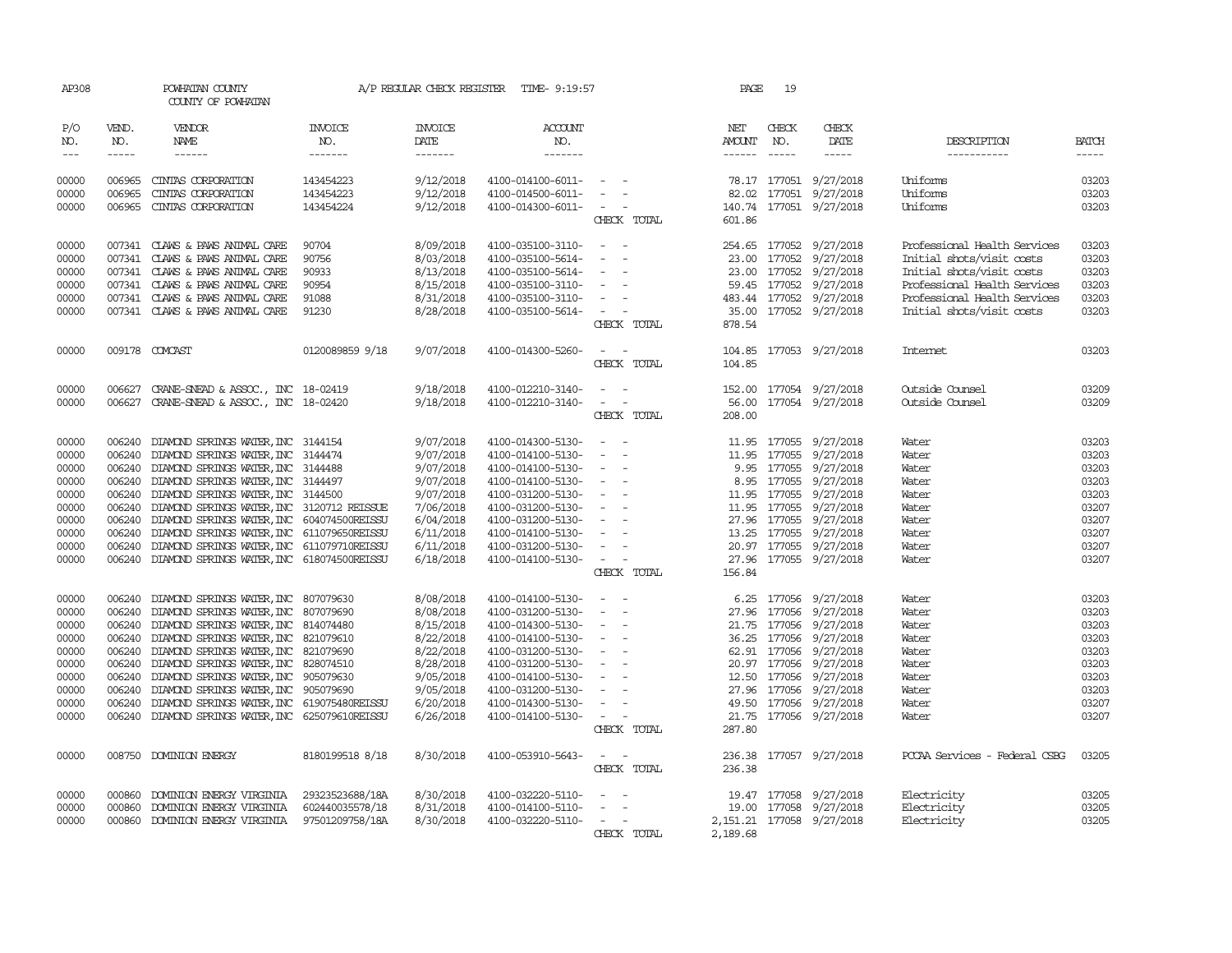| AP308                            |                             | POWHATAN COUNTY<br>COUNTY OF POWHATAN                                                                                    |                                          | A/P REGULAR CHECK REGISTER                       | TIME- 9:19:57                                                                    |                                                                                                                             | PAGE                           | 20                            |                                                                                                |                                                                                                      |                                  |
|----------------------------------|-----------------------------|--------------------------------------------------------------------------------------------------------------------------|------------------------------------------|--------------------------------------------------|----------------------------------------------------------------------------------|-----------------------------------------------------------------------------------------------------------------------------|--------------------------------|-------------------------------|------------------------------------------------------------------------------------------------|------------------------------------------------------------------------------------------------------|----------------------------------|
| P/O<br>NO.<br>$- - -$            | VEND.<br>NO.<br>$- - - - -$ | VENDOR<br>NAME<br>$- - - - - -$                                                                                          | <b>INVOICE</b><br>NO.<br>--------        | <b>INVOICE</b><br>DATE<br>$- - - - - - -$        | <b>ACCOUNT</b><br>NO.<br>-------                                                 |                                                                                                                             | NET<br><b>AMOUNT</b><br>------ | CHECK<br>NO.<br>$\frac{1}{2}$ | CHECK<br>DATE<br>$- - - - -$                                                                   | DESCRIPTION<br>-----------                                                                           | <b>BATCH</b><br>$- - - - -$      |
| 00000                            | 006787                      | DURRBECK, GEORGE                                                                                                         | 550910                                   | 9/14/2018                                        | 4100-014500-6009-                                                                | $\frac{1}{2} \left( \frac{1}{2} \right) \left( \frac{1}{2} \right) = \frac{1}{2} \left( \frac{1}{2} \right)$<br>CHECK TOTAL | 20.00<br>20.00                 |                               | 177060 9/27/2018                                                                               | Auto Parts & Repairs                                                                                 | 03205                            |
| 00000                            |                             | 009093 FARMVILLE WHOLESALE                                                                                               | 645413                                   | 8/13/2018                                        | 4100-014100-3310-                                                                | $\equiv$<br>$\sim$<br>CHECK TOTAL                                                                                           | 76.00                          |                               | 76.00 177061 9/27/2018                                                                         | Repairs & Maintenance                                                                                | 03205                            |
| 00000                            |                             | 010534 FARONICS TECHNOLOGIES, INC 00091318PCPL                                                                           |                                          | 9/13/2018                                        | 4100-073100-6002-                                                                | CHECK TOTAL                                                                                                                 | 184.80                         |                               | 184.80 177062 9/27/2018                                                                        | Computer Equipment-non-capital                                                                       | 03205                            |
| 00000                            |                             | 006666 FINE CREEK FIRE DEPT                                                                                              | <b>FLORENCE EXP</b>                      | 9/21/2018                                        | 4100-032200-5840-                                                                | $\sim$ $\sim$<br>CHECK TOTAL                                                                                                | 277.95                         |                               | 277.95 177064 9/27/2018                                                                        | Miscellaneous                                                                                        | 03205                            |
| 00000                            |                             | 006522 FOOD LION                                                                                                         | 381643                                   | 9/18/2018                                        | 4100-035100-6022-                                                                | $\overline{\phantom{a}}$<br>CHECK TOTAL                                                                                     | 27.97<br>27.97                 |                               | 177065 9/27/2018                                                                               | Dog Food/Supplies                                                                                    | 03205                            |
| 00000                            |                             | 007052 GARRIS SIGNS                                                                                                      | 623948                                   | 9/07/2018                                        | 4100-014100-3310-                                                                | $\overline{\phantom{a}}$<br>CHECK TOTAL                                                                                     | 530.00<br>530.00               |                               | 177067 9/27/2018                                                                               | Repairs & Maintenance                                                                                | 03205                            |
| 00000                            |                             | 012508 HEALTH ECUTTY INC                                                                                                 | 93UZFYI                                  | 9/24/2018                                        | 100-000200-0012-                                                                 | CHECK TOTAL                                                                                                                 | 455.24                         |                               | 455.24 177068 9/27/2018                                                                        | Payroll Clearing - FSA                                                                               | 03209                            |
| 00000                            |                             | 006097 HERTZLER FARM & FEED, INC                                                                                         | 028212                                   | 9/13/2018                                        | 4100-035100-6022-                                                                | CHECK TOTAL                                                                                                                 | 54.98<br>54.98                 |                               | 177069 9/27/2018                                                                               | Dog Food/Supplies                                                                                    | 03205                            |
| 00000                            |                             | 007752 ID NEIWORKS, INC.                                                                                                 | 273946                                   | 10/01/2018                                       | 4100-031200-3320-                                                                | $\frac{1}{2} \left( \frac{1}{2} \right) \left( \frac{1}{2} \right) = \frac{1}{2} \left( \frac{1}{2} \right)$<br>CHECK TOTAL | 216.00                         |                               | 216.00 177070 9/27/2018                                                                        | Maintenance & Service Contract                                                                       | 03205                            |
| 00000                            |                             | 011643 J.D. POWER AND ASSOCIATES                                                                                         | 000692258                                | 8/10/2018                                        | 4100-012310-3320-                                                                | CHECK TOTAL                                                                                                                 | 1,500.00<br>1,500.00           |                               | 177072 9/27/2018                                                                               | Maintenance & Service Contract                                                                       | 03205                            |
| 00000<br>00000<br>00000          | 000120<br>000120<br>000120  | JAMES RIVER AIR<br>JAMES RIVER AIR<br><b>JAMES RIVER AIR</b>                                                             | S98725<br>S98947<br>S99515               | 8/31/2018<br>8/31/2018<br>8/31/2018              | 4100-014100-3308-<br>4100-014100-3308-<br>4100-014100-3308-                      | CHECK TOTAL                                                                                                                 | 1,367.04                       |                               | 400.50 177073 9/27/2018<br>445.00 177073 9/27/2018<br>521.54 177073 9/27/2018                  | HVAC Service and Repairs<br>HVAC Service and Repairs<br>HVAC Service and Repairs                     | 03205<br>03205<br>03205          |
| 00000                            | 011973                      | KURNOS, JULIANNE N.                                                                                                      | JAN'18 CELL PHN                          | 1/05/2018                                        | 4100-081100-5250-                                                                | CHECK TOTAL                                                                                                                 | 30.00<br>30.00                 |                               | 177074 9/27/2018                                                                               | Cell Phones                                                                                          | 03208                            |
| 00000<br>00000<br>00000<br>00000 |                             | 010811 IAND AND COATES, INC<br>010811 LAND AND COATES, INC<br>010811 IAND AND COATES, INC<br>010811 IAND AND COATES, INC | 3119054<br>3120367<br>3120367<br>3120868 | 9/07/2018<br>9/10/2018<br>9/10/2018<br>9/10/2018 | 4100-014500-6008-<br>4100-014500-6008-<br>4100-014500-3319-<br>4100-014500-3319- | $\equiv$<br>$\equiv$<br>CHECK TOTAL                                                                                         | 37.56<br>184.77                |                               | 177076 9/27/2018<br>37.56 177076 9/27/2018<br>3.98 177076 9/27/2018<br>105.67 177076 9/27/2018 | Gas/Grease/Oil<br>Gas/Grease/Oil<br>Equipment Repairs and Maintena<br>Equipment Repairs and Maintena | 03205<br>03205<br>03205<br>03205 |
| 00000                            |                             | 006629 LANDSCAPE SUPPLY, INC.                                                                                            | 0669559-IN                               | 9/10/2018                                        | 4100-014500-3190-                                                                | CHECK TOTAL                                                                                                                 | 50.00                          |                               | 50.00 177077 9/27/2018                                                                         | Grounds Maintenance                                                                                  | 03205                            |
| 00000                            |                             | 009164 LIBRARY IDEAS, LLC                                                                                                | 64480                                    | 9/14/2018                                        | 4100-073100-6012-                                                                | $\sim$<br>CHECK TOTAL                                                                                                       | 645.00<br>645.00               |                               | 177078 9/27/2018                                                                               | Books & Subscriptions                                                                                | 03205                            |
| 00000                            |                             | 009552 MANSFIELD OIL COMPANY                                                                                             | SOLCD-444788                             | 9/17/2018                                        | 4100-032200-5120-                                                                | $\sim$<br>CHECK TOTAL                                                                                                       | 50.22                          |                               | 50.22 177079 9/27/2018                                                                         | Apparatus Fuel                                                                                       | 03205                            |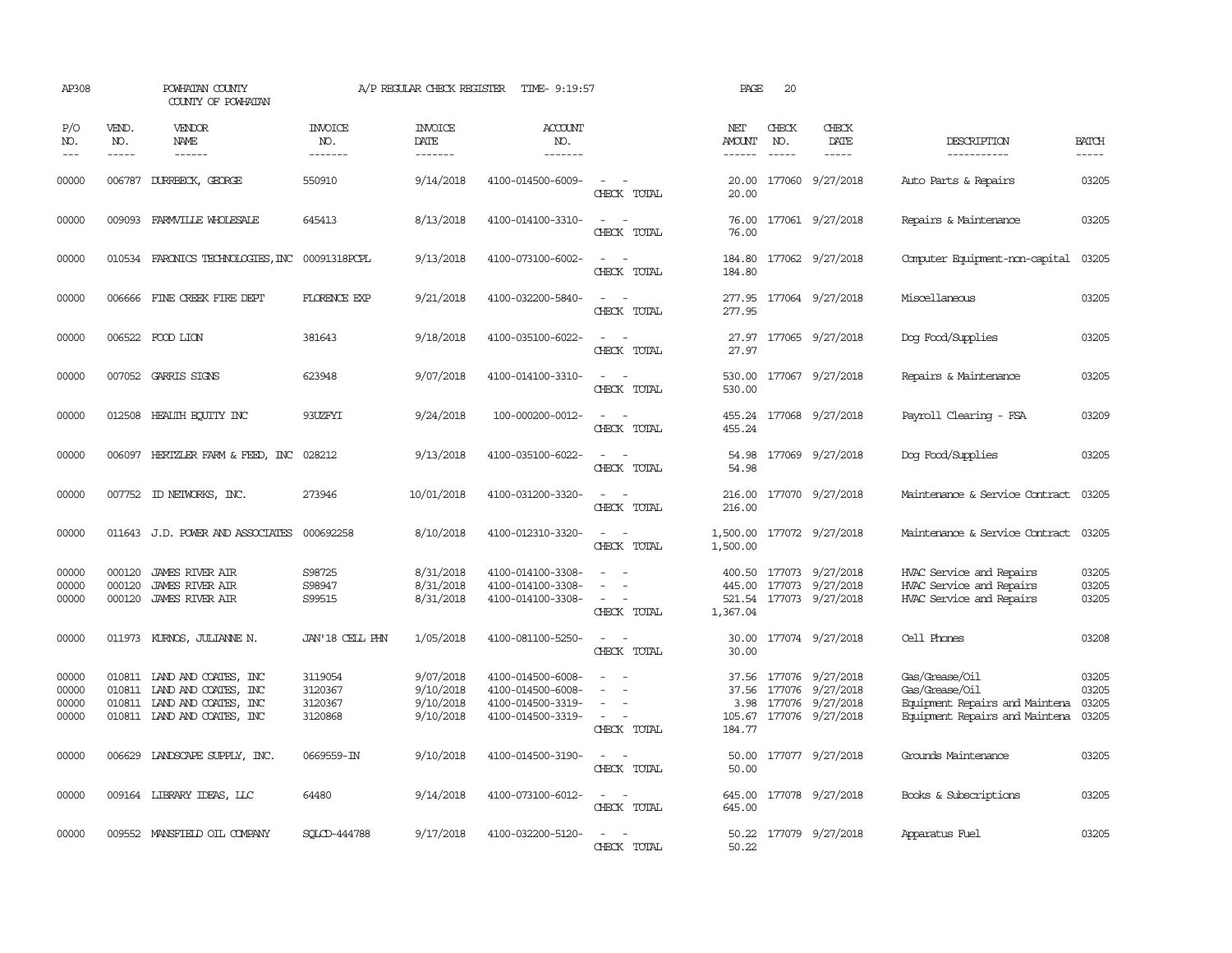| AP308                                                                         |                                                          | POWHATAN COUNTY<br>COUNTY OF POWHATAN                                                                                                                                                                                                                       |                                                                                                                                                                         | A/P REGULAR CHECK REGISTER                                                                                        | TIME- 9:19:57                                                                                                                                                                             |                                                                                                                             | PAGE                                               | 21                                                                                 |                                                                                                                                               |                                                                                                                                                                |                                                                               |
|-------------------------------------------------------------------------------|----------------------------------------------------------|-------------------------------------------------------------------------------------------------------------------------------------------------------------------------------------------------------------------------------------------------------------|-------------------------------------------------------------------------------------------------------------------------------------------------------------------------|-------------------------------------------------------------------------------------------------------------------|-------------------------------------------------------------------------------------------------------------------------------------------------------------------------------------------|-----------------------------------------------------------------------------------------------------------------------------|----------------------------------------------------|------------------------------------------------------------------------------------|-----------------------------------------------------------------------------------------------------------------------------------------------|----------------------------------------------------------------------------------------------------------------------------------------------------------------|-------------------------------------------------------------------------------|
| P/O<br>NO.<br>$---$                                                           | VEND.<br>NO.<br>$- - - - -$                              | VENDOR<br><b>NAME</b><br>$- - - - - -$                                                                                                                                                                                                                      | <b>INVOICE</b><br>NO.<br>-------                                                                                                                                        | <b>INVOICE</b><br>DATE<br>-------                                                                                 | ACCOUNT<br>NO.<br>-------                                                                                                                                                                 |                                                                                                                             | NET<br>AMOUNT                                      | CHECK<br>NO.<br>$\frac{1}{2}$                                                      | CHECK<br>DATE<br>-----                                                                                                                        | DESCRIPTION<br>-----------                                                                                                                                     | <b>BATCH</b><br>$- - - - -$                                                   |
| 00000                                                                         |                                                          | 012615 MARTIN, CHARLES                                                                                                                                                                                                                                      | 599-2018                                                                                                                                                                | 9/20/2018                                                                                                         | 3100-013030-0008-                                                                                                                                                                         | $\overline{a}$<br>CHECK TOTAL                                                                                               | 64.00                                              |                                                                                    | 64.00 177080 9/27/2018                                                                                                                        | <b>Building Permits</b>                                                                                                                                        | 03205                                                                         |
| 00000<br>00000<br>00000                                                       |                                                          | 011700 MERIDIAN ENVIRONMENTAL<br>011700 MERIDIAN ENVIRONMENTAL<br>011700 MERIDIAN ENVIRONMENTAL                                                                                                                                                             | 482<br>482<br>482                                                                                                                                                       | 9/17/2018<br>9/17/2018<br>9/17/2018                                                                               | 4100-032220-5140-<br>4100-032210-5140-<br>4100-014100-5140-                                                                                                                               | $\overline{\phantom{a}}$<br>$\overline{\phantom{a}}$<br>$\overline{\phantom{a}}$<br>$\overline{\phantom{a}}$<br>CHECK TOTAL | 135.00<br>405.00                                   |                                                                                    | 135.00 177081 9/27/2018<br>135.00 177081 9/27/2018<br>177081 9/27/2018                                                                        | Sewer<br>Sewer<br>Sewer                                                                                                                                        | 03205<br>03205<br>03205                                                       |
| 00000                                                                         |                                                          | 007141 MIDLOTHIAN BUSINESS FORMS                                                                                                                                                                                                                            | 2115                                                                                                                                                                    | 9/14/2018                                                                                                         | 4100-031200-6014-                                                                                                                                                                         | $\sim$<br>$\overline{\phantom{a}}$<br>CHECK TOTAL                                                                           | 363.39<br>363.39                                   |                                                                                    | 177082 9/27/2018                                                                                                                              | Other Operating Supplies                                                                                                                                       | 03205                                                                         |
| 00000<br>00000<br>00000                                                       |                                                          | 010924 MITCHELL PEST<br>010924 MITCHELL PEST<br>010924 MITCHELL PEST                                                                                                                                                                                        | 114236<br>114297<br>114476                                                                                                                                              | 8/13/2018<br>8/13/2018<br>8/13/2018                                                                               | 4100-014100-3320-<br>4100-014100-3320-<br>4100-035100-3320-                                                                                                                               | $\sim$<br>$\sim$<br>$\overline{\phantom{a}}$<br>CHECK TOTAL                                                                 | 95.00<br>260.00                                    |                                                                                    | 100.00 177083 9/27/2018<br>177083 9/27/2018<br>65.00 177083 9/27/2018                                                                         | Maintenance & Service Contract<br>Maintenance & Service Contract<br>Landscaping - Animal Control                                                               | 03205<br>03205<br>03205                                                       |
| 00000                                                                         |                                                          | 006610 MO-JOHNS SANITATION                                                                                                                                                                                                                                  | 112564                                                                                                                                                                  | 9/11/2018                                                                                                         | 4100-014600-3311-                                                                                                                                                                         | CHECK TOTAL                                                                                                                 | 128.00<br>128.00                                   |                                                                                    | 177084 9/27/2018                                                                                                                              | Portable Bathrooms                                                                                                                                             | 03204                                                                         |
| 00000                                                                         |                                                          | 009582 PITNEY BOWES                                                                                                                                                                                                                                         | 450828569182018                                                                                                                                                         | 9/18/2018                                                                                                         | 4100-032200-5210-                                                                                                                                                                         | CHECK TOTAL                                                                                                                 | 150.00<br>150.00                                   |                                                                                    | 177086 9/27/2018                                                                                                                              | Postage                                                                                                                                                        | 03204                                                                         |
| 00000                                                                         |                                                          | 011929 POMPEI, ANDREW                                                                                                                                                                                                                                       | <b>JAN 2018 CELL</b>                                                                                                                                                    | 1/05/2018                                                                                                         | 4100-081100-5250-                                                                                                                                                                         | $\sim$<br>÷.<br>CHECK TOTAL                                                                                                 | 30.00                                              |                                                                                    | 30.00 177087 9/27/2018                                                                                                                        | Cell Phones                                                                                                                                                    | 03208                                                                         |
| 00000<br>00000                                                                | 001250<br>001250                                         | POWHATAN AUTO & TRACTOR<br>POWHATAN AUTO & TRACTOR                                                                                                                                                                                                          | 512004<br>513177                                                                                                                                                        | 8/13/2018<br>8/21/2018                                                                                            | 4100-014500-6008-<br>4100-014500-3319-                                                                                                                                                    | $\overline{\phantom{a}}$<br>$\overline{\phantom{a}}$<br>$\sim$<br>$\overline{\phantom{a}}$<br>CHECK TOTAL                   | 6.58<br>7.14<br>13.72                              | 177088<br>177088                                                                   | 9/27/2018<br>9/27/2018                                                                                                                        | Gas/Grease/Oil<br>Equipment Repairs and Maintena                                                                                                               | 03204<br>03204                                                                |
| 00000<br>00000                                                                | 006928<br>006928                                         | POWHATAN COUNTY DEPT. OF<br>POWHATAN COUNTY DEPT. OF                                                                                                                                                                                                        | SHEETZGFTCD1023<br>WALMARIGFT1023                                                                                                                                       | 9/20/2018<br>9/20/2018                                                                                            | 4100-053910-5643-<br>4100-053910-5643-                                                                                                                                                    | $\sim$<br>$\overline{\phantom{a}}$<br>CHECK TOTAL                                                                           | 50.00<br>132.83<br>182.83                          | 177089                                                                             | 177089 9/27/2018<br>9/27/2018                                                                                                                 | PCCAA Services - Federal CSBG<br>PCCAA Services - Federal CSBG                                                                                                 | 03204<br>03204                                                                |
| 00000<br>00000<br>00000<br>00000<br>00000<br>00000<br>00000<br>00000<br>00000 | 008294<br>008294<br>008294<br>008294<br>008294<br>008294 | 008294 POWHATAN COUNTY PUBLIC<br>POWHATAN COUNTY PUBLIC<br>POWHATAN COUNTY PUBLIC<br>POWHATAN COUNTY PUBLIC<br>008294 POWHATAN COUNTY PUBLIC<br>POWHATAN COUNTY PUBLIC<br>POWHATAN COUNTY PUBLIC<br>POWHATAN COUNTY PUBLIC<br>008294 POWHATAN COUNTY PUBLIC | FUEL - AUG 2018<br>FUEL - AUG 2018<br>FUEL - AUG 2018<br>FUEL - AUG 2018<br>FUEL - AUG 2018<br>FUEL - AUG 2018<br>FUEL - AUG 2018<br>FUEL - AUG 2018<br>FUEL - AUG 2018 | 9/10/2018<br>9/10/2018<br>9/10/2018<br>9/10/2018<br>9/10/2018<br>9/10/2018<br>9/10/2018<br>9/10/2018<br>9/10/2018 | 4100-035100-6008-<br>4100-031200-6008-<br>4100-035500-6008-<br>4100-032200-5120-<br>4100-014100-6008-<br>4100-014500-6008-<br>4100-014300-6008-<br>4100-034100-6008-<br>4100-081100-6008- | $\sim$<br>$\overline{a}$<br>$\overline{\phantom{a}}$<br>$\equiv$<br>$\equiv$<br>$\sim$<br>$\equiv$<br>$\sim$<br>CHECK TOTAL | 7,958.92<br>4,630.61 177090<br>129.30<br>15,061.97 | 177090<br>93.00 177090<br>741.27 177090<br>741.27 177090<br>70.45 177090<br>177090 | 531.89 177090 9/27/2018<br>9/27/2018<br>9/27/2018<br>9/27/2018<br>9/27/2018<br>9/27/2018<br>9/27/2018<br>165.26 177090 9/27/2018<br>9/27/2018 | Gas/Grease/Oil<br>Gas/Grease/Oil<br>Gas/Grease/Oil<br>Apparatus Fuel<br>Gas/Grease/Oil<br>Gas/Grease/Oil<br>Gas/Grease/Oil<br>Gas/Grease/Oil<br>Gas/Grease/Oil | 03206<br>03206<br>03206<br>03206<br>03206<br>03206<br>03206<br>03206<br>03206 |
| 00000                                                                         |                                                          | 012064 POWHATAN COUNTY TREASURER 19209182018                                                                                                                                                                                                                |                                                                                                                                                                         | 9/18/2018                                                                                                         | 4100-035100-5140-                                                                                                                                                                         | $\sim$<br>$\overline{\phantom{a}}$<br>CHECK TOTAL                                                                           | 474.89                                             |                                                                                    | 474.89 177091 9/27/2018                                                                                                                       | Sewer                                                                                                                                                          | 03204                                                                         |
| 00000                                                                         |                                                          | 011020 POWHATAN SHERIFF'S DEPT-                                                                                                                                                                                                                             | PYTRIAD20182019                                                                                                                                                         | 9/21/2018                                                                                                         | 4100-053910-5643-                                                                                                                                                                         | ÷.<br>CHECK TOTAL                                                                                                           | 3,000.00                                           |                                                                                    | 3,000.00 177092 9/27/2018                                                                                                                     | PCCAA Services - Federal CSBG                                                                                                                                  | 03204                                                                         |
| 00000                                                                         |                                                          | 000780 CUILL CORPORATION                                                                                                                                                                                                                                    | 1183481                                                                                                                                                                 | 9/14/2018                                                                                                         | 4100-012310-6001-                                                                                                                                                                         | CHECK<br>TOTAL                                                                                                              | 83.62                                              |                                                                                    | 83.62 177094 9/27/2018                                                                                                                        | Office Supplies                                                                                                                                                | 03204                                                                         |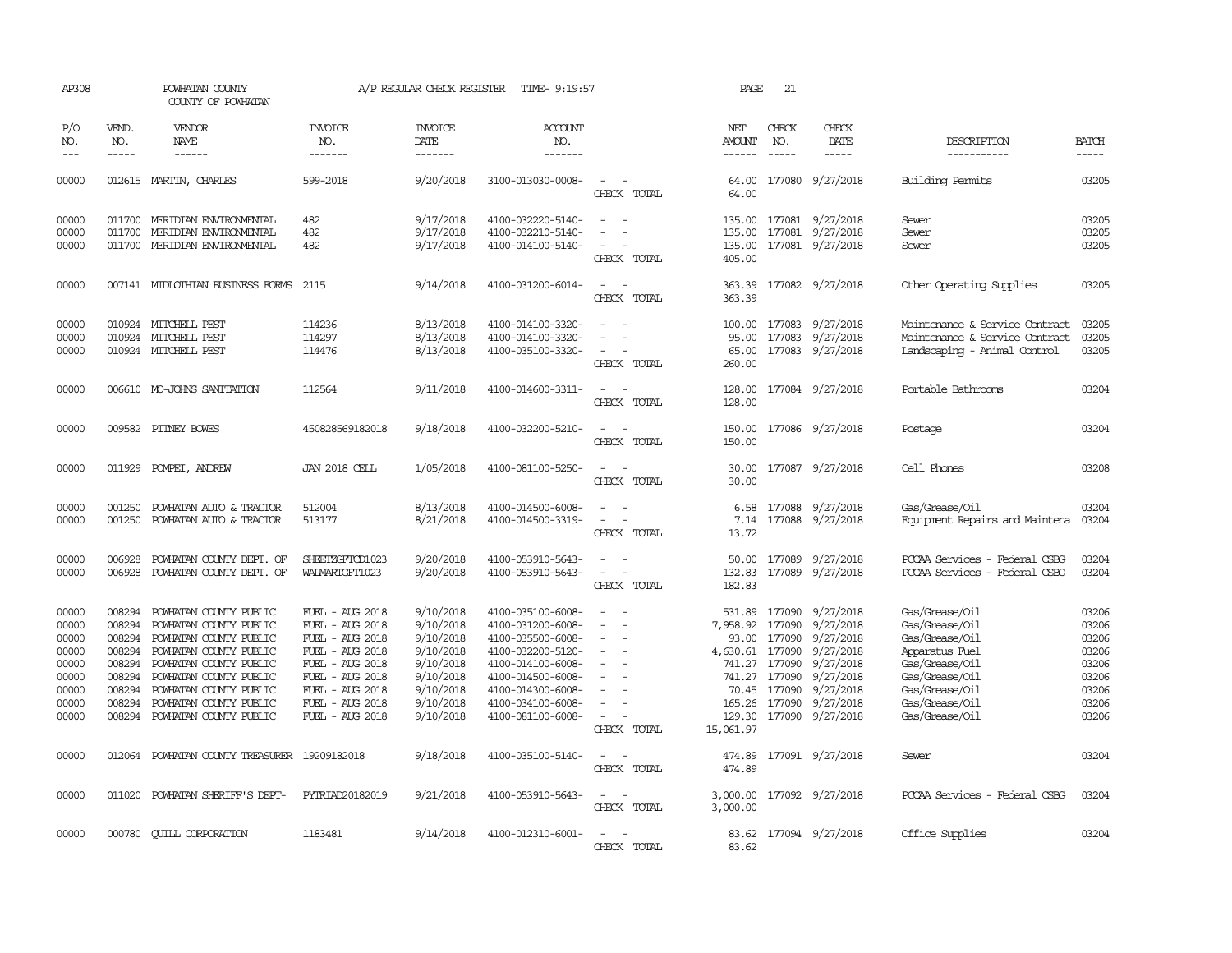| AP308               |                               | POWHATAN COUNTY<br>COUNTY OF POWHATAN                     |                                    | A/P REGULAR CHECK REGISTER        | TIME- 9:19:57                          |                                                                                                                             | PAGE                                    | 22                            |                                                       |                                            |                             |
|---------------------|-------------------------------|-----------------------------------------------------------|------------------------------------|-----------------------------------|----------------------------------------|-----------------------------------------------------------------------------------------------------------------------------|-----------------------------------------|-------------------------------|-------------------------------------------------------|--------------------------------------------|-----------------------------|
| P/O<br>NO.<br>$---$ | VEND.<br>NO.<br>$\frac{1}{2}$ | <b>VENDOR</b><br>NAME<br>------                           | INVOICE<br>NO.<br>-------          | <b>INVOICE</b><br>DATE<br>------- | <b>ACCOUNT</b><br>NO.<br>-------       |                                                                                                                             | NET<br>AMOUNT<br>$- - - - - -$          | CHECK<br>NO.<br>$\frac{1}{2}$ | CHECK<br>DATE<br>$- - - - -$                          | DESCRIPTION<br>-----------                 | <b>BATCH</b><br>$- - - - -$ |
| 00000               |                               | 010446 R. E. MICHEL COMPANY INC                           | 96296100                           | 7/25/2018                         | 4100-014100-3310-                      | $\sim$ $ -$<br>CHECK TOTAL                                                                                                  | 2.64                                    |                               | 2.64 177095 9/27/2018                                 | Repairs & Maintenance                      | 03204                       |
| 00000               |                               | 006466 RADIO COMMUNICATION OF VA 4327309182018            |                                    | 9/18/2018                         | 4100-031200-3310-                      | $\overline{\phantom{a}}$<br>CHECK TOTAL                                                                                     | 35.00<br>35.00                          |                               | 177096 9/27/2018                                      | Repairs & Maintenance                      | 03204                       |
| 00000               |                               | 011521 RAINBOW GROUP LLC                                  | 0494916-IN                         | 9/29/2018                         | 4100-014600-3310-                      | $\sim$ $  -$<br>CHECK TOTAL                                                                                                 | 213.00                                  |                               | 213.00 177097 9/27/2018                               | Repairs and Maintenance                    | 03203                       |
| 00000               |                               | 009047 RED WING SHOES                                     | 484136401                          | 9/02/2018                         | 4100-014100-6100-                      | $\sim$ $\sim$<br>CHECK TOTAL                                                                                                | 150.00                                  |                               | 150.00 177098 9/27/2018                               | Personal Protective Equipment              | 03204                       |
| 00000               |                               | 012617 RICHMOND METROPOLITAN                              | 10177                              | 7/01/2018                         | 4100-081500-3181-                      | $\frac{1}{2} \left( \frac{1}{2} \right) \left( \frac{1}{2} \right) = \frac{1}{2} \left( \frac{1}{2} \right)$<br>CHECK TOTAL | 20,000.00 177099 9/27/2018<br>20,000.00 |                               |                                                       | Professional Svcs - Marketing              | 03204                       |
| 00000               |                               | 008197 ROBINSON, FARMER, COX                              | CLERKALDIT62018                    | 9/14/2018                         | 4100-021600-3122-                      | CHECK TOTAL                                                                                                                 | 3,750.00                                |                               | 3,750.00 177100 9/27/2018                             | Clerk's Audit of Public Accoun 03204       |                             |
| 00000               |                               | 008089 RUBLE-MULVANEY ASSOC., INC 2460                    |                                    | 9/17/2018                         | 4100-073100-3140-                      | CHECK TOTAL                                                                                                                 | 1,975.00                                |                               | 1,975.00 177101 9/27/2018                             | Professional Services                      | 03204                       |
| 00000               |                               | 006921 SEA-CLEAR AQUARIUM                                 | 5708                               | 9/15/2018                         | 4100-073100-3320-                      | $\frac{1}{2} \left( \frac{1}{2} \right) \left( \frac{1}{2} \right) = \frac{1}{2} \left( \frac{1}{2} \right)$<br>CHECK TOTAL | 143.18                                  |                               | 143.18 177102 9/27/2018                               | Maintenance & Service Contract             | 03204                       |
| 00000               |                               | 001320 SOUTHERN POLICE                                    | 196610                             | 9/05/2018                         | 4100-031200-6011-                      | $\frac{1}{2} \left( \frac{1}{2} \right) \left( \frac{1}{2} \right) = \frac{1}{2} \left( \frac{1}{2} \right)$<br>CHECK TOTAL | 321.00                                  |                               | 321.00 177103 9/27/2018                               | Uniforms                                   | 03204                       |
| 00000<br>00000      | 006594                        | SOUTHSIDE ELECTRIC COOP<br>006594 SOUTHSIDE ELECTRIC COOP | 635040019132018<br>635040049132018 | 9/13/2018<br>9/13/2018            | 4100-073100-5110-<br>4100-035100-5110- | $\equiv$<br>CHECK TOTAL                                                                                                     | 2,766.40                                |                               | 2, 213.92 177104 9/27/2018<br>552.48 177104 9/27/2018 | Electricity<br>Electricity                 | 03204<br>03204              |
| 00000               |                               | 008578 STAPLES BUSINESS AD-                               | 3389349478                         | 9/05/2018                         | 4100-073100-6001-                      | $\sim$ $-$<br>CHECK TOTAL                                                                                                   | 75.14                                   |                               | 75.14 177105 9/27/2018                                | Office Supplies                            | 03204                       |
| 00000               |                               | 011188 TECH FIRE & SAFETY                                 | 1447                               | 9/18/2018                         | 4100-032200-6011-                      | $\sim$ $ -$<br>CHECK TOTAL                                                                                                  | 1,460.00                                |                               | 1,460.00 177107 9/27/2018                             | Protective Gear/Uniforms                   | 03204                       |
| 00000               |                               | 007755 WITMER PUBLIC SAFETY                               | E1755717                           | 9/17/2018                         | 4100-032200-6011-                      | $\sim$ 100 $\sim$<br>CHECK TOTAL                                                                                            | 220.00                                  |                               | 220.00 177110 9/27/2018                               | Protective Gear/Uniforms                   | 03204                       |
| 00000<br>00000      |                               | 006551 YARD WORKS, LLC<br>006551 YARD WORKS, LLC          | 206842<br>206856                   | 7/30/2018<br>7/31/2018            | 4100-014500-3190-<br>4100-014500-3190- | $\overline{\phantom{a}}$<br>$\sim$<br>CHECK TOTAL<br>CHECK TYPE TOTAL                                                       | 132.00<br>357,609.39                    |                               | 44.00 177111 9/27/2018<br>88.00 177111 9/27/2018      | Grounds Maintenance<br>Grounds Maintenance | 03204<br>03204              |
|                     |                               |                                                           |                                    |                                   |                                        |                                                                                                                             |                                         |                               |                                                       |                                            |                             |

FINAL TOTAL 357,609.39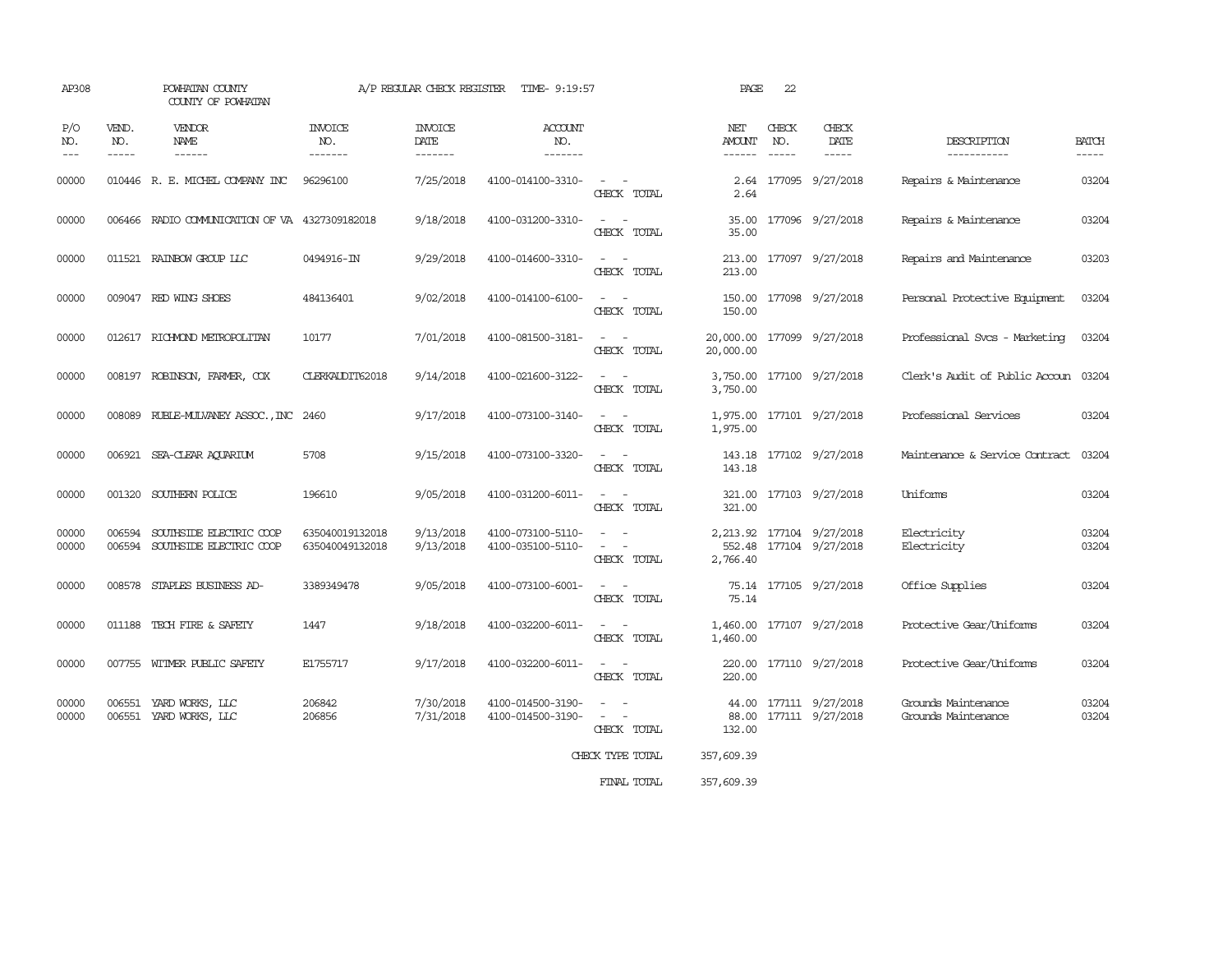| AP308          |              | POWHATAN COUNTY<br>COUNTY OF POWHATAN                                                    | A/P REGULAR CHECK REGISTER TIME- 9:21:13 |                        |                                        |                                                                                                                                                                            | PAGE<br>1               |                               |                                                  |                                                                |                                                                                                                                                                                                                                                                                                                                                                                              |
|----------------|--------------|------------------------------------------------------------------------------------------|------------------------------------------|------------------------|----------------------------------------|----------------------------------------------------------------------------------------------------------------------------------------------------------------------------|-------------------------|-------------------------------|--------------------------------------------------|----------------------------------------------------------------|----------------------------------------------------------------------------------------------------------------------------------------------------------------------------------------------------------------------------------------------------------------------------------------------------------------------------------------------------------------------------------------------|
| P/O<br>NO.     | VEND.<br>NO. | VENDOR<br>NAME                                                                           | INVOICE<br>NO.                           | <b>INVOICE</b><br>DATE | <b>ACCOUNT</b><br>NO.                  |                                                                                                                                                                            | NET<br><b>AMOUNT</b>    | CHECK<br>NO.                  | CHECK<br>DATE                                    | DESCRIPTION                                                    | <b>BATCH</b>                                                                                                                                                                                                                                                                                                                                                                                 |
| $---$          | $- - - - -$  | $- - - - - -$                                                                            | -------                                  | $- - - - - - -$        | $- - - - - - -$                        |                                                                                                                                                                            |                         | $\qquad \qquad - - - - -$     | $- - - - -$                                      | ------------                                                   | $\frac{1}{2} \frac{1}{2} \frac{1}{2} \frac{1}{2} \frac{1}{2} \frac{1}{2} \frac{1}{2} \frac{1}{2} \frac{1}{2} \frac{1}{2} \frac{1}{2} \frac{1}{2} \frac{1}{2} \frac{1}{2} \frac{1}{2} \frac{1}{2} \frac{1}{2} \frac{1}{2} \frac{1}{2} \frac{1}{2} \frac{1}{2} \frac{1}{2} \frac{1}{2} \frac{1}{2} \frac{1}{2} \frac{1}{2} \frac{1}{2} \frac{1}{2} \frac{1}{2} \frac{1}{2} \frac{1}{2} \frac{$ |
| 00000          |              | 006175 ADAMS OIL COMPANY, INC.                                                           | ACCT204111 6/18                          | 6/30/2018              | 4501-043400-6008-                      | $\sim$ $ \sim$<br>CHECK TOTAL                                                                                                                                              | 15.96                   |                               | 15.96 176800 9/06/2018                           | Gas/Grease/Oil/Vehicle Repairs 03182                           |                                                                                                                                                                                                                                                                                                                                                                                              |
| 00000<br>00000 |              | 009183 AIR, WATER & SOIL LABORA- V18005832<br>009183 AIR, WATER & SOIL LABORA- V18005885 |                                          | 8/23/2018<br>8/24/2018 | 4501-043600-3142-<br>4501-043600-3142- | $\sim$ $ \sim$<br>$\sim$<br>$\sim$                                                                                                                                         |                         | 111.40 176802                 | 40.00 176802 9/06/2018<br>9/06/2018              | Professional Services - Sewer<br>Professional Services - Sewer | 03182<br>03182                                                                                                                                                                                                                                                                                                                                                                               |
| 00000<br>00000 | 009183       | AIR, WATER & SOIL LABORA- V18005936<br>009183 AIR, WATER & SOIL LABORA- V18005975        |                                          | 8/28/2018<br>8/29/2018 | 4501-043600-3142-<br>4501-043500-3140- | $\overline{\phantom{a}}$<br>$\overline{\phantom{a}}$                                                                                                                       |                         | 111.80 176802<br>40.00 176802 | 9/06/2018<br>9/06/2018                           | Professional Services - Sewer<br>Professional Services - Water | 03182<br>03182                                                                                                                                                                                                                                                                                                                                                                               |
| 00000<br>00000 |              | 009183 AIR, WATER & SOIL LABORA- V18005988<br>009183 AIR, WATER & SOIL LABORA- V18005999 |                                          | 8/29/2018<br>8/30/2018 | 4501-043600-3142-<br>4501-043600-3142- | $\hspace{0.1mm}-\hspace{0.1mm}$<br>$\alpha = 1$ , $\alpha = 1$<br>CHECK TOTAL                                                                                              | 40.00<br>476.80         |                               | 133.60 176802 9/06/2018<br>176802 9/06/2018      | Professional Services - Sewer<br>Professional Services - Sewer | 03182<br>03182                                                                                                                                                                                                                                                                                                                                                                               |
| 00000          |              | 006826 AQUA-AEROBIC SYSTEMS, INC 1016525                                                 |                                          | 8/09/2018              | 4501-043600-3310-                      | $\sim$ $ \sim$<br>CHECK TOTAL                                                                                                                                              | 2,575.00                |                               | 2,575.00 176807 9/06/2018                        | Repairs and Maintenance                                        | 03182                                                                                                                                                                                                                                                                                                                                                                                        |
| 00000<br>00000 | 006965       | CINIAS CORPORATION<br>006965 CINIAS CORPORATION                                          | 143442411<br>143446339                   | 8/22/2018<br>8/29/2018 | 4501-043400-6011-<br>4501-043400-6011- | $\sim$ $ -$<br>$\mathcal{L}_{\text{max}}$ , and $\mathcal{L}_{\text{max}}$                                                                                                 |                         |                               | 97.22 176816 9/06/2018<br>97.22 176816 9/06/2018 | Uniforms<br>Uniforms                                           | 03182<br>03182                                                                                                                                                                                                                                                                                                                                                                               |
|                |              |                                                                                          |                                          |                        |                                        | CHECK TOTAL                                                                                                                                                                | 194.44                  |                               |                                                  |                                                                |                                                                                                                                                                                                                                                                                                                                                                                              |
| 00000          |              | 000076 DELL MARKETING L.P.                                                               | 10263674097                              | 8/29/2018              | 4301-012510-8304-                      | $\sim$ $  -$<br>CHECK TOTAL                                                                                                                                                | 2,545.87                |                               | 2,545.87 176818 9/06/2018                        | PC Replacement                                                 | 03182                                                                                                                                                                                                                                                                                                                                                                                        |
| 00000          |              | 011269 ECS MID ATLANTIC, LLC                                                             | 663637                                   | 6/12/2018              | 4301-031200-6002-                      | $\sim$ 100 $\sim$ 100 $\sim$<br>CHECK TOTAL                                                                                                                                | 467.37                  |                               | 467.37 176822 9/06/2018                          | Sally Port & Courthouse Expans 03183                           |                                                                                                                                                                                                                                                                                                                                                                                              |
| 00000          |              | 011224 ELECTRONIC SYSTEMS, INC.                                                          | IN1046143                                | 8/26/2018              | 4501-043400-3320-                      | $\sim$ $ -$<br>CHECK TOTAL                                                                                                                                                 | 39.83                   |                               | 39.83 176823 9/06/2018                           | Maintenance and Service Contra 03182                           |                                                                                                                                                                                                                                                                                                                                                                                              |
| 00000          |              | 005075 GREENE, FLOYD, JR.                                                                | 2                                        | 8/08/2018              | 4301-031200-6001-                      | $\sim$ $  -$<br>CHECK TOTAL                                                                                                                                                | 105.00                  |                               | 105.00 176828 9/06/2018                          | Public Safety Radio System                                     | 03181                                                                                                                                                                                                                                                                                                                                                                                        |
| 00000          |              | 007297 NAFECO, INC.                                                                      | 943513                                   | 8/23/2018              | 4116-032200-0010-                      | $\mathcal{L}_{\text{max}}$ , and $\mathcal{L}_{\text{max}}$<br>CHECK TOTAL                                                                                                 | 435.60                  |                               | 435.60 176840 9/06/2018                          | SAFER Expenses                                                 | 03181                                                                                                                                                                                                                                                                                                                                                                                        |
| 00000          | 008579       | POWHATAN COMMERCIAL                                                                      | 0085201809                               | 9/07/2018              | 4501-043400-5420-                      | $\sim$ $ -$<br>CHECK TOTAL                                                                                                                                                 | 2,634.00                |                               | 2,634.00 176849 9/06/2018                        | Rent - Office Space                                            | 03185                                                                                                                                                                                                                                                                                                                                                                                        |
| 00000          |              | 008294 POWHATAN COUNTY PUBLIC                                                            | 114                                      | 7/31/2018              | 4501-043400-6008-                      | $\frac{1}{2} \left( \frac{1}{2} \right) \left( \frac{1}{2} \right) \left( \frac{1}{2} \right) \left( \frac{1}{2} \right)$<br>CHECK TOTAL                                   | 1,156.63                |                               | 1,156.63 176851 9/06/2018                        | Gas/Grease/Oil/Vehicle Repairs                                 | 03183                                                                                                                                                                                                                                                                                                                                                                                        |
| 00000          | 008448       | QUINN CONSULTING                                                                         | 6                                        | 8/10/2018              | 4301-046000-8301-                      | $\sim$<br>$\sim$<br>CHECK TOTAL                                                                                                                                            | 34,468.52               |                               | 34,468.52 176854 9/06/2018                       | Water Tower - Village Area                                     | 03182                                                                                                                                                                                                                                                                                                                                                                                        |
| 00000          |              | 009450 SPEC (SILIDGE PROCESS                                                             | 2180208-PCU                              | 8/27/2018              | 4501-043600-6016-                      | $\sim$<br>$\sim$<br>CHECK TOTAL                                                                                                                                            | 5,540.00                |                               | 5,540.00 176864 9/06/2018                        | Chemicals                                                      | 03182                                                                                                                                                                                                                                                                                                                                                                                        |
| 00000<br>00000 | 012109       | SPILLMAN TECHNOLOGIES, INC 38880<br>012109 SPILLMAN TECHNOLOGIES, INC 38881              |                                          | 8/16/2018<br>8/16/2018 | 4301-032200-0005-<br>4301-032200-0005- | $\frac{1}{2} \left( \frac{1}{2} \right) \left( \frac{1}{2} \right) = \frac{1}{2} \left( \frac{1}{2} \right)$<br>$\omega_{\rm{max}}$ and $\omega_{\rm{max}}$<br>CHECK TOTAL | 57,702.00<br>115,404.00 |                               | 57,702.00 176865 9/06/2018<br>176865 9/06/2018   | CAD System<br>CAD System                                       | 03181<br>03181                                                                                                                                                                                                                                                                                                                                                                               |
| 00000          |              | 012058 SPOSA, JOSEPH                                                                     | PARADE FEE                               | 8/29/2018              | 4116-032200-0010-                      | CHECK TOTAL                                                                                                                                                                | 20.00                   |                               | 20.00 176866 9/06/2018                           | SAFER Expenses                                                 | 03181                                                                                                                                                                                                                                                                                                                                                                                        |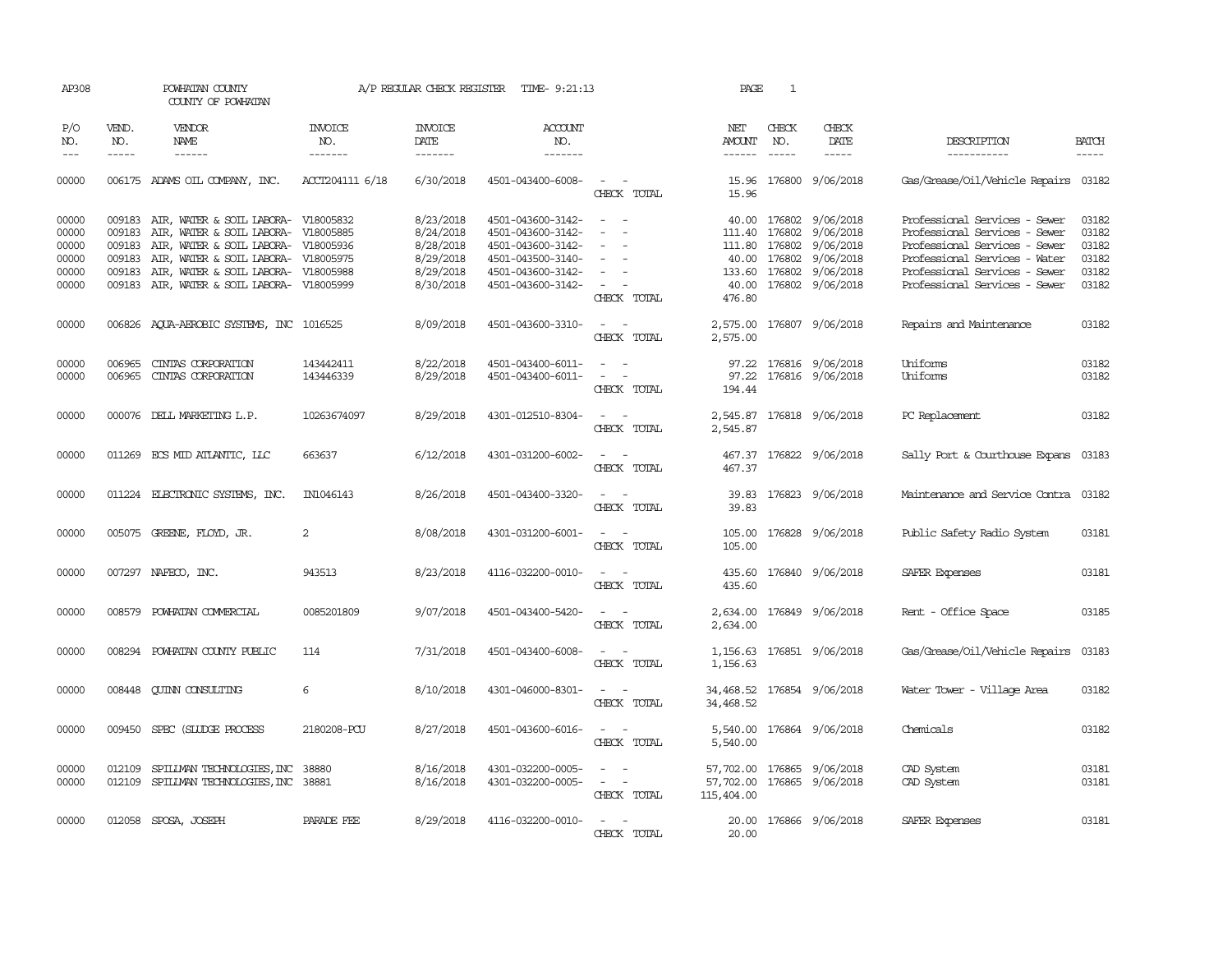| AP308               |                               | POWHATAN COUNTY<br>COUNTY OF POWHATAN                                                                                                                                                                                                                                                                                                                                                                                                                                                        |                                    |                                   | A/P REGULAR CHECK REGISTER TIME- 9:21:13 |                                                                                                | PAGE                       | 2                             |                                                   |                                                      |                       |
|---------------------|-------------------------------|----------------------------------------------------------------------------------------------------------------------------------------------------------------------------------------------------------------------------------------------------------------------------------------------------------------------------------------------------------------------------------------------------------------------------------------------------------------------------------------------|------------------------------------|-----------------------------------|------------------------------------------|------------------------------------------------------------------------------------------------|----------------------------|-------------------------------|---------------------------------------------------|------------------------------------------------------|-----------------------|
| P/O<br>NO.<br>$---$ | VEND.<br>NO.<br>$\frac{1}{2}$ | VENDOR<br>NAME<br>$\frac{1}{2} \left( \frac{1}{2} \right) \left( \frac{1}{2} \right) \left( \frac{1}{2} \right) \left( \frac{1}{2} \right) \left( \frac{1}{2} \right) \left( \frac{1}{2} \right) \left( \frac{1}{2} \right) \left( \frac{1}{2} \right) \left( \frac{1}{2} \right) \left( \frac{1}{2} \right) \left( \frac{1}{2} \right) \left( \frac{1}{2} \right) \left( \frac{1}{2} \right) \left( \frac{1}{2} \right) \left( \frac{1}{2} \right) \left( \frac{1}{2} \right) \left( \frac$ | <b>INVOICE</b><br>NO.<br>-------   | <b>INVOICE</b><br>DATE<br>------- | <b>ACCOUNT</b><br>NO.<br>-------         |                                                                                                | NET<br>AMOUNT<br>------    | CHECK<br>NO.<br>$\frac{1}{2}$ | CHECK<br>DATE<br>$\frac{1}{2}$                    | DESCRIPTION<br>-----------                           | <b>BATCH</b><br>----- |
| 00000               |                               | 007219 STRISON WIRELESS SYSTEMS,                                                                                                                                                                                                                                                                                                                                                                                                                                                             | 1631                               | 8/23/2018                         | 4501-043600-3320-                        | $\sim$ $ \sim$<br>CHECK TOTAL                                                                  | 600.00<br>600.00           |                               | 176873 9/06/2018                                  | Maintenance and Svc Contracts                        | 03182                 |
| 00000               |                               | 007843 TENCARVA MACHINERY CO.                                                                                                                                                                                                                                                                                                                                                                                                                                                                | 724230                             | 8/27/2018                         | 4501-043600-3310-                        | $\sim$<br>$\sim$<br>CHECK TOTAL                                                                | 2,437.50                   |                               | 2,437.50 176874 9/06/2018                         | Repairs and Maintenance                              | 03182                 |
| 00000               |                               | 007450 THOMSON REUTERS -                                                                                                                                                                                                                                                                                                                                                                                                                                                                     | 838306722                          | 6/01/2018                         | 4116-021100-6012-                        | CHECK TOTAL                                                                                    | 404.32                     |                               | 404.32 176875 9/06/2018                           | Law Library Expenses                                 | 03180                 |
| 00000<br>00000      | 006463<br>006463              | TREASURER OF VIRGINIA<br>TREASURER OF VIRGINIA                                                                                                                                                                                                                                                                                                                                                                                                                                               | 714832<br>714839                   | 9/01/2018<br>9/01/2018            | 4501-043600-6013-<br>4501-043600-6013-   | $\sim$ 100 $\sim$<br>CHECK TOTAL                                                               | 2,768.00<br>4,982.00       |                               | 2,214.00 176877 9/06/2018<br>176877 9/06/2018     | Fees - VPDES & VPA<br>Fees - VPDES & VPA             | 03182<br>03182        |
| 00000               |                               | 011169 VERIZON                                                                                                                                                                                                                                                                                                                                                                                                                                                                               | 8045985600 8/18                    | 8/28/2018                         | 4501-043400-5230-                        | $\sim$ $ \sim$<br>CHECK TOTAL                                                                  | 45.65                      |                               | 45.65 176879 9/06/2018                            | Telephone System                                     | 03181                 |
| 00000               |                               | 011181 WELLS FARGO FINANCIAL                                                                                                                                                                                                                                                                                                                                                                                                                                                                 | 5005159599                         | 8/23/2018                         | 4501-043400-3320-                        | CHECK TOTAL                                                                                    | 234.62                     |                               | 234.62 176881 9/06/2018                           | Maintenance and Service Contra 03186                 |                       |
| 00000               |                               | 009183 AIR, WATER & SOIL LABORA- V18006028                                                                                                                                                                                                                                                                                                                                                                                                                                                   |                                    | 8/30/2018                         | 4501-043600-3142-                        | $\sim$ $ \sim$<br>CHECK TOTAL                                                                  | 111.40<br>111.40           |                               | 176886 9/12/2018                                  | Professional Services - Sewer                        | 03187                 |
| 00000               |                               | 007353 CDW GOVERNMENT, INC.                                                                                                                                                                                                                                                                                                                                                                                                                                                                  | NXG8548                            | 8/24/2018                         | 4301-062100-8302-                        | $\sim$ $ -$<br>CHECK TOTAL                                                                     | 5,491.00<br>5,491.00       |                               | 176890 9/12/2018                                  | RJHS Replacement/Renovation De 03187                 |                       |
| 00000<br>00000      |                               | 011728 DANIEL & COMPANY, INC.<br>011728 DANIEL & COMPANY, INC.                                                                                                                                                                                                                                                                                                                                                                                                                               | CH #11<br>CH #11                   | 9/06/2018<br>9/06/2018            | 301-000200-0008-<br>4301-031200-6002-    | $\overline{\phantom{a}}$<br>$\equiv$<br>$\overline{\phantom{a}}$<br>CHECK TOTAL                | 344, 142.00<br>326, 935.00 |                               | 17, 207.00-176895 9/12/2018<br>176895 9/12/2018   | Retainages Payable<br>Sally Port & Courthouse Expans | 03187<br>03187        |
| 00000               |                               | 000860 DOMINION ENERGY VIRGINIA                                                                                                                                                                                                                                                                                                                                                                                                                                                              | 21423375060818A                    | 8/30/2018                         | 4501-043600-5110-                        | $\sim$ $ \sim$<br>CHECK TOTAL                                                                  | 26.75                      |                               | 26.75 176897 9/12/2018                            | Electricity                                          | 03187                 |
| 00000<br>00000      | 000860                        | DOMINION ENERGY VIRGINIA<br>000860 DOMINION ENERGY VIRGINIA                                                                                                                                                                                                                                                                                                                                                                                                                                  | 29070285300818A<br>30854768978/18A | 8/30/2018<br>8/30/2018            | 4501-043400-5110-<br>4501-043600-5110-   | $\sim$<br>$\sim$<br>$\sim$ $-$<br>$\sim$<br>CHECK TOTAL                                        | 103.75<br>153.82           |                               | 50.07 176898 9/12/2018<br>176898 9/12/2018        | Electricity<br>Electricity                           | 03187<br>03187        |
| 00000<br>00000      | 000860<br>000860              | DOMINION ENERGY VIRGINIA<br>DOMINION ENERGY VIRGINIA                                                                                                                                                                                                                                                                                                                                                                                                                                         | 66563005528/18A<br>78970558560818A | 8/30/2018<br>8/30/2018            | 4501-043500-5110-<br>4501-043600-5110-   | $\overline{\phantom{a}}$<br>$\overline{\phantom{a}}$<br>$\sim$<br>CHECK TOTAL                  | 2,399.28<br>2,775.42       |                               | 376.14 176899 9/12/2018<br>176899 9/12/2018       | Electricity<br>Electricity                           | 03187<br>03187        |
| 00000               |                               | 000860 DOMINION ENERGY VIRGINIA                                                                                                                                                                                                                                                                                                                                                                                                                                                              | 90524261958/18A                    | 8/30/2018                         | 4501-043600-5110-                        | $\sim$ $ \sim$<br>CHECK TOTAL                                                                  | 44.38                      |                               | 44.38 176900 9/12/2018                            | Electricity                                          | 03187                 |
| 00000               |                               | 011269 ECS MID ATLANTIC, LLC                                                                                                                                                                                                                                                                                                                                                                                                                                                                 | 641118                             | 2/13/2018                         | 4301-031200-6002-                        | $\sim$ $ \sim$<br>CHECK TOTAL                                                                  | 1,421.86                   |                               | 1,421.86 176903 9/12/2018                         | Sally Port & Courthouse Expans                       | 03187                 |
| 00000<br>00000      |                               | 012508 HEALTH ECUTTY INC<br>012508 HEALTH ECUTTY INC                                                                                                                                                                                                                                                                                                                                                                                                                                         | 5045F1N<br>5D38ZYZ                 | 9/03/2018<br>9/10/2018            | 501-000200-0012-<br>501-000200-0012-     | $\overline{\phantom{a}}$<br>$\overline{\phantom{a}}$<br>$\sim$ 10 $\sim$ $\sim$<br>CHECK TOTAL | 253.07                     |                               | 45.11 176909 9/12/2018<br>207.96 176909 9/12/2018 | Payroll Clearing - FSA<br>Payroll Clearing - FSA     | 03188<br>03191        |
| 00000               |                               | 012340 PRICE SUPPLY COMPANY, INC                                                                                                                                                                                                                                                                                                                                                                                                                                                             | 1808-030606                        | 8/14/2018                         | 4501-043600-5130-                        | CHECK TOTAL                                                                                    | 268.72                     |                               | 268.72 176920 9/12/2018                           | Water - Sewer Facilities                             | 03188                 |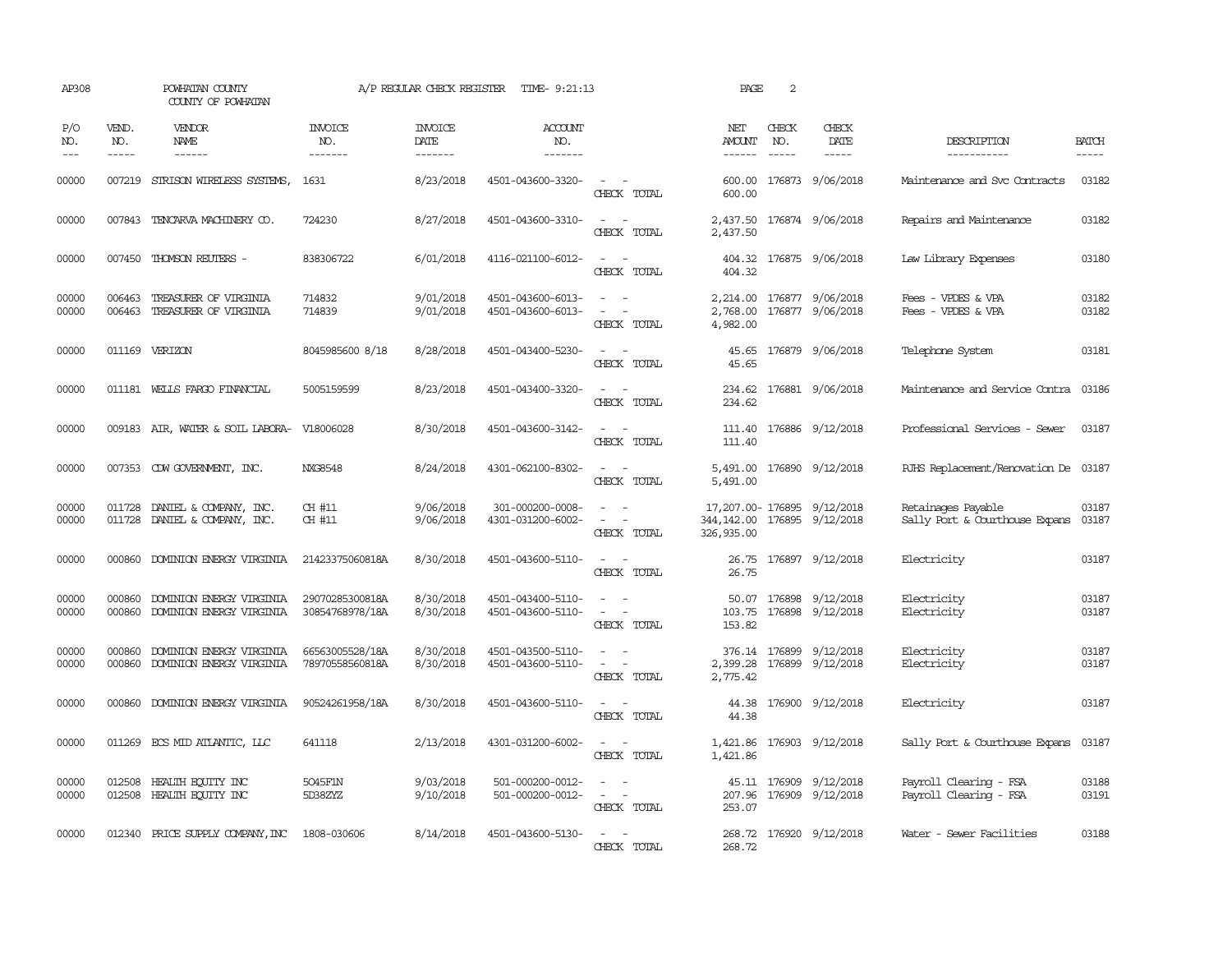| AP308                                                       |                                                                    | POWHATAN COUNTY<br>COUNTY OF POWHATAN                                                                                             |                                                                                                | A/P REGULAR CHECK REGISTER                                                              | TIME- 9:21:13                                                                                                                                   |                                                                                                                             | PAGE                               | 3                      |                                                                                                                                                     |                                                                                                                                                         |                                                                                                                                                                                                                                                                                                                                                                                                                                                                               |
|-------------------------------------------------------------|--------------------------------------------------------------------|-----------------------------------------------------------------------------------------------------------------------------------|------------------------------------------------------------------------------------------------|-----------------------------------------------------------------------------------------|-------------------------------------------------------------------------------------------------------------------------------------------------|-----------------------------------------------------------------------------------------------------------------------------|------------------------------------|------------------------|-----------------------------------------------------------------------------------------------------------------------------------------------------|---------------------------------------------------------------------------------------------------------------------------------------------------------|-------------------------------------------------------------------------------------------------------------------------------------------------------------------------------------------------------------------------------------------------------------------------------------------------------------------------------------------------------------------------------------------------------------------------------------------------------------------------------|
| P/O<br>NO.                                                  | VEND.<br>NO.                                                       | VENDOR<br>NAME                                                                                                                    | INVOICE<br>NO.                                                                                 | <b>INVOICE</b><br>DATE                                                                  | ACCOUNT<br>NO.                                                                                                                                  |                                                                                                                             | NET<br>AMOUNT                      | CHECK<br>NO.           | CHECK<br>DATE                                                                                                                                       | DESCRIPTION                                                                                                                                             | <b>BATCH</b>                                                                                                                                                                                                                                                                                                                                                                                                                                                                  |
| $---$                                                       | $- - - - -$                                                        | $- - - - - -$                                                                                                                     | -------                                                                                        | -------                                                                                 | -------                                                                                                                                         |                                                                                                                             | $- - - - - -$                      | $- - - - -$            | -----                                                                                                                                               | -----------                                                                                                                                             | $\begin{tabular}{ccccc} \multicolumn{2}{c }{\multicolumn{2}{c }{\multicolumn{2}{c }{\multicolumn{2}{c}}}{\multicolumn{2}{c }{\multicolumn{2}{c}}}\end{tabular} \end{tabular} \begin{tabular}{c c }{\multicolumn{2}{c }{\multicolumn{2}{c }{\multicolumn{2}{c}}}{\multicolumn{2}{c }{\multicolumn{2}{c}}}{\multicolumn{2}{c }{\multicolumn{2}{c}}}{\multicolumn{2}{c }{\multicolumn{2}{c}}}{\end{tabular} \begin{tabular}{c c }{\multicolumn{2}{c }{\multicolumn{2}{c }{\mult$ |
| 00000<br>00000                                              | 007325                                                             | 007325 RICHMOND OXYGEN CO.<br>RICHMOND OXYGEN CO.                                                                                 | 287872<br>287873                                                                               | 8/01/2018<br>8/01/2018                                                                  | 4120-032301-6013-<br>4120-032301-6013-                                                                                                          |                                                                                                                             | 24.00                              | 83.00 176923<br>176923 | 9/12/2018<br>9/12/2018                                                                                                                              | Medical Supplies<br>Medical Supplies                                                                                                                    | 03187<br>03187                                                                                                                                                                                                                                                                                                                                                                                                                                                                |
| 00000<br>00000                                              | 007325<br>007325                                                   | RICHMOND OXYGEN CO.                                                                                                               | 289512<br>290002                                                                               | 8/15/2018                                                                               | 4120-032301-6013-                                                                                                                               |                                                                                                                             | 39.00                              | 176923<br>176923       | 9/12/2018                                                                                                                                           | Medical Supplies                                                                                                                                        | 03187<br>03187                                                                                                                                                                                                                                                                                                                                                                                                                                                                |
| 00000                                                       |                                                                    | RICHMOND OXYGEN CO.<br>007325 RICHMOND OXYGEN CO.                                                                                 | 290003                                                                                         | 8/29/2018<br>8/29/2018                                                                  | 4120-032301-6013-<br>4120-032301-6013-                                                                                                          | $\overline{\phantom{a}}$<br>CHECK TOTAL                                                                                     | 87.00<br>72.00<br>305.00           | 176923                 | 9/12/2018<br>9/12/2018                                                                                                                              | Medical Supplies<br>Medical Supplies                                                                                                                    | 03187                                                                                                                                                                                                                                                                                                                                                                                                                                                                         |
| 00000                                                       |                                                                    | 012283 SMARTSITES                                                                                                                 | 0003371                                                                                        | 9/01/2018                                                                               | 4116-032200-0010-                                                                                                                               | $\overline{\phantom{a}}$<br>CHECK TOTAL                                                                                     | 1,250.00                           |                        | 1,250.00 176926 9/12/2018                                                                                                                           | SAFER Expenses                                                                                                                                          | 03188                                                                                                                                                                                                                                                                                                                                                                                                                                                                         |
| 00000                                                       |                                                                    | 007310 SOUTHEASTERN EMERGENCY                                                                                                     | 835119                                                                                         | 8/28/2018                                                                               | 4120-032301-6013-                                                                                                                               | $\frac{1}{2} \left( \frac{1}{2} \right) \left( \frac{1}{2} \right) = \frac{1}{2} \left( \frac{1}{2} \right)$<br>CHECK TOTAL | 1,876.92<br>1,876.92               |                        | 176927 9/12/2018                                                                                                                                    | Medical Supplies                                                                                                                                        | 03187                                                                                                                                                                                                                                                                                                                                                                                                                                                                         |
| 00000                                                       |                                                                    | 007182 SUPPLY ROOM COMPANIES INC 3301776-0                                                                                        |                                                                                                | 7/24/2018                                                                               | 4301-062100-8302-                                                                                                                               | $\overline{\phantom{a}}$<br>CHECK TOTAL                                                                                     | 151,945.22<br>151,945.22           |                        | 176931 9/12/2018                                                                                                                                    | RJHS Replacement/Renovation De                                                                                                                          | 03191                                                                                                                                                                                                                                                                                                                                                                                                                                                                         |
| 00000                                                       |                                                                    | 011188 TECH FIRE & SAFETY                                                                                                         | 1440                                                                                           | 9/01/2018                                                                               | 4116-032200-0010-                                                                                                                               | CHECK TOTAL                                                                                                                 | 1,410.00<br>1,410.00               |                        | 176932 9/12/2018                                                                                                                                    | SAFER Expenses                                                                                                                                          | 03188                                                                                                                                                                                                                                                                                                                                                                                                                                                                         |
| 00000                                                       |                                                                    | 007600 TREASURER OF VIRGINIA                                                                                                      | VA0090727                                                                                      | 9/07/2018                                                                               | 4502-044000-0002-                                                                                                                               | CHECK TOTAL                                                                                                                 | 9,000.00<br>9,000.00               |                        | 176934 9/12/2018                                                                                                                                    | Dutoy Creek WITP Upgrades                                                                                                                               | 03188                                                                                                                                                                                                                                                                                                                                                                                                                                                                         |
| 00000                                                       | 006679                                                             | TREASURER, CHESTERFIELD                                                                                                           | 2015393 8/18                                                                                   | 8/22/2018                                                                               | 4501-043500-5112-                                                                                                                               | $\overline{\phantom{a}}$<br>$\overline{\phantom{a}}$<br>CHECK TOTAL                                                         | 48, 487.57                         |                        | 48, 487.57 176935 9/12/2018                                                                                                                         | Chesterfield Bi-monthly Fees                                                                                                                            | 03188                                                                                                                                                                                                                                                                                                                                                                                                                                                                         |
| 00000<br>00000                                              |                                                                    | 007415 VIRGINIA UTILITY<br>007415 VIRGINIA UTILITY                                                                                | 08180356<br>08180356                                                                           | 8/31/2018<br>8/31/2018                                                                  | 4501-043500-3140-<br>4501-043600-3142-                                                                                                          | $\overline{\phantom{a}}$<br>CHECK TOTAL                                                                                     | 46.20<br>46.20<br>92.40            |                        | 176938 9/12/2018<br>176938 9/12/2018                                                                                                                | Professional Services - Water<br>Professional Services - Sewer                                                                                          | 03188<br>03188                                                                                                                                                                                                                                                                                                                                                                                                                                                                |
| 00000<br>00000<br>00000<br>00000<br>00000<br>00000<br>00000 | 008668<br>008668<br>008668<br>008668<br>008668<br>008668<br>008668 | BANK OF AMERICA<br>BANK OF AMERICA<br>BANK OF AMERICA<br>BANK OF AMERICA<br>BANK OF AMERICA<br>BANK OF AMERICA<br>BANK OF AMERICA | 09/03/2018<br>09/03/2018<br>09/03/2018<br>09/03/2018<br>09/03/2018<br>09/03/2018<br>09/03/2018 | 9/03/2018<br>9/03/2018<br>9/03/2018<br>9/03/2018<br>9/03/2018<br>9/03/2018<br>9/03/2018 | 4116-032203-0001-<br>4501-043400-5130-<br>4501-043500-3310-<br>4501-043600-3310-<br>4501-043600-6015-<br>4501-043500-3310-<br>4501-043600-3310- | $\overline{\phantom{a}}$<br>$\equiv$                                                                                        | 17.59<br>106.58<br>77.97           | 47.90 176945           | 5.00 176945 9/14/2018<br>176945 9/14/2018<br>31.98 176945 9/14/2018<br>176945 9/14/2018<br>9/14/2018<br>176945 9/14/2018<br>773.64 176945 9/14/2018 | <b>JET</b> Program<br>Water<br>Repairs and Maintenance<br>Repairs and Maintenance<br>Lab Supplies<br>Repairs and Maintenance<br>Repairs and Maintenance | 03195<br>03195<br>03195<br>03195<br>03195<br>03195<br>03195                                                                                                                                                                                                                                                                                                                                                                                                                   |
| 00000<br>00000                                              | 008668                                                             | BANK OF AMERICA<br>008668 BANK OF AMERICA                                                                                         | 09/03/2018<br>09/03/2018                                                                       | 9/03/2018<br>9/03/2018                                                                  | 4501-043400-5810-<br>4501-043400-5810-                                                                                                          | $\equiv$<br>$\overline{a}$<br>CHECK TOTAL                                                                                   | 350.00<br>8.00<br>1,418.66         |                        | 176945 9/14/2018<br>176945 9/14/2018                                                                                                                | Dues/Association Membership<br>Dues/Association Membership                                                                                              | 03195<br>03195                                                                                                                                                                                                                                                                                                                                                                                                                                                                |
| 00000                                                       |                                                                    | 012609 CREATIVE OFFICE                                                                                                            | 267239                                                                                         | 7/31/2018                                                                               | 4301-062100-8302-                                                                                                                               | $\sim$ 100 $\mu$<br>$\sim$<br>CHECK TOTAL                                                                                   | 87,673.90<br>87,673.90             |                        | 176951 9/14/2018                                                                                                                                    | RJHS Replacement/Renovation De 03194                                                                                                                    |                                                                                                                                                                                                                                                                                                                                                                                                                                                                               |
| 00000                                                       |                                                                    | 012608 DIVERSIFIED EDUCATIONAL                                                                                                    | 218-067                                                                                        | 8/03/2018                                                                               | 4301-062100-8302-                                                                                                                               | $\overline{\phantom{a}}$<br>- -<br>CHECK TOTAL                                                                              | 67,984.40                          |                        | 67,984.40 176952 9/14/2018                                                                                                                          | RJHS Replacement/Renovation De 03194                                                                                                                    |                                                                                                                                                                                                                                                                                                                                                                                                                                                                               |
| 00000<br>00000                                              |                                                                    | 006111 JMJ CORPORATION CORPORATE<br>006111 JMJ CORPORATION CORPORATE                                                              | 105563<br>105564                                                                               | 8/13/2018<br>8/13/2018                                                                  | 4301-062100-8302-<br>4301-062100-8302-                                                                                                          | $\sim$<br>$\sim$<br>CHECK TOTAL                                                                                             | 39,508.22<br>1,752.00<br>41,260.22 |                        | 176958 9/14/2018<br>176958 9/14/2018                                                                                                                | RJHS Replacement/Renovation De 03194<br>RJHS Replacement/Renovation De 03194                                                                            |                                                                                                                                                                                                                                                                                                                                                                                                                                                                               |
| 00000                                                       |                                                                    | 007450 THOMSON REUTERS -                                                                                                          | 838837582                                                                                      | 9/01/2018                                                                               | 4116-021100-6012-                                                                                                                               | $\overline{\phantom{a}}$<br><b>CHECK</b><br>TOTAL.                                                                          | 432.62                             |                        | 432.62 176963 9/14/2018                                                                                                                             | Law Library Expenses                                                                                                                                    | 03194                                                                                                                                                                                                                                                                                                                                                                                                                                                                         |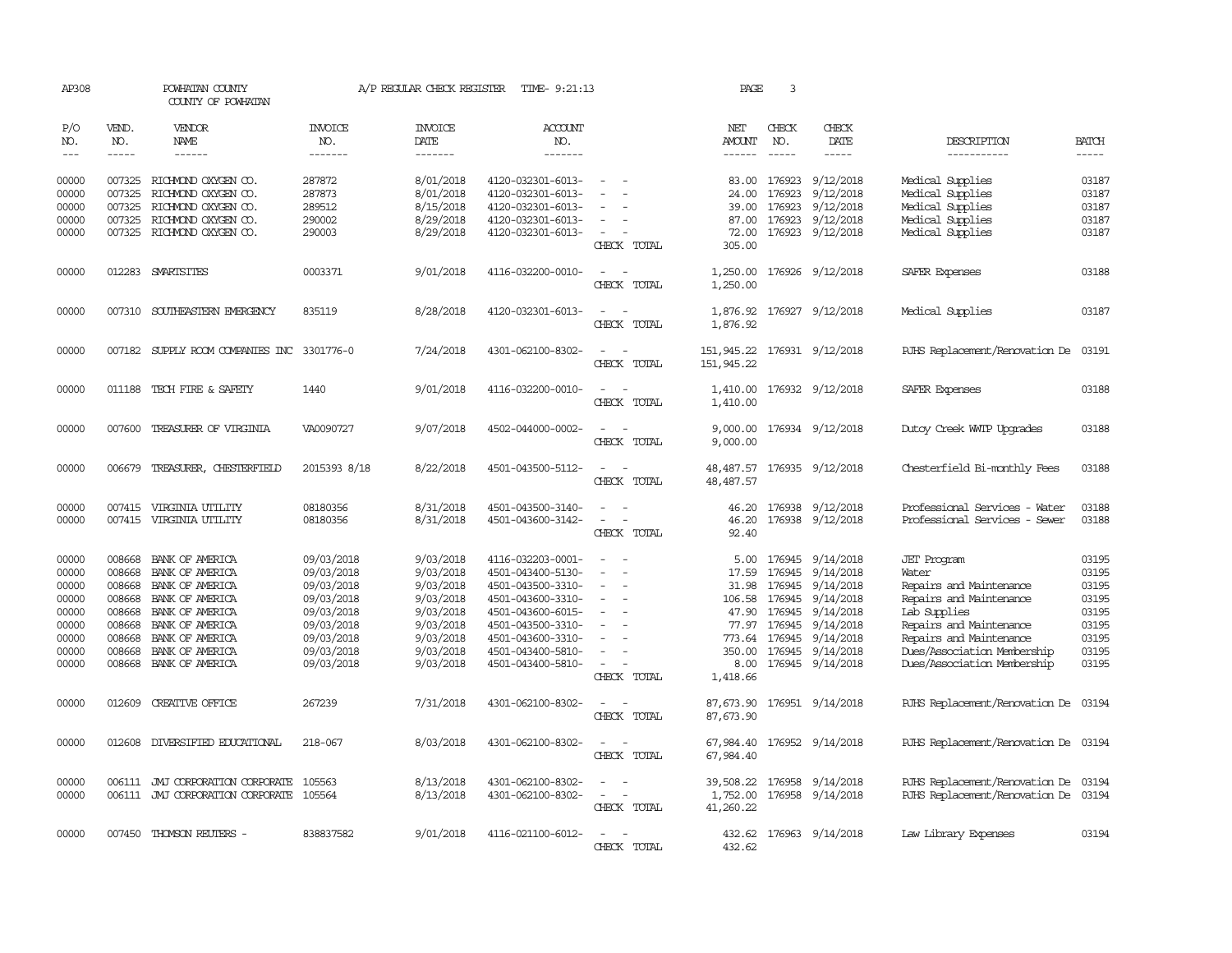| AP308                                                                |                                      | POWHATAN COUNTY<br>COUNTY OF POWHATAN                                                                                                                                                                                                                                                                                                      |                                | A/P REGULAR CHECK REGISTER                                                                           | TIME- 9:21:13                                                                                                                                                        |                                                                                                                                                              | PAGE                                      | 4            |                                                                                                                                                                                                                                                                                                                                                                                                                                                                                                      |                                                                                                                                                                                                                                                                      |                                                                      |
|----------------------------------------------------------------------|--------------------------------------|--------------------------------------------------------------------------------------------------------------------------------------------------------------------------------------------------------------------------------------------------------------------------------------------------------------------------------------------|--------------------------------|------------------------------------------------------------------------------------------------------|----------------------------------------------------------------------------------------------------------------------------------------------------------------------|--------------------------------------------------------------------------------------------------------------------------------------------------------------|-------------------------------------------|--------------|------------------------------------------------------------------------------------------------------------------------------------------------------------------------------------------------------------------------------------------------------------------------------------------------------------------------------------------------------------------------------------------------------------------------------------------------------------------------------------------------------|----------------------------------------------------------------------------------------------------------------------------------------------------------------------------------------------------------------------------------------------------------------------|----------------------------------------------------------------------|
| P/O<br>NO.<br>$\frac{1}{2}$                                          | VEND.<br>NO.<br>$- - - - -$          | VENDOR<br><b>NAME</b><br>$- - - - - -$                                                                                                                                                                                                                                                                                                     | INVOICE<br>NO.<br>-------      | <b>INVOICE</b><br>DATE<br>-------                                                                    | <b>ACCOUNT</b><br>NO.<br>$- - - - - - -$                                                                                                                             |                                                                                                                                                              | NET<br>AMOUNT<br>$- - - - - -$            | CHECK<br>NO. | CHECK<br>DATE<br>$\begin{tabular}{ccccc} \multicolumn{2}{c}{} & \multicolumn{2}{c}{} & \multicolumn{2}{c}{} & \multicolumn{2}{c}{} & \multicolumn{2}{c}{} & \multicolumn{2}{c}{} & \multicolumn{2}{c}{} & \multicolumn{2}{c}{} & \multicolumn{2}{c}{} & \multicolumn{2}{c}{} & \multicolumn{2}{c}{} & \multicolumn{2}{c}{} & \multicolumn{2}{c}{} & \multicolumn{2}{c}{} & \multicolumn{2}{c}{} & \multicolumn{2}{c}{} & \multicolumn{2}{c}{} & \multicolumn{2}{c}{} & \multicolumn{2}{c}{} & \mult$ | DESCRIPTION<br>-----------                                                                                                                                                                                                                                           | <b>BATCH</b><br>$- - - - -$                                          |
| 00000<br>00000                                                       |                                      | 012611 WOLFE, TAMAR FURRY WOLFE<br>012611 WOLFE, TAMAR FURRY WOLFE                                                                                                                                                                                                                                                                         | 9321<br>9326                   | 9/10/2018<br>9/12/2018                                                                               | 4120-032200-8215-<br>4120-032200-8215-                                                                                                                               | <b>Service</b><br>$\alpha = 1, \ldots, \alpha$<br>CHECK TOTAL                                                                                                | 1,409.00<br>9,344.31                      |              | 7,935.31 176969 9/14/2018<br>176969 9/14/2018                                                                                                                                                                                                                                                                                                                                                                                                                                                        | State Dept of Fire Programs Fu 03194<br>State Dept of Fire Programs Fu                                                                                                                                                                                               | 03194                                                                |
| 00000<br>00000<br>00000<br>00000<br>00000<br>00000<br>00000          | 009183<br>009183<br>009183<br>009183 | 009183 AIR, WATER & SOIL LABORA- V18006195<br>AIR, WATER & SOIL LABORA-<br>AIR, WATER & SOIL LABORA- V18006208<br>AIR, WATER & SOIL LABORA- V18006222<br>AIR, WATER & SOIL LABORA- V18006223<br>009183 AIR, WATER & SOIL LABORA- V18006342<br>009183 AIR, WATER & SOIL LABORA- V18006343                                                   | V18006196                      | 9/06/2018<br>9/06/2018<br>9/06/2018<br>9/06/2018<br>9/06/2018<br>9/12/2018<br>9/12/2018              | 4501-043600-3142-<br>4501-043600-3142-<br>4501-043500-3140-<br>4501-043600-3142-<br>4501-043600-3142-<br>4501-043600-3142-<br>4501-043600-3142-                      | $\sim$ $ -$<br>$\overline{\phantom{a}}$<br>$\overline{\phantom{a}}$<br>$\sim$<br>$\overline{\phantom{a}}$<br><b><i><u>Participate</u></i></b><br>CHECK TOTAL | 111.80<br>993.00                          |              | 133.60 176971 9/21/2018<br>176971 9/21/2018<br>40.00 176971 9/21/2018<br>40.00 176971 9/21/2018<br>40.00 176971 9/21/2018<br>265.20 176971 9/21/2018<br>362.40 176971 9/21/2018                                                                                                                                                                                                                                                                                                                      | Professional Services - Sewer<br>Professional Services - Sewer<br>Professional Services - Water<br>Professional Services - Sewer<br>Professional Services - Sewer<br>Professional Services - Sewer<br>Professional Services - Sewer                                  | 03201<br>03201<br>03201<br>03201<br>03201<br>03201<br>03201          |
| 00000<br>00000                                                       | 000860                               | DOMINION ENERGY VIRGINIA<br>000860 DOMINION ENERGY VIRGINIA 18751989118/18A                                                                                                                                                                                                                                                                | 09982231508/18A                | 8/31/2018<br>8/31/2018                                                                               | 4501-043600-5110-<br>4501-043500-5110-                                                                                                                               | $\sim$ $\sim$<br>$\sim$ 100 $\sim$<br>CHECK TOTAL                                                                                                            | 138.77                                    |              | 76.20 176979 9/21/2018<br>62.57 176979 9/21/2018                                                                                                                                                                                                                                                                                                                                                                                                                                                     | Electricity<br>Electricity                                                                                                                                                                                                                                           | 03201<br>03201                                                       |
| 00000                                                                |                                      | 009639 EMS MANAGEMENT &                                                                                                                                                                                                                                                                                                                    | 034113                         | 8/31/2018                                                                                            | 4120-032300-5845-                                                                                                                                                    | $\sim$ $ \sim$<br>CHECK TOTAL                                                                                                                                | 1,988.29                                  |              | 1,988.29 176981 9/21/2018                                                                                                                                                                                                                                                                                                                                                                                                                                                                            | EMS Transport Third Party Bill 03199                                                                                                                                                                                                                                 |                                                                      |
| 00000                                                                |                                      | 008413 SCHOOL SPECIALITY, INC.                                                                                                                                                                                                                                                                                                             | 608100022583                   | 8/24/2018                                                                                            | 4301-062100-8302-                                                                                                                                                    | $\sim$ $  -$<br>CHECK TOTAL                                                                                                                                  | 100,016.50 176996 9/21/2018<br>100,016.50 |              |                                                                                                                                                                                                                                                                                                                                                                                                                                                                                                      | RJHS Replacement/Renovation De 03201                                                                                                                                                                                                                                 |                                                                      |
| 00000                                                                |                                      | 009701 SHI INTERNATIONAL CORP.                                                                                                                                                                                                                                                                                                             | B08781810                      | 8/31/2018                                                                                            | 4301-012510-8304-                                                                                                                                                    | $\sim$ $ \sim$<br>CHECK TOTAL                                                                                                                                | 2,119.23<br>2,119.23                      |              | 176998 9/21/2018                                                                                                                                                                                                                                                                                                                                                                                                                                                                                     | PC Replacement                                                                                                                                                                                                                                                       | 03199                                                                |
| 00000<br>00000                                                       |                                      | 007310 SOUTHEASTERN EMERGENCY<br>007310 SOUTHEASTERN EMERGENCY                                                                                                                                                                                                                                                                             | 836371<br>836375               | 9/05/2018<br>9/05/2018                                                                               | 4120-032301-6013-<br>4120-032301-6013-                                                                                                                               | $\sim$ $ \sim$<br>$\omega_{\rm{max}}$ and $\omega_{\rm{max}}$<br>CHECK TOTAL                                                                                 | 30.00<br>963.76                           |              | 933.76 176999 9/21/2018<br>176999 9/21/2018                                                                                                                                                                                                                                                                                                                                                                                                                                                          | Medical Supplies<br>Medical Supplies                                                                                                                                                                                                                                 | 03199<br>03199                                                       |
| 00000<br>00000                                                       |                                      | 008126 VERIZON<br>008126 VERIZON                                                                                                                                                                                                                                                                                                           | IN#9813795006<br>IN#9813795006 | 9/23/2018<br>9/23/2018                                                                               | 4501-043400-5250-<br>4501-043400-5270-                                                                                                                               | $\sim$ $ -$<br>$\mathcal{L}_{\text{max}}$ , $\mathcal{L}_{\text{max}}$<br>CHECK TOTAL                                                                        | 460.18                                    |              | 160.15 177007 9/21/2018<br>300.03 177007 9/21/2018                                                                                                                                                                                                                                                                                                                                                                                                                                                   | Cell Phones<br>Network Service Connection                                                                                                                                                                                                                            | 03201<br>03201                                                       |
| 00000<br>00000<br>00000<br>00000<br>00000<br>00000<br>00000<br>00000 | 009183<br>009183                     | 009183 AIR, WATER & SOIL LABORA- V18006438<br>009183 AIR, WATER & SOIL LABORA- V18006448<br>009183 AIR, WATER & SOIL LABORA- V18006449<br>009183 AIR, WATER & SOIL LABORA- V18006532<br>AIR, WATER & SOIL LABORA-<br>AIR, WATER & SOIL LABORA-<br>009183 AIR, WATER & SOIL LABORA- V18006619<br>009183 AIR, WATER & SOIL LABORA- V18006621 | V18006533<br>V18006618         | 9/13/2018<br>9/14/2018<br>9/14/2018<br>9/18/2018<br>9/18/2018<br>9/20/2018<br>9/20/2018<br>9/20/2018 | 4501-043600-3142-<br>4501-043600-3142-<br>4501-043600-3142-<br>4501-043600-3142-<br>4501-043600-3142-<br>4501-043600-3142-<br>4501-043600-3142-<br>4501-043500-3140- | $\sim$ $\sim$<br>$\sim$<br>$\sim$<br>$\overline{\phantom{a}}$<br>$\overline{\phantom{a}}$<br>$\overline{\phantom{a}}$<br>$\equiv$<br>$\sim$<br>CHECK TOTAL   | 40.00<br>485.40                           |              | 40.00 177035 9/27/2018<br>40.00 177035 9/27/2018<br>40.00 177035 9/27/2018<br>133.60 177035 9/27/2018<br>111.80 177035 9/27/2018<br>40.00 177035 9/27/2018<br>40.00 177035 9/27/2018<br>177035 9/27/2018                                                                                                                                                                                                                                                                                             | Professional Services - Sewer<br>Professional Services - Sewer<br>Professional Services - Sewer<br>Professional Services - Sewer<br>Professional Services - Sewer<br>Professional Services - Sewer<br>Professional Services - Sewer<br>Professional Services - Water | 03202<br>03202<br>03202<br>03202<br>03202<br>03202<br>03202<br>03202 |
| 00000                                                                |                                      | 007436 AQUA VIRGINIA, INC.                                                                                                                                                                                                                                                                                                                 | 0574661 9/18                   | 9/10/2018                                                                                            | 4501-043400-5130-                                                                                                                                                    | $\sim$ $ \sim$<br>CHECK TOTAL                                                                                                                                | 26.24                                     |              | 26.24 177037 9/27/2018                                                                                                                                                                                                                                                                                                                                                                                                                                                                               | Water                                                                                                                                                                                                                                                                | 03202                                                                |
| 00000                                                                |                                      | 007436 AQUA VIRGINIA, INC.                                                                                                                                                                                                                                                                                                                 | 1188328 9/18                   | 9/10/2018                                                                                            | 4501-043600-5130-                                                                                                                                                    | $\sim$ $ \sim$<br>CHECK TOTAL                                                                                                                                | 17.62                                     |              | 17.62 177038 9/27/2018                                                                                                                                                                                                                                                                                                                                                                                                                                                                               | Water - Sewer Facilities                                                                                                                                                                                                                                             | 03202                                                                |
| 00000                                                                |                                      | 008598 AQUA VIRGINIA, INC.                                                                                                                                                                                                                                                                                                                 | PW-1982813                     | 9/05/2018                                                                                            | 4501-043600-3142-                                                                                                                                                    | $\sim$ $-$<br>CHECK TOTAL                                                                                                                                    | 187.50                                    |              | 187.50 177039 9/27/2018                                                                                                                                                                                                                                                                                                                                                                                                                                                                              | Professional Services - Sewer                                                                                                                                                                                                                                        | 03202                                                                |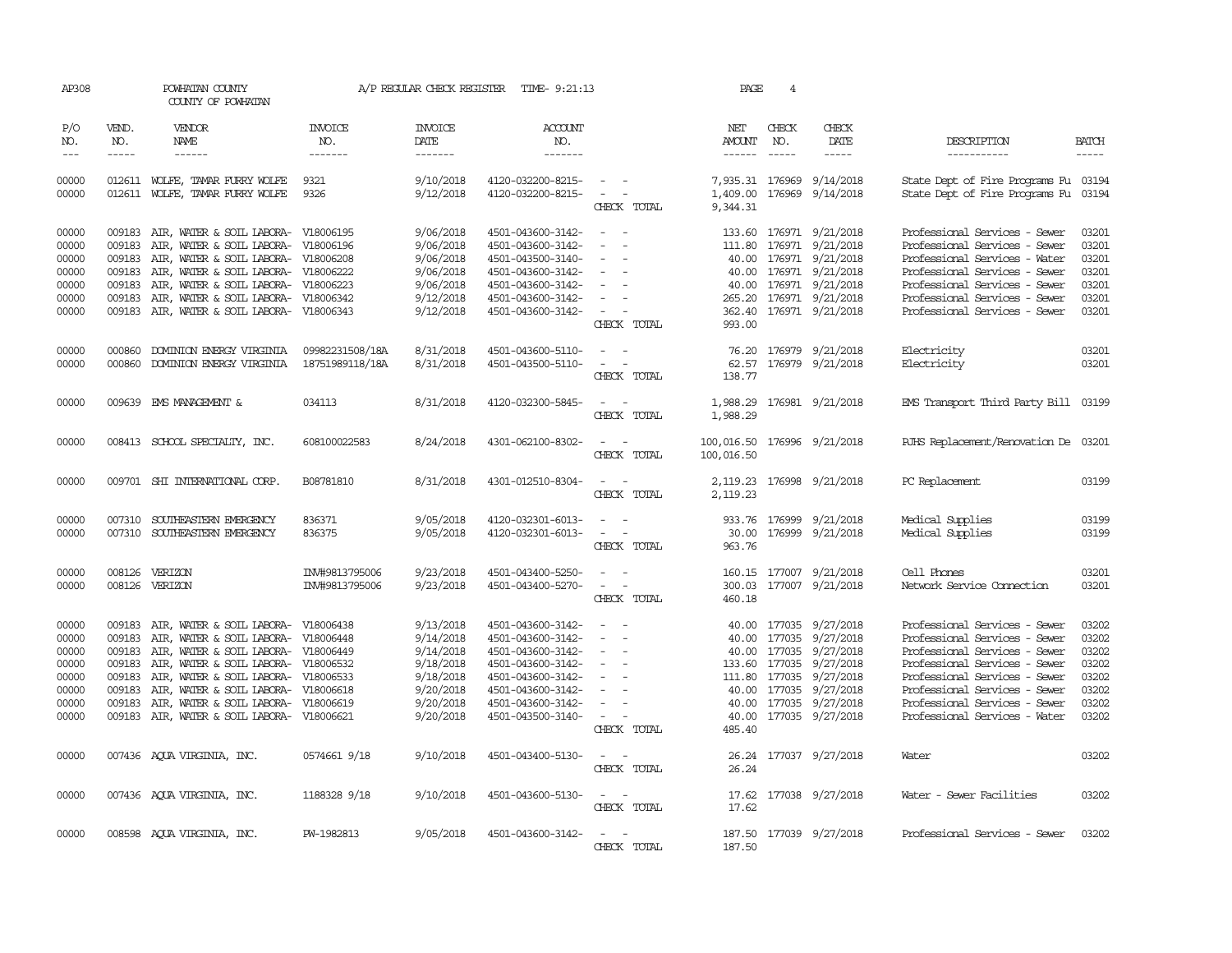| AP308               |                             | POWHATAN COUNTY<br>COUNTY OF POWHATAN                                              | A/P REGULAR CHECK REGISTER       | TIME- 9:21:13                     | PAGE                                   | 5                                                                                                                           |                                         |                               |                                             |                                                                |                       |
|---------------------|-----------------------------|------------------------------------------------------------------------------------|----------------------------------|-----------------------------------|----------------------------------------|-----------------------------------------------------------------------------------------------------------------------------|-----------------------------------------|-------------------------------|---------------------------------------------|----------------------------------------------------------------|-----------------------|
| P/O<br>NO.<br>$---$ | VEND.<br>NO.<br>$- - - - -$ | VENDOR<br>NAME<br>$- - - - - -$                                                    | <b>INVOICE</b><br>NO.<br>------- | <b>INVOICE</b><br>DATE<br>------- | <b>ACCOUNT</b><br>NO.<br>-------       |                                                                                                                             | NET<br>AMOUNT<br>$- - - - - -$          | CHECK<br>NO.<br>$\frac{1}{2}$ | CHECK<br>DATE<br>-----                      | DESCRIPTION<br>-----------                                     | <b>BATCH</b><br>----- |
| 00000               |                             | 012523 ATLANTIC GEOTECHNICAL                                                       | 813465                           | 8/31/2018                         | 4301-062100-8302-                      | $\frac{1}{2} \left( \frac{1}{2} \right) \left( \frac{1}{2} \right) = \frac{1}{2} \left( \frac{1}{2} \right)$<br>CHECK TOTAL | 766.00<br>766.00                        |                               | 177040 9/27/2018                            | RJHS Replacement/Renovation De 03209                           |                       |
| 00000               |                             | 007266 BEACH, LYNNE                                                                | TAG FOR CTY VEH                  | 9/20/2018                         | 4301-012500-8301-                      | $\sim$ $ \sim$<br>CHECK TOTAL                                                                                               | 20.15                                   |                               | 20.15 177043 9/27/2018                      | Sheriff's Vehicles                                             | 03203                 |
| 00000<br>00000      |                             | 009944 BELTON, SR., AVERY SHABAR 544007<br>009944 BELTON, SR., AVERY SHABAR 544007 |                                  | 9/07/2018<br>9/07/2018            | 4501-043600-3320-<br>4501-043500-3320- | $\sim$<br>$\sim$<br>$\overline{\phantom{a}}$<br>CHECK TOTAL                                                                 | 300.00<br>600.00                        |                               | 300.00 177044 9/27/2018<br>177044 9/27/2018 | Maintenance and Svc Contracts<br>Maintenance and Svc Contracts | 03203<br>03203        |
| 00000               |                             | 012486 C&W-TESCO, INC.                                                             | 13715                            | 8/30/2018                         | 4301-062100-8302-                      | $\frac{1}{2} \left( \frac{1}{2} \right) \left( \frac{1}{2} \right) = \frac{1}{2} \left( \frac{1}{2} \right)$<br>CHECK TOTAL | 19,200.00<br>19,200.00                  |                               | 177047 9/27/2018                            | RJHS Replacement/Renovation De                                 | 03209                 |
| 00000               |                             | 000540 CENTRAL VIRGINIA WASTE                                                      | 23684                            | 9/10/2018                         | 4501-043400-3185-                      | $\sim$<br>CHECK TOTAL                                                                                                       | 49.91                                   |                               | 49.91 177049 9/27/2018                      | Trash Removal                                                  | 03203                 |
| 00000<br>00000      | 006965<br>006965            | CINIAS CORPORATION<br>CINIAS CORPORATION                                           | 143450277<br>143454222           | 9/05/2018<br>9/12/2018            | 4501-043400-6011-<br>4501-043400-6011- | $\equiv$<br>$\sim$<br>CHECK TOTAL                                                                                           | 97.22<br>232.94                         |                               | 177051 9/27/2018<br>135.72 177051 9/27/2018 | Uniforms<br>Uniforms                                           | 03203<br>03203        |
| 00000<br>00000      |                             | 007147 DRAPER ADEN ASSOCIATES<br>007147 DRAPER ADEN ASSOCIATES,                    | 2018080366<br>2018080366         | 8/31/2018<br>8/31/2018            | 4501-043500-3140-<br>4501-043600-3142- | $\omega_{\rm{max}}$<br>$\sim$<br>$\sim$<br>CHECK TOTAL                                                                      | 850.00<br>1,700.00                      |                               | 850.00 177059 9/27/2018<br>177059 9/27/2018 | Professional Services - Water<br>Professional Services - Sewer | 03205<br>03205        |
| 00000               |                             | 008336 FERGUSON ENTERPRISES INC.                                                   | 1987415                          | 9/05/2018                         | 4501-043500-3310-                      | $\sim$ $ \sim$<br>CHECK TOTAL                                                                                               | 159.65<br>159.65                        |                               | 177063 9/27/2018                            | Repairs and Maintenance                                        | 03205                 |
| 00000               |                             | 011458 FROGGYS FOG                                                                 | 1809075551                       | 9/12/2018                         | 4120-032200-8215-                      | $ -$<br>CHECK TOTAL                                                                                                         | 1,379.99                                |                               | 1,379.99 177066 9/27/2018                   | State Dept of Fire Programs Fu                                 | 03205                 |
| 00000               |                             | 012508 HEALTH ECUTTY INC                                                           | 93UZFYI                          | 9/24/2018                         | 501-000200-0012-                       | $\frac{1}{2} \left( \frac{1}{2} \right) \left( \frac{1}{2} \right) \left( \frac{1}{2} \right)$<br>CHECK TOTAL               | 5.91                                    |                               | 5.91 177068 9/27/2018                       | Payroll Clearing - FSA                                         | 03209                 |
| 00000               |                             | 009245 INNOVATIVE BIO                                                              | 209018                           | 9/06/2018                         | 4501-043600-3320-                      | CHECK TOTAL                                                                                                                 | 2,850.00                                |                               | 2,850.00 177071 9/27/2018                   | Maintenance and Svc Contracts                                  | 03205                 |
| 00000               |                             | 012439 LAMM, KEELEY                                                                | FEE 4 TRANSPORT                  | 3/14/2018                         | 3120-016050-0001-                      | $\sim$ $\sim$<br>CHECK TOTAL                                                                                                | 100.54                                  |                               | 100.54 177075 9/27/2018                     | Fees for Rescue Transport Serv                                 | 03208                 |
| 00000<br>00000      |                             | 010924 MITCHELL PEST<br>010924 MITCHELL PEST                                       | 114477<br>114478                 | 8/16/2018<br>8/13/2018            | 4501-043600-3142-<br>4501-043600-3142- | $\sim$ $ \sim$<br>CHECK TOTAL                                                                                               | 95.00<br>95.00<br>190.00                |                               | 177083 9/27/2018<br>177083 9/27/2018        | Professional Services - Sewer<br>Professional Services - Sewer | 03205<br>03205        |
| 00000               |                             | 009355 N.W. MARTIN & BROS., INC.                                                   | 25684                            | 8/31/2018                         | 4301-014300-0004-                      | $\sim$ 100 $\sim$<br>CHECK TOTAL                                                                                            | 35,910.00 177085 9/27/2018<br>35,910.00 |                               |                                             | Admin Roof Replacement                                         | 03204                 |
| 00000               |                             | 008294 POWHATAN COUNTY PUBLIC                                                      | FUEL - AUG 2018                  | 9/10/2018                         | 4501-043400-6008-                      | CHECK TOTAL                                                                                                                 | 492.50-                                 |                               | 492.50-177090 9/27/2018                     | Gas/Grease/Oil/Vehicle Repairs                                 | 03206                 |
| 00000               |                             | 009055 QUANTUM CONTROLS, INC.                                                      | 013685                           | 9/14/2018                         | 4501-043600-3310-                      | $\sim$<br>CHECK TOTAL                                                                                                       | 2,164.55                                |                               | 2, 164.55 177093 9/27/2018                  | Repairs and Maintenance                                        | 03204                 |